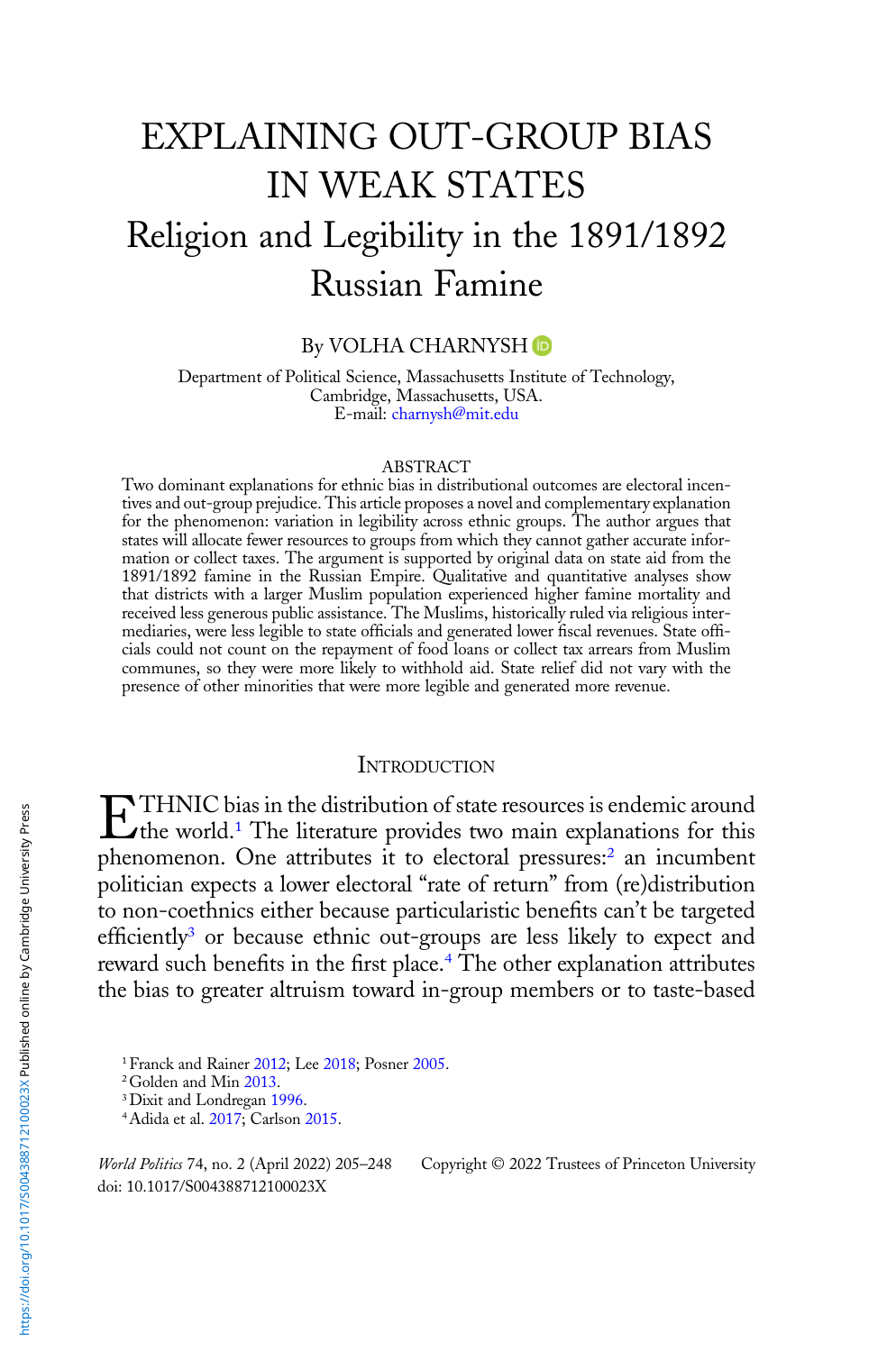discrimination.<sup>5</sup> Neither explanation adequately accounts for the historical process of state-building that determines both ethnic demographics and the state's capacity to target resources to specific ethnic groups.<sup>6</sup>

This article proposes a novel and complementary explanation for the widespread phenomenon of ethnic bias, one that takes into account the history of state interaction with different groups. I find that approaches to governance often vary based on group identity. Non-coethnics, in particular, may be governed through intermediaries to save on administrative resources and to secure cooperation without coercion. In the short run, indirect rule reduces the central government's information asymmetries vis-à-vis non-coethnics, but in the long run it prevents ethnic out-groups from interacting with the state and impedes the accumulation of state capacity.7 As a result, non-coethnics' social practices and economic resources remain illegible to state officials.

Low informational capacity, in turn, weakens state control over revenue extraction and thus reduces the state's incentives to allocate resources to non-coethnic populations.<sup>8</sup> State officials are more likely to discriminate against non-coethnics when they can't ensure that investing in this group will pay off in tax revenues. This fiscal logic of ethnic discrimination is most applicable to administratively weak autocracies, which lack detailed information about their populations and bear limited electoral costs for ignoring citizens' needs.

I test this argument using data on the 1891/1892 famine in the Russian Empire. Famine relief is less studied than other collective goods, such as education and health care, even though it's one of the basic services that states have historically provided to their citizens.<sup>9</sup> Authoritarian and democratic governments alike have incentives to avert famines because famine-induced mortality is concentrated in space and time, providing a clear signal of incompetence.<sup>10</sup> And yet states often misallocate aid, leaving the most vulnerable population groups unattended.<sup>11</sup>

The 1891/1892 famine, among the worst in Russian history, occurred in the Volga basin, a region with a multiconfessional population and a

<sup>&</sup>lt;sup>5</sup> Greenwald and Pettigrew [2014](#page-39-0).

<sup>6</sup>Darden and Mylonas [2016;](#page-38-0) Singh and vom Hau [2016;](#page-41-0) Wimmer [2016](#page-42-0).

<sup>&</sup>lt;sup>7</sup>Migdal [1988;](#page-40-0) Scott [1998.](#page-41-0)

<sup>8</sup>Lee and Zhang [2017](#page-40-0); Soifer [2013](#page-42-0); Suryanarayan and White [2021.](#page-42-0)

<sup>&</sup>lt;sup>9</sup>Ó Gráda [2009](#page-41-0), 195-215.

<sup>10</sup>Mani and Mukand [2007](#page-40-0).

<sup>&</sup>lt;sup>11</sup> State policies, such as the collectivization of agriculture and excessive grain procurement, may also cause famines. Meng, Qian, and Yared [2015](#page-40-0); Naumenko [2021.](#page-41-0)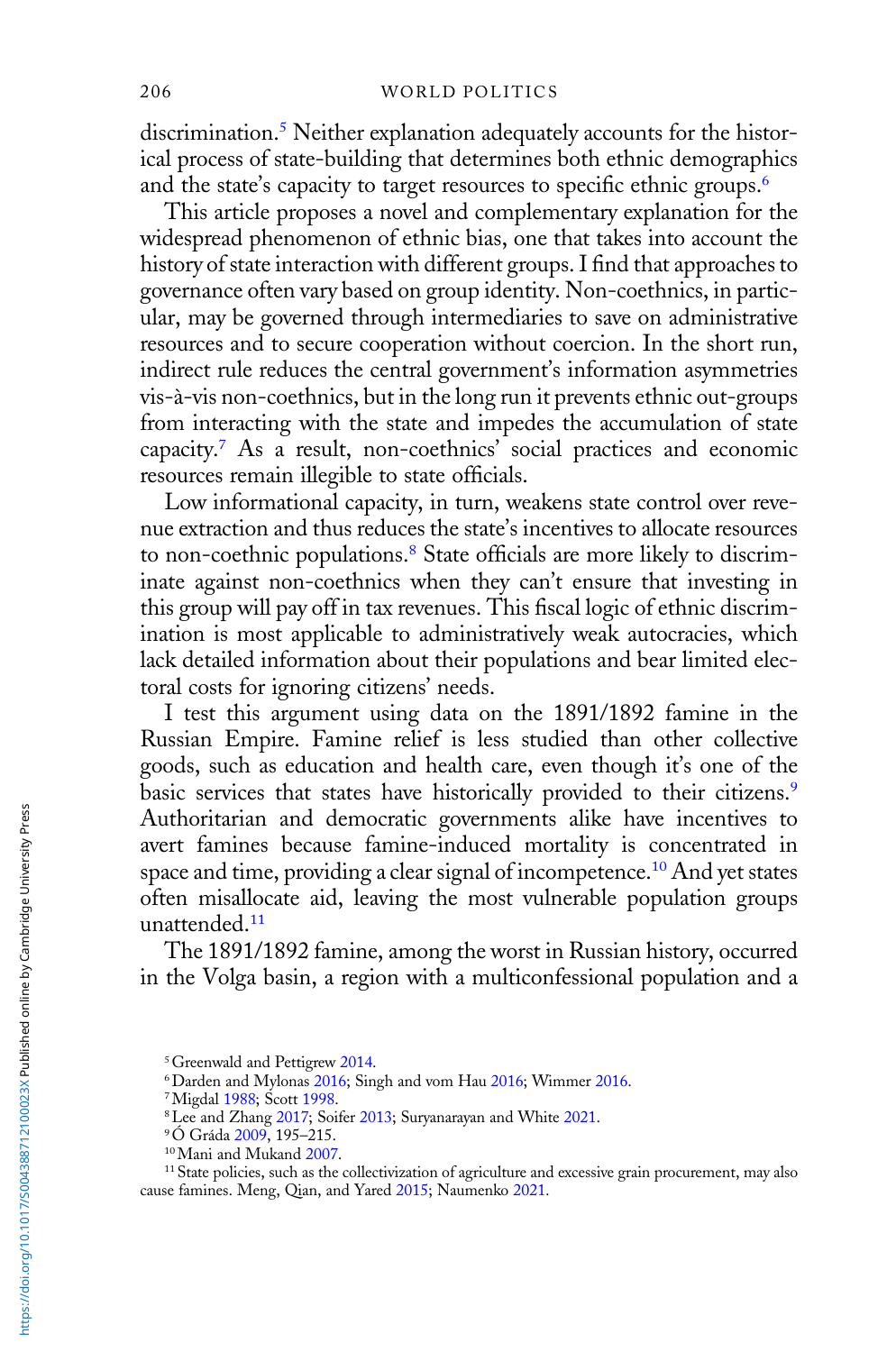history of peasant unrest.<sup>12</sup> The government mounted an extensive relief campaign that provided supplementary rations to millions of people. Yet the distribution of aid was extremely uneven: the size of loans for food and seed, the timing of relief operations, and the famine-induced mortality varied across districts with comparable crop failures.

My analysis of a newly assembled district (uezd) data set on famine mortality and state relief suggests that religious demography influenced the extent of human suffering and the quality of the imperial government's response to the crisis. Districts with a larger Muslim minority experienced higher mortality and lower natality in the famine year. At the same time, the relief campaign was less extensive in such districts: food loans were smaller, on average, and the relief campaign was shorter.

What explains the observed bias in relief distribution? One obvious explanation is the prejudice of largely Russian Orthodox state officials. But differences in state capacity—a legacy of past governance strategies —also mattered. At the time of the famine, the Muslim minority in Russia was still governed with the help of religious intermediaries (whose authority was eroding rapidly), whereas other confessions were subject to the same administrative apparatus as the Orthodox peasants. As such, state agents faced particular difficulties in obtaining information from Muslims and in taxing them. I show that the officials' ability to gather information, proxied by the accuracy of age data reported in the 1897 census, was lower in districts with a larger Muslim population than in Orthodox districts or in those with other religious minorities. Actual tax receipts were also lower. Reports from zemstvos, local selfgovernment institutions, indicate that officials delayed or withheld aid because they couldn't collect tax arrears or be certain that Muslim communes would repay their loans. Other minorities, such as the Protestant and Catholic German settlers and the Old Believers, a group of dissenters who had left the Russian Orthodox Church, were more legible to the state because they were administered in the same way as the Orthodox peasantry and interacted more directly with state agents. I also show that linguistic cleavages were less important for the allocation of relief and don't predict fiscal or informational capacity; this weak correlation between language and state capacity is consistent with my argument that information asymmetries that resulted from reliance on a confessional

<sup>&</sup>lt;sup>12</sup>I use religion rather than language or nationality as the key ethnic attribute because Russia historically relied on the confessional governance model. Kappeler [2001](#page-39-0), 141–42.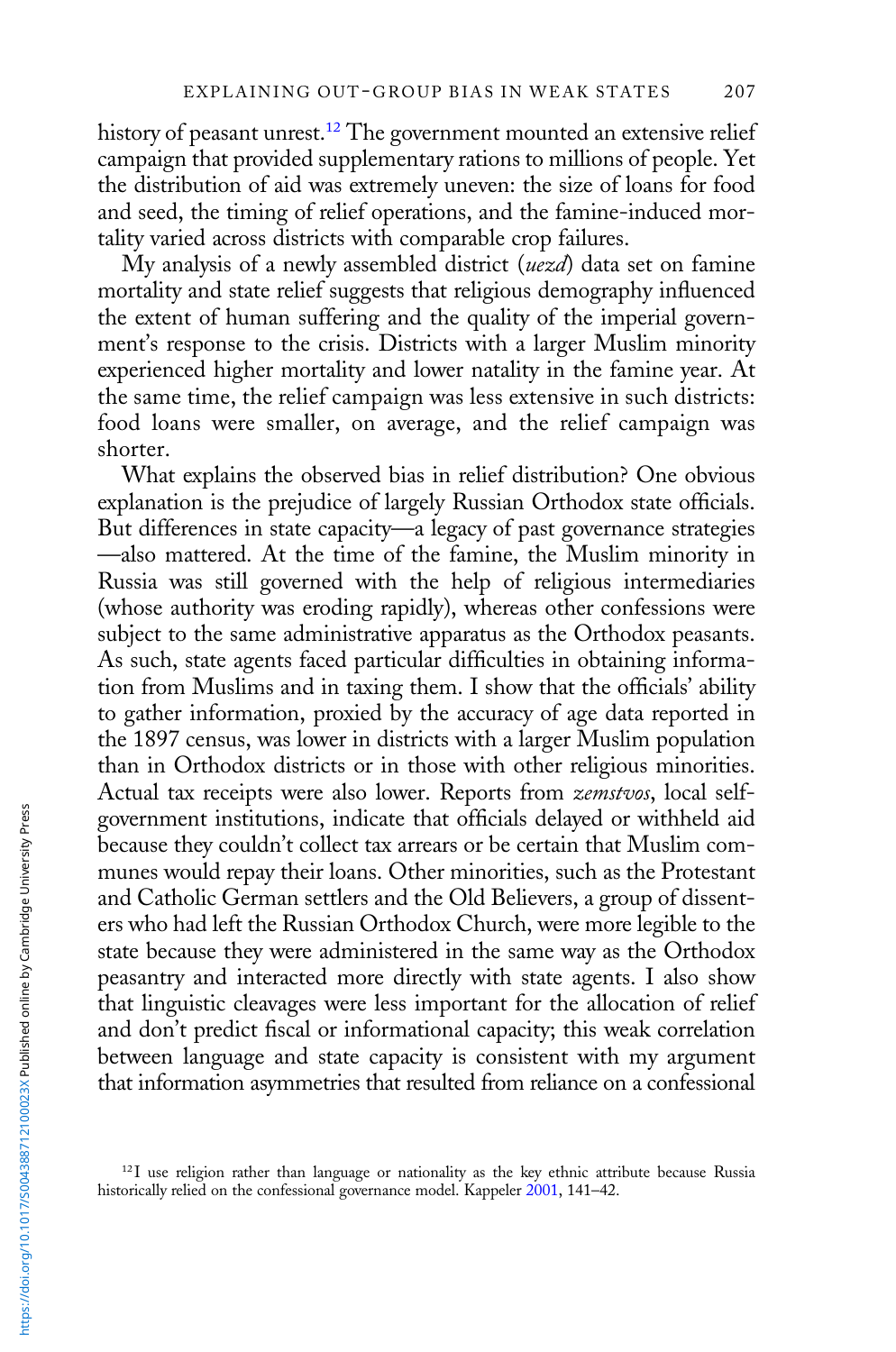governance, rather than out-group prejudice alone, shaped the distribution of famine relief.

This study's findings fit with the evidence in other settings that minorities are disadvantaged in the provision of infrastructural goods and welfare. But I offer a novel explanation for these patterns: differences in legibility across ethnic groups. This mechanism is compatible with accounts that emphasize politicians' electoral incentives to distribute to coethnics because greater knowledge of a specific ethnic group means more efficiency in translating particularistic benefits into electoral payoffs.13 But it also implies that non-coethnics may receive fewer transfers from the state because they generate less revenue—that is, they're not disadvantaged to the same extent across all domains of distributive politics, and they can get away with paying less to the state coffers. Orthodox peasants received more support than Muslim peasants during the famine in Imperial Russia, but they also paid more taxes. This article thus underscores the flip side of the preferential service delivery toward coethnics: state officials rely more heavily on coethnics when it comes to raising tax revenue. This insight is consistent with Kimuli Kasara's finding that politicians tax coethnics at higher rates because the politicians have more reliable allies and intermediaries in coethnic areas.<sup>14</sup> Yusuf Magiya finds similar patterns in the Ottoman empire, which taxed Sunni Muslims, a dominant group, more heavily than minority groups in wartime.<sup>15</sup>

This article's second contribution is to link information asymmetries in diverse societies to historical differences in governance institutions. My findings fit with recent work that views contemporary public goods provision and ethnic heterogeneity as legacies of institutional development in the past.<sup>16</sup> The article also relates to the scholarship on the enduring negative implications of indirect colonial rule for state capacity and public goods provision in South Asia and Africa.<sup>17</sup> For instance, the British devoted less funding to those Indian provinces in which they delegated the responsibility for collecting taxes to *zamindars* (landowners) because that reliance on intermediaries reduced British contact with the local population and constrained tax policy.<sup>18</sup> In West Africa, the weakness of the colonial administration and its reliance on chiefs for tax collection resulted in a combination of lower public

<sup>&</sup>lt;sup>13</sup> Dixit and Londregan [1996.](#page-38-0)

<sup>14</sup>Kasara [2007](#page-39-0).

<sup>15</sup>Magiya [2021](#page-40-0).

<sup>&</sup>lt;sup>16</sup> Singh and vom Hau [2016](#page-41-0); Wimmer [2016.](#page-42-0)

<sup>&</sup>lt;sup>17</sup> E.g., Ali et al. [2019;](#page-37-0) Lee [2019.](#page-40-0)

<sup>&</sup>lt;sup>18</sup>Lee [2019](#page-40-0).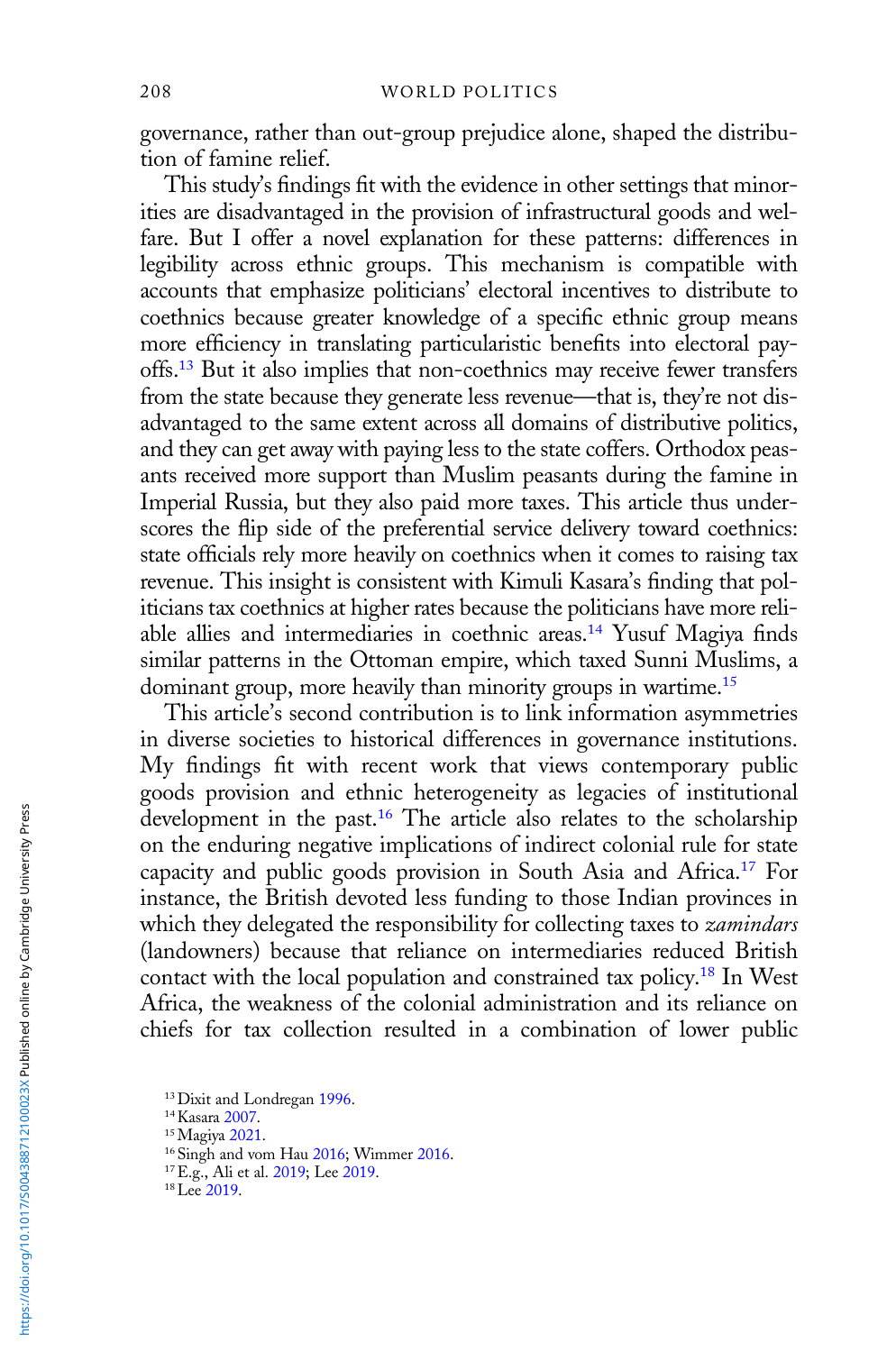investment in regions with less compliant intermediaries and lower revenue extraction.<sup>19</sup> Ethnic intermediaries are still powerful in many developing countries, as citizens lack direct ties to state institutions and don't participate in formal fiscal exchange. This equilibrium comes with low state investment and high social extraction based not on citizenship but rather on lineage, ethnicity, or religion.<sup>20</sup>

In addition, by highlighting fiscal considerations that arise from intergroup differences in legibility by state officials, this article advances scholarship on the institutional determinants of state responsiveness to famines and other humanitarian crises.<sup>21</sup> I show that when disaster strikes, assisting populations whose needs are harder to verify or who are harder to tax may be a lower priority. By contrast, targeting economic support to legible groups allows the state to recover quickly after a disruption in revenue flows. In his seminal book, James Scott argues that governments' attempts to make their populations "legible" through collectivization, "villagization," and similar coercive policies have contributed to famines in Ethiopia, Tanzania, and Ukraine.<sup>22</sup> Yet these policies, despite their cruelty and ineffectiveness, were envisioned as a way to increase food production and raise revenues. In the USSR, the forced collectivization of the peasantry, which contributed to the 1932/1933 famine and increased mortality in Ukrainian-dominated provinces,<sup>23</sup> was motivated by the Bolsheviks' goal to feed growing cities and to increase the grain exports needed to finance industrialization. In Imperial Russia (a weaker state), extracting more grain meant channeling aid to the more taxable Orthodox peasants at the expense of Muslims. But the USSR, which had more coercive power, sought to reduce information asymmetries vis-à-vis a resistant Ukrainian peasantry by forced collectivization, with equally disastrous consequences for the noncore group. My study also relates to work on how information deficiencies limit the ability of governments to respond to famines even when they have the resources and willingness to do so.<sup>24</sup>

#### ARGUMENT

My argument proceeds in two steps: (1) clarifying the link between informational capacity, taxability, and incentives to invest state

<sup>&</sup>lt;sup>19</sup>McAlexander and Ricart-Huguet [2021](#page-40-0).

<sup>20</sup>Lust and Rakner [2018.](#page-40-0)

<sup>21</sup>Kung and Chen [2011](#page-39-0); Meng, Qian, and Yared [2015](#page-40-0); Sen [1999.](#page-41-0)

<sup>&</sup>lt;sup>22</sup> Scott [1998.](#page-41-0)

<sup>23</sup>Markevich, Naumenko, and Qian [2021.](#page-40-0)

<sup>&</sup>lt;sup>24</sup> See review by Ravallion [1997.](#page-41-0)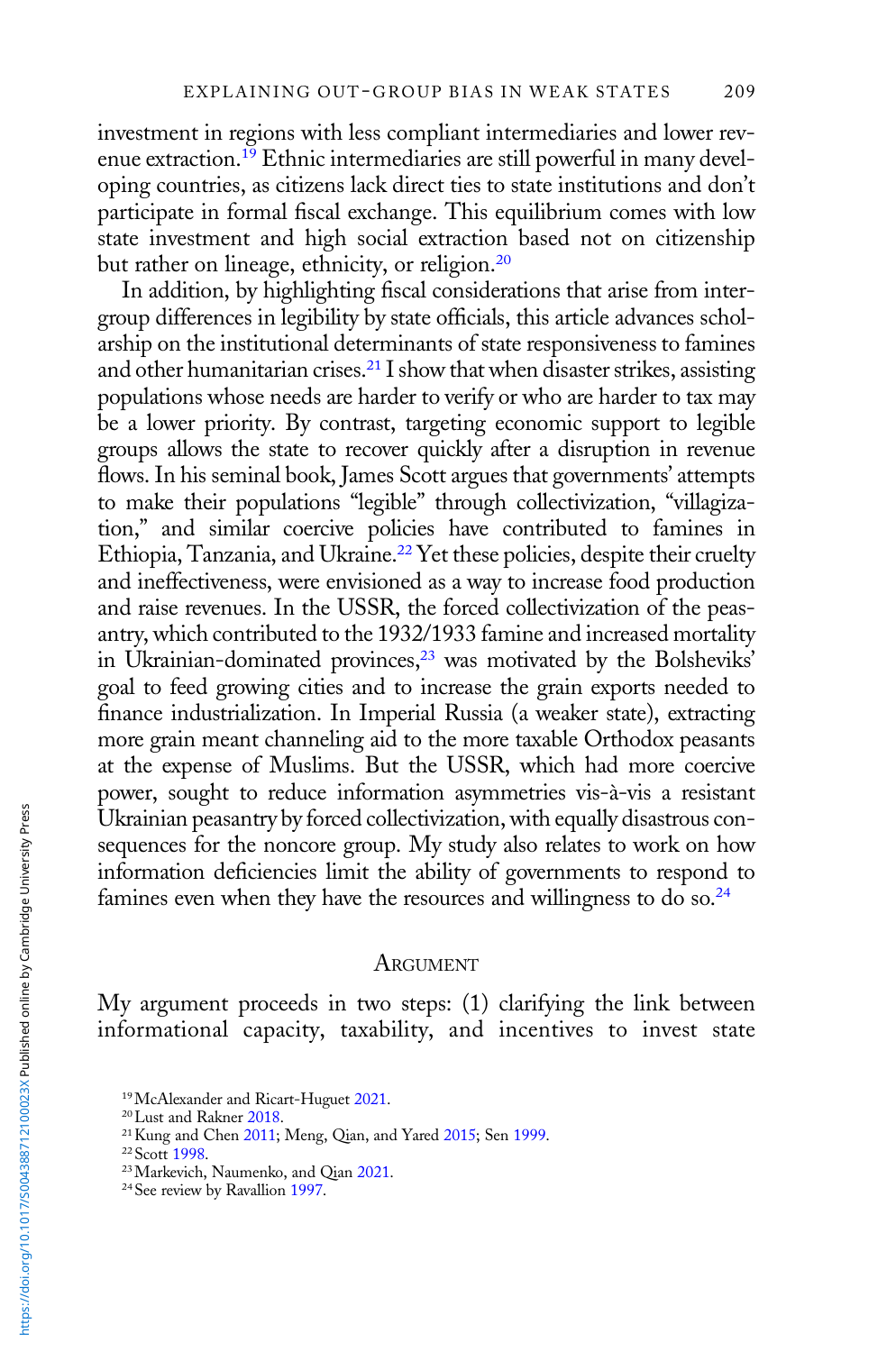resources; and (2) highlighting why informational capacity may vary with ethnicity.25

Governments' incentives to supply collective goods are shaped by their informational capacity. On the one hand, knowledge about specific communities allows governments to target resources in ways that maximize fiscal returns. On the other hand, information asymmetries in relation to specific population groups can lead to discrimination in the distribution of state resources because state officials can't ensure that transfers will pay off in future revenues. From the perspective of state officials, illegible populations are a risky investment because they're harder to tax and their needs are less verifiable.<sup>26</sup>

Information and extractive capacity are sometimes seen as conceptually distinct dimensions of state capacity, but in practice they are closely related.27 Assessing and collecting taxes depend on first obtaining accurate information about the population, including its economic activity and assets.<sup>28</sup> Whenever the early-modern state was unable to evaluate individual incomes and assign the tax burden accordingly, it relied on customs and trade taxes, as well as on land taxes where the apportionment of fixed sums was left largely to the discretion of local communities.<sup>29</sup> The need for greater revenue motivated states to expand information-gathering capabilities through cadastral surveys, censuses, and tax registers.<sup>30</sup> This increase in informational capacity, in turn, enabled greater tax revenues and public goods provision.<sup>31</sup>

In multiethnic states, informational capacity is often discontinuous at ethnic or religious boundaries. Shared culture and social ties are important for citizens' willingness to cooperate with state officials, as well as for officials' ability to monitor and sanction noncompliance.<sup>32</sup> Governing religious, ethnic, or linguistic out-groups entails higher transaction costs. As a rule, non-coethnics will be less legible than coethnics from the state's perspective; legibility may also vary across non-coethnic groups. Governments can solve the information problem by building up administrative capacity in out-group dominated regions, but this strategy

<sup>&</sup>lt;sup>25</sup> I define ethnic groups as groups whose membership is based on descent-based attributes, such as region, religion, language, dialect, tribe, and caste, etc. The relevance of specific attributes is contextdependent.

<sup>26</sup>Brambor et al. [2020;](#page-38-0) Scott [1998;](#page-41-0) Soifer [2013.](#page-42-0)

<sup>&</sup>lt;sup>27</sup> Hanson and Sigman [2021](#page-39-0).

<sup>28</sup>Lee and Zhang [2017;](#page-40-0) Levi [1989](#page-40-0); Soifer [2013](#page-42-0).

<sup>29</sup>Ertman [1997,](#page-39-0) 16.

<sup>30</sup>Lee and Zhang [2017;](#page-40-0) Scott [1998.](#page-41-0)

<sup>&</sup>lt;sup>31</sup> Christensen and Garfias [2021](#page-38-0); Lee and Zhang [2017](#page-40-0).

<sup>32</sup>Kasara [2007](#page-39-0); Lieberman [2003](#page-40-0).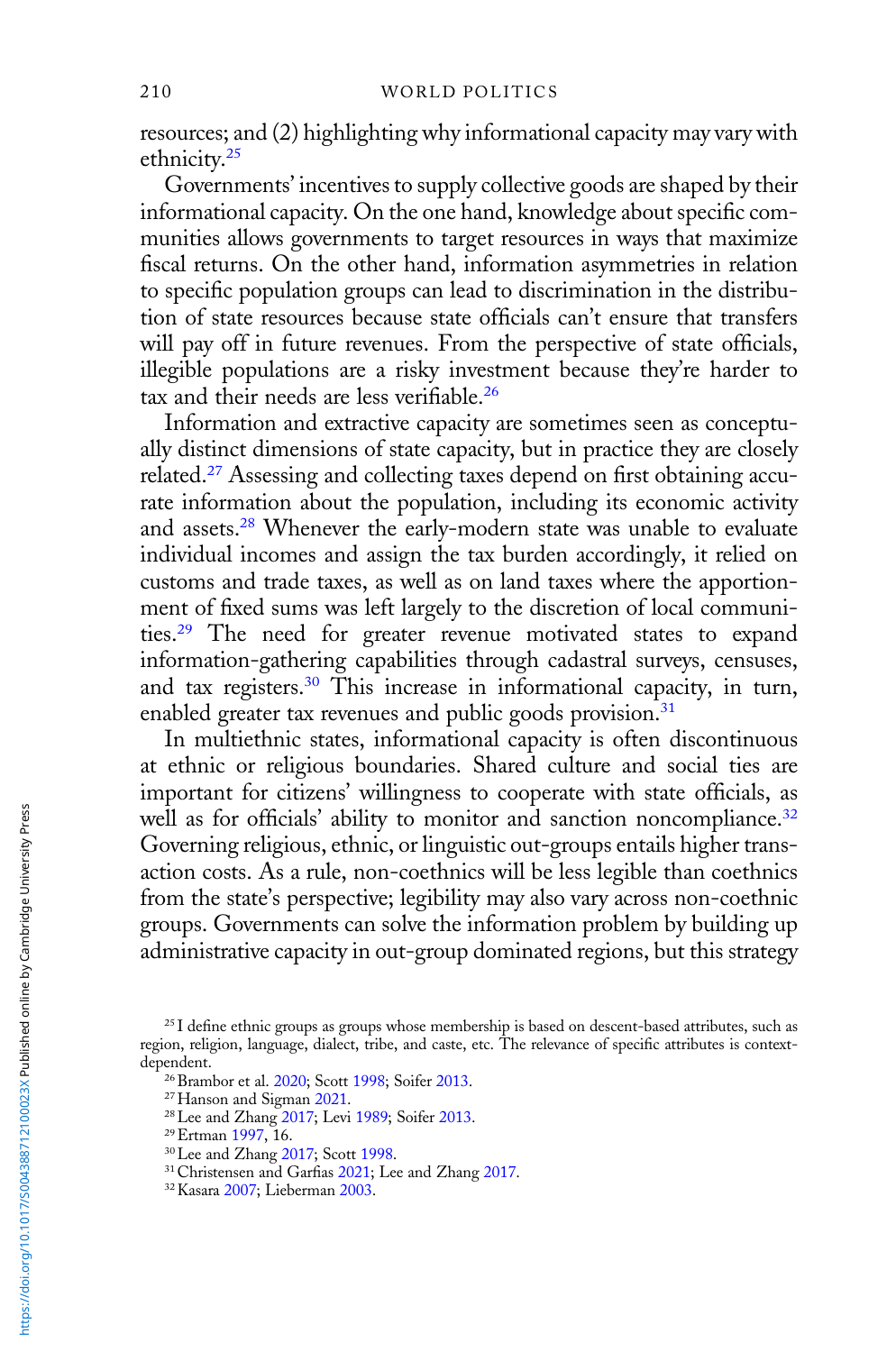only pays off in the long run. As noted above, the fiscal payoff of institutional and other investments tracks with legibility: more illegible means lower lower payoff. A cheaper solution to this information problem is indirect rule, whereby the resource-constrained state is able to extract some revenue from harder-to-monitor areas by delegating authority to local intermediaries. In the developing world, most citizens still lack direct contact with the government; instead, ethnic and religious intermediaries are responsible for collecting taxes and providing services.<sup>33</sup>

Although it's effective in the short run, reliance on local intermediaries leaves the central government blind with respect to non-coethnics' economic activity. It reduces the government's ability to directly monitor and enforce compliance with taxation and other policies, thus limiting its reach into minority-dominated areas.<sup>34</sup>

I argue that the lower legibility of ethnic out-groups who are indirectly ruled will disadvantage those groups in the allocation of state resources. State officials will discriminate against the illegible non-coethnics in the distribution of collective goods because the officials can't ensure that resources allocated to this group will pay off in tax revenues. This bias in distribution does not depend on out-group prejudice or electoral incentives.

Ethnic differences may also affect the allocation of state resources and governance through other channels. Non-coethnics are more likely to resist the imposition of direct rule, which not only makes them less legible but also could affect state policy directly. The threat of unrest is a prominent explanation for the variation in state-provided resources in authoritarian settings.<sup>35</sup> Food riots have been linked to the politics of food provision in times of scarcity, although famines may also demobilize. $36$  On the one hand, governments may seek to stay in power by transferring more resources to areas prone to rebellion despite lower informational capacity in such areas. On the other hand, states may leverage famine relief to increase control over the illegible populations, taking advantage of their desperate situation.

## HISTORICAL CONTEXT

In 1891, a severe crop failure struck the Volga River basin, a region where Muslims, Old Believers, and Western Christians lived alongside the

<sup>&</sup>lt;sup>33</sup> Lust and Rakner [2018.](#page-40-0)

<sup>34</sup>Lee [2019](#page-40-0); Migdal [1988;](#page-40-0) Scott [1998.](#page-41-0)

<sup>35</sup>Chen, Pan, and Xu [2016](#page-38-0); Distelhorst and Hou [2017](#page-38-0).

<sup>36</sup>Scott [1998,](#page-41-0) 29; Ó Gráda [2009](#page-41-0), 56–57.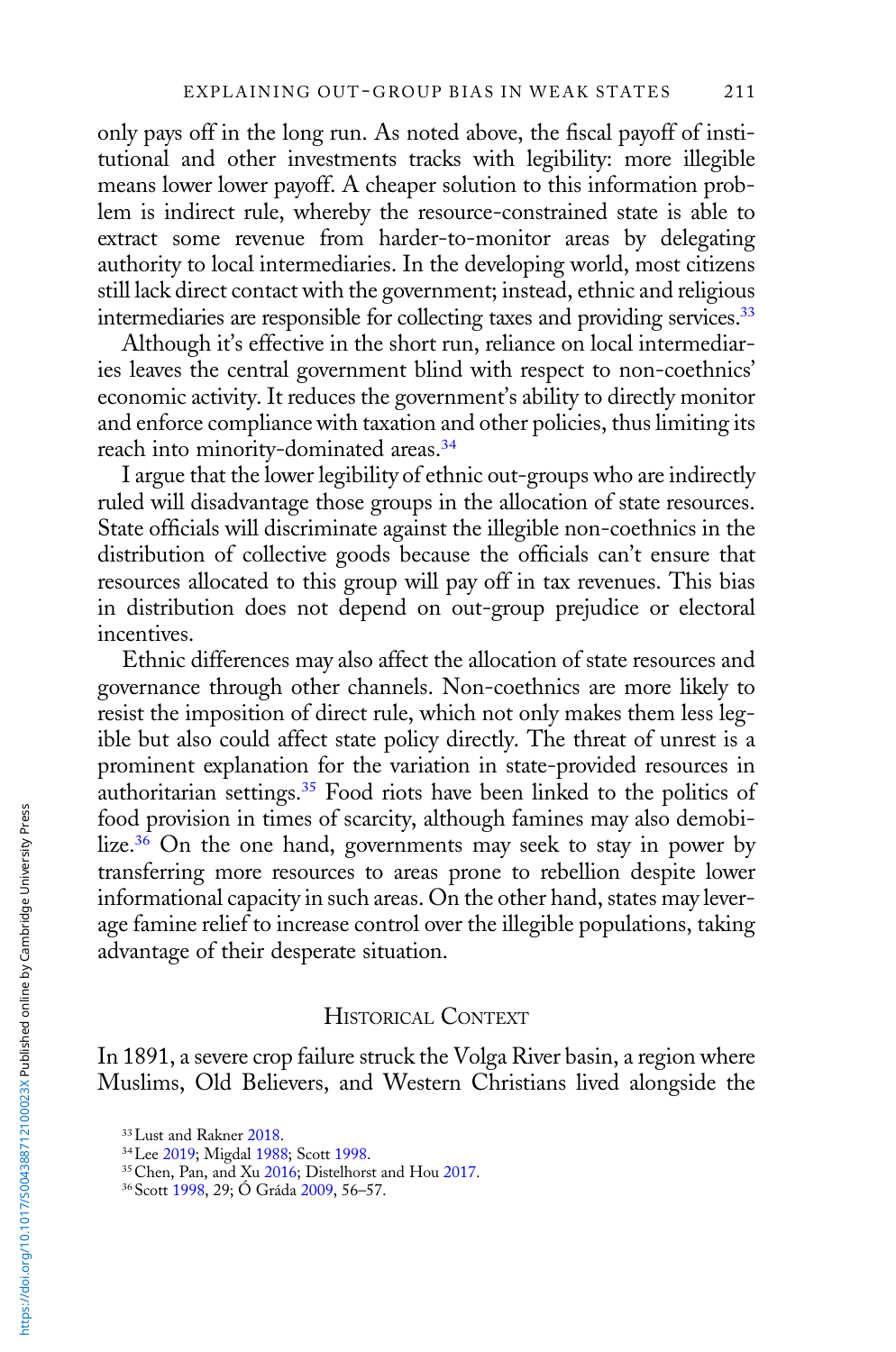Russian Orthodox majority.37 The immediate causes of the crop failure were the cold winter of 1890/1891 and the summer drought that followed, both of which affected large swaths of the region. As a result of these combined temperature and precipitation shocks, the winter crop of rye, wheat, oats, and barley failed almost completely; the harvest in the worst-affected areas was less than 25 percent of the 1883–87 average. As measured by the percentage deviation of the output-seed ratio from an eight-year moving average, the 1891 grain harvest was the worst on record between 1833 and 1911.<sup>38</sup>

Initially, the government was reluctant to admit the famine's existence. Finance Minister Ivan Vyshnegradsky opposed a ban on grain exports, as he considered them essential for strengthening the economy. He adopted the mantra, "Even if we starve, we will export grain."<sup>39</sup> But the government eventually organized an unprecedented relief campaign. In 1891/1892, state aid amounted to at least 196 million rubles, or 20 percent of total state expenditure in 1891.<sup>40</sup> At the height of the relief effort in early 1892, at least 11.8 million people—about 10 percent of European Russia's population—were receiving government assistance in the form of food and seed loans or public works.

Distributing relief on that scale was a daunting task, given the state's sparse presence in the countryside. The government depended on district zemstvos to appraise local needs and request aid from provincial authorities, who then turned to the central government.<sup>41</sup> Zemstvo officials had to rely on information provided by the peasants themselves. Self-reported estimates of local need were sometimes exaggerated, but because the entire commune was collectively responsible (krugovaia poruka) for repaying any loans disbursed to needy households,<sup>42</sup> the wealthier villagers just as often conspired to ensure that the estimates were kept low.<sup>43</sup> Uncertainty about the true extent of harvest loss and the affected population delayed the provision of public assistance, as village communes, land captains, zemstvo officials, the governor, and the Ministry of

<sup>37</sup>According to the 1897 census, 3.2 million Muslims lived in the twenty-two provinces affected by famine, accounting for 7.5 percent of the population. Old Believers formed the second-largest religious minority, with 0.96 million adherents, or 2.2 percent of the population. Western Christians (the most numerous being Lutherans and Roman Catholics) together amounted to 0.74 million (1.7 percent), but they were unevenly distributed; in some districts they made up two-fifths of the population.

<sup>38</sup>Kahan [1989](#page-39-0), 131.

<sup>39</sup>Robbins [1975,](#page-41-0) 7–8.

<sup>40</sup>Simms [1982](#page-41-0), 68.

<sup>41</sup>Robbins [1975,](#page-41-0) 168.

<sup>42</sup>Peasants of all religions lived in communes and were collectively responsible for harvests and taxes.

<sup>43</sup>Robbins [1975,](#page-41-0) 24, 264.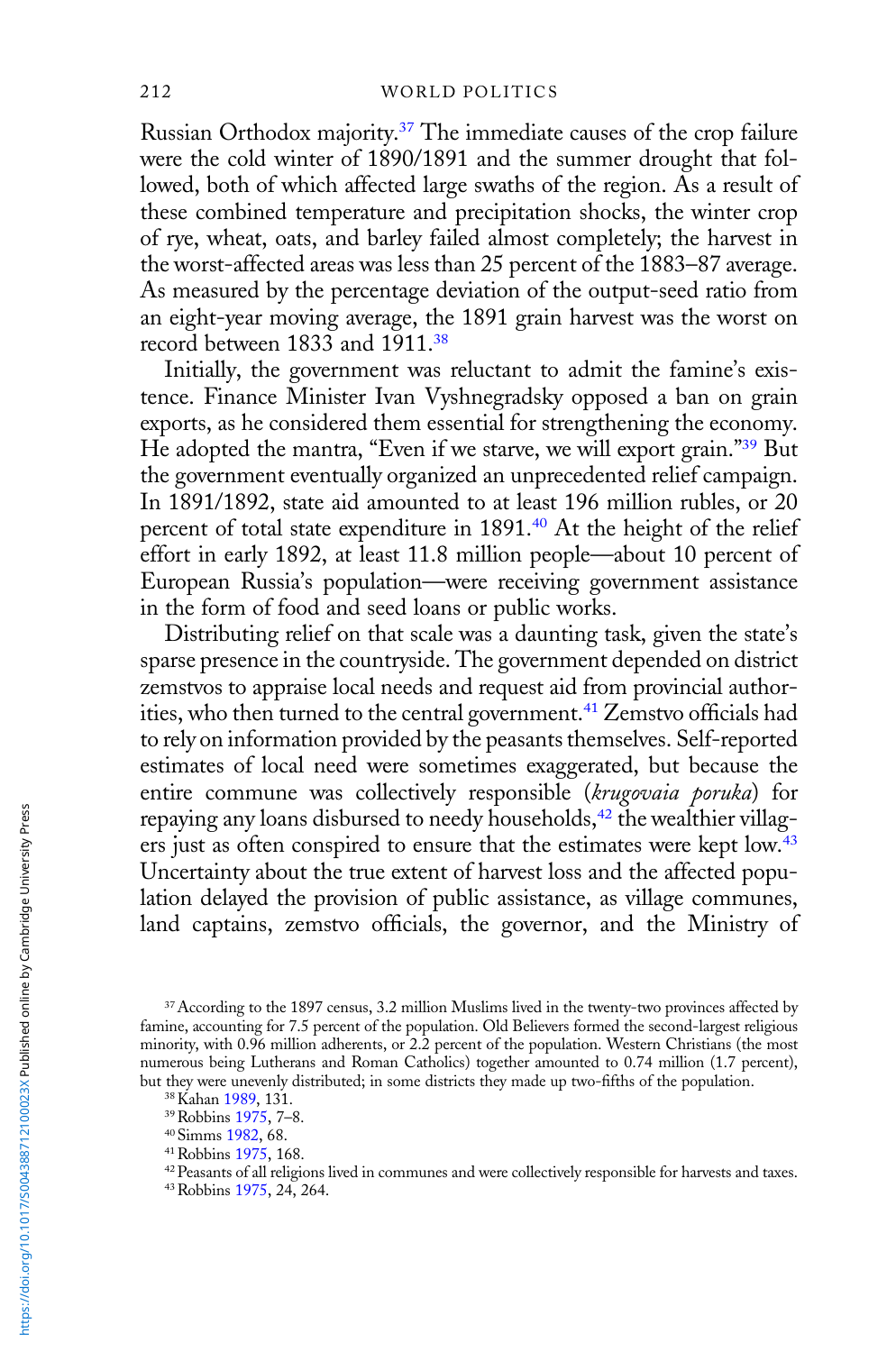Internal Affairs (MVD) all wrangled over the size of loans needed to relieve the citizenry. Insufficient knowledge about household-level conditions also increased the misallocation of aid. As one contemporary expert explained, the zemstvo "often does not know to whom and how the aid ought to be given. Through its 'emissaries' and randomly dispatched members, it compounds the guesswork, and thus its aid does not achieve its goal."<sup>44</sup>

As many as five hundred thousand people died as a result of food scarcity and concurrent outbreaks of cholera and typhoid fever. The public viewed the state's response as "careless and callous," and accused the bureaucracy of withholding aid "until it had received 'statistical proof'" of starvation.45 Historians argue that the disastrous response set in motion "the conflict between the population and the regime" that would culminate in the revolution.<sup>46</sup>

Mortality rates were higher in provinces with large religious minorities. State aid never reached some of the hardest-hit areas, with Astrakhan (only 50 percent Orthodox) receiving no assistance from the central government, despite its staggering death rates (see [Figure 1\)](#page-9-0).47 Within provinces, mortality rates varied dramatically by religion. In Saratov, for example, the number of Muslim deaths increased by 61 percent, the number of Orthodox deaths by 40 percent, and the number of deaths among Western Christians by 34 percent. In Orenburg, Muslim deaths increased by 56 percent and Orthodox deaths by 36 percent.

I argue that incentives to supply aid depended on accurate information about the population in need of aid and on the ability of officials to ensure that food and seed loans would be repaid and future tax obligations fulfilled. The historical origins of state information asymmetries related to specific religious communities are considered below.

# THE ORIGINS OF MEDIATED GOVERNANCE

Most members of the bureaucratic elite and the imperial family belonged to the Russian Orthodox Church, but just 69.3 percent of the empire's population was Orthodox in 1897. As the empire expanded, the tsars allowed many of their non-Orthodox subjects to follow their own customs and to be ruled by their own elites to minimize the costs of governance and the potential for unrest. The state relied on a form of indirect

<sup>44</sup>Robbins [1971,](#page-41-0) 264.

<sup>&</sup>lt;sup>45</sup> Figes [1996](#page-39-0), 161.

<sup>46</sup>Figes [1996](#page-39-0), 161–62.

<sup>&</sup>lt;sup>47</sup>Mortality estimates in Figure 1 are from Table 3.6, column 3, in Wheatcroft [1992](#page-42-0), 56–57.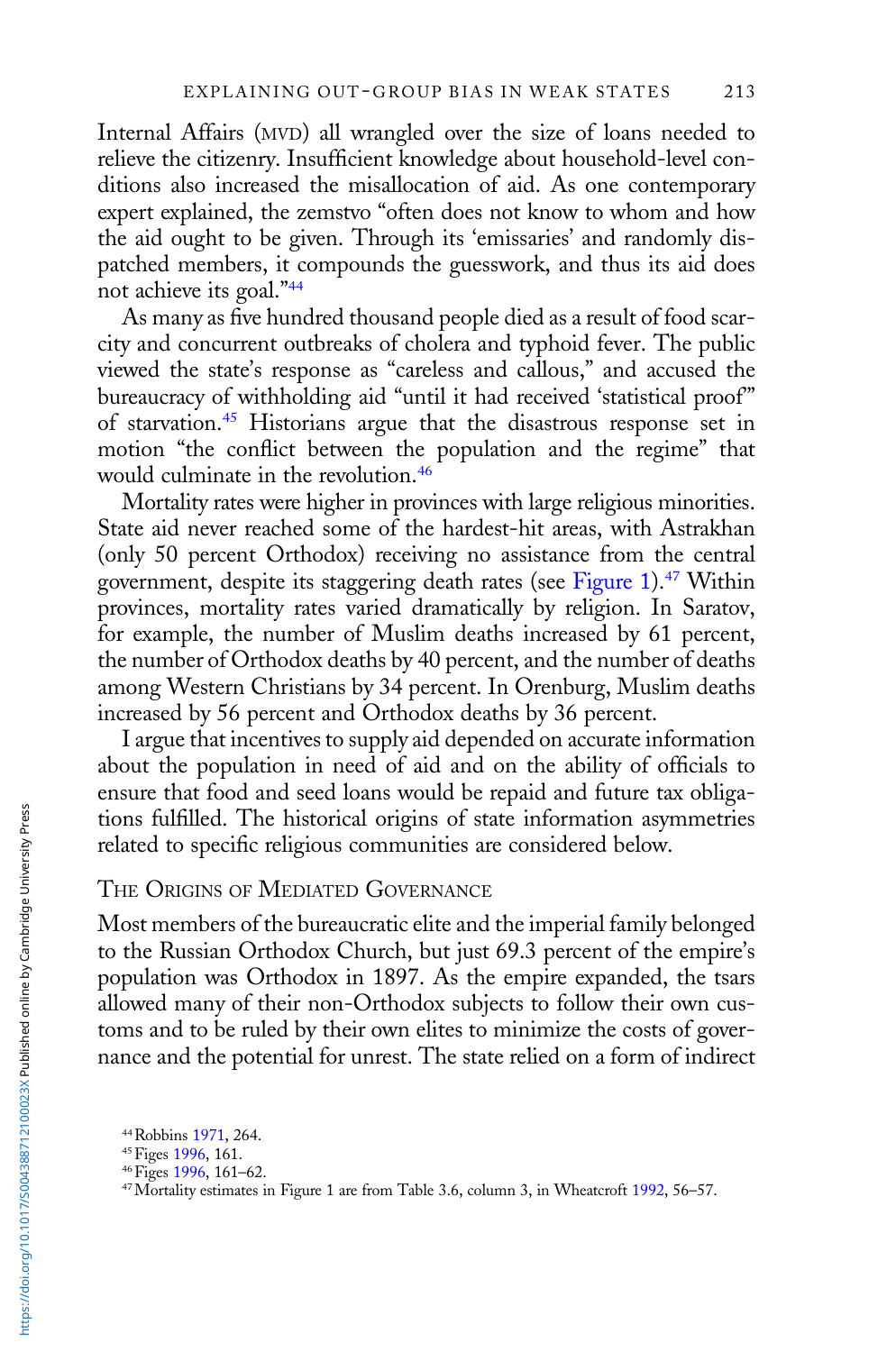<span id="page-9-0"></span>

PROVINCES AFFECTED BY THE FAMINE<sup>a</sup>

rule, "granting superior rights to its intermediaries and holding over their heads the threat of taking these rights away."<sup>48</sup>

This model of mediated governance was first applied to Muslims, who in 1897 made up the largest minority, at fourteen million people. The predominantly Muslim Kazan Khanate had been conquered in 1552. After a brief period of forced conversions and discrimination against the local elites, the autocracy co-opted the privileged classes of the Volga-Tatar society into the Russian hereditary nobility and retained much of the administrative and social status quo, including the Mongolian system of taxation known as *iasak*. Despite a shortage of labor, the Muslim population was spared from serfdom and conscription.49 Still, the potential for unrest among this population remained high, as shown by its participation in popular revolts led by Stepan Razin (1670–71) and Emel'ian Pugachev (1773–75). To pacify the

<sup>&</sup>lt;sup>a</sup> Scatterplot with linear regression line and 95 percent confidence interval.

<sup>48</sup>Burbank [2006,](#page-38-0) 416.

<sup>49</sup>Kappeler [2001,](#page-39-0) 29–30.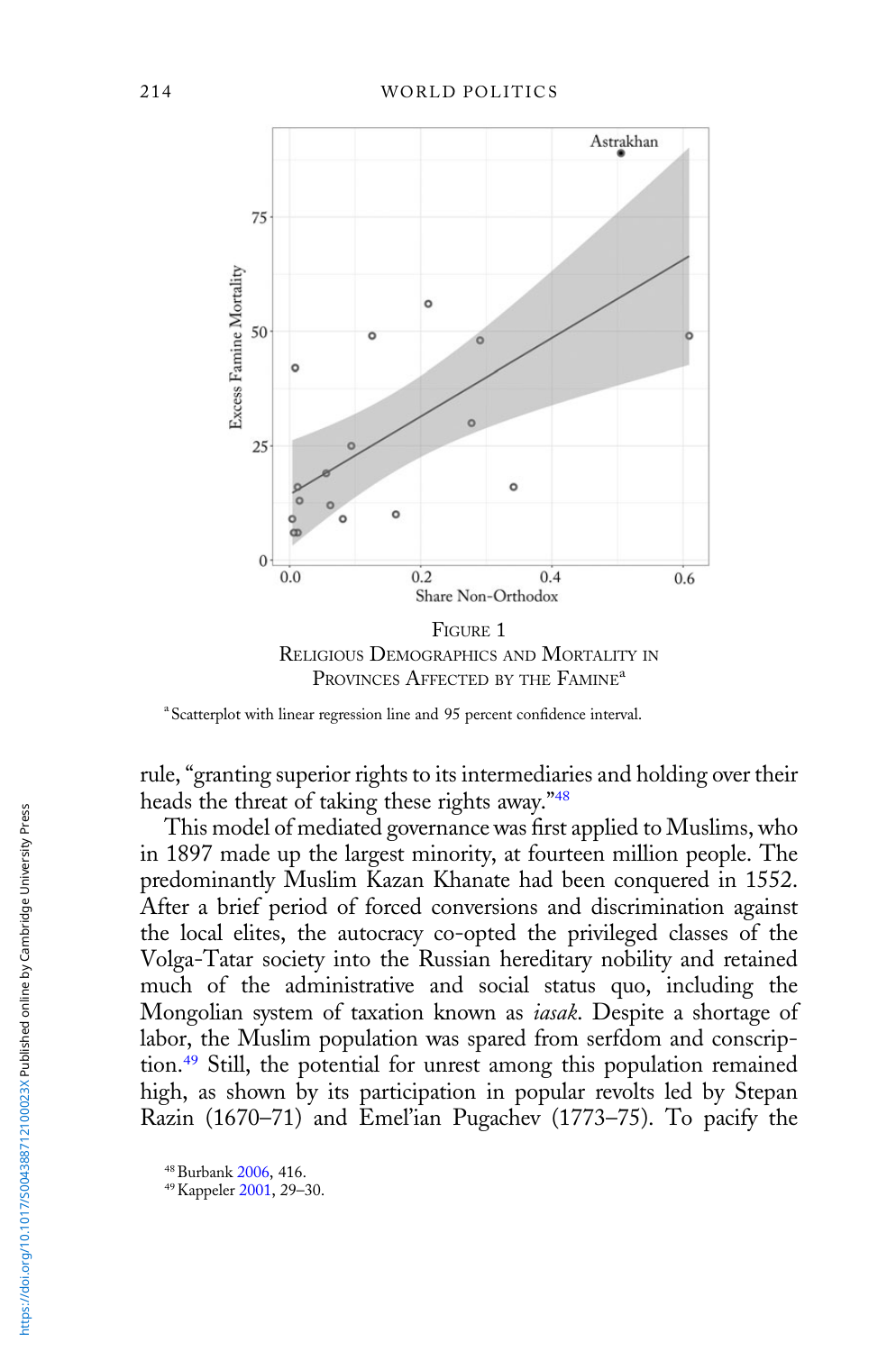Muslim minority, Catherine the Great created the Tauride Mohammedan Ecclesiastical Board in Simferopol and the Orenburg Mohammedan Ecclesiastical Assembly in Ufa, headed by muftis. The assemblies were religious in form but carried out many administrative functions, including record keeping, arbitrating intracommunal disputes, and communicating imperial decrees.50 Islamic clerics and scholars received privileged treatment in return for securing the loyalty of the Muslim peasants and containing unrest.

Starting in the eighteenth century, Protestants, Catholics, and Old Believers began to settle in the Volga basin. Catherine invited Europeans (mostly Germans) to colonize the Russian steppe, promising them abundant land, religious freedom, temporary exemption from taxes, and permanent exemption from military service. She hoped that the colonists would raise the region's economic productivity. The colonists' main intermediary with the Russian state in the Volga region was the Saratov Office for the Guardianship of Foreign Settlers (the Kontora), established in 1766. Highly paid Kontora inspectors took great care of the colonists' well-being and regularly interacted with officials in St. Petersburg.<sup>51</sup>

The Old Believers were initially viewed as a threat and persecuted, and because they weren't considered a separate confession, they were ruled directly by the state. State policy toward this group varied from one tsar to the next, but was mostly discriminatory until the late nineteenth century. Peter the Great (1682–1725) profited from the Old Believers' religious devotion by burdening them with a double poll tax in addition to the infamous beard tax.<sup>52</sup> Catherine the Great  $(1762-1796)$  encouraged their resettlement to a few designated regions to facilitate control and taxation.<sup>53</sup>

# INTERGROUP DIFFERENCES IN LEGIBILITY AND TAXABILITY

The imperial policy toward its "foreign confessions" changed substantially after the debacle of the Crimean War (1853–56). Russia sought to reform its institutions, modernize its military, and industrialize its economy. Serfdom was abolished in 1861 and beginning in 1864, zemstvos were created to manage local economic affairs. These local selfgovernance institutions, dominated by the nobility, received jurisdiction

<sup>50</sup>Tuna [2015](#page-42-0).

<sup>51</sup>Long [1988,](#page-40-0) 17–18.

<sup>52</sup>Peter the Great imposed the beard tax in 1698 to encourage men to shave, following Western European style. The Old Believers were allowed to keep their beards after paying the tax.

<sup>53</sup>De Simone [2018,](#page-38-0) 43.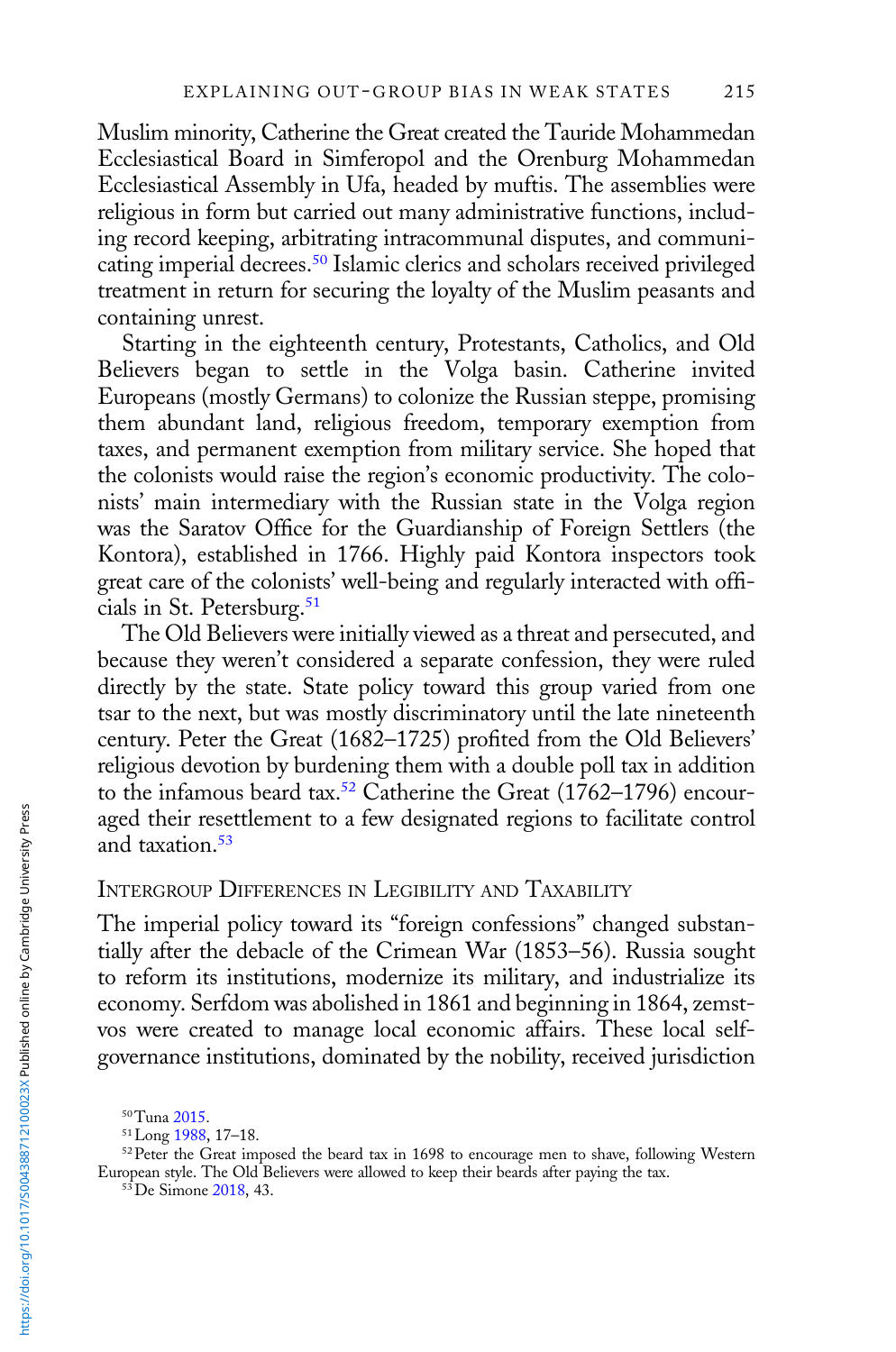over the assessment and apportionment of land taxes; the provision of roads, schools, and hospitals; and the administration of fire insurance and famine relief programs. The regime also increased its control over the non-Orthodox population by standardizing tax obligations, introducing universal male conscription, and abolishing some intermediaries, such as the Saratov Kontora in 1870.

Muslim intermediaries were retained, but the central government intervened in their selection. Muftis, traditionally elected by the Muslim clergy, were appointed by the MVD after 1889. Beginning in 1888, mullah candidates were required to demonstrate proficiency in Russian and teaching Russian was mandated in Muslim schools. These interventions undercut the assemblies' legitimacy among the local population and made Muslims suspicious of Orthodox officials. Protests against the reforms brought together hundreds of Muslim communes, and sometimes escalated into physical confrontation.<sup>54</sup> Muslim clerics began refusing to provide parish statistics on the pretext that their congregation had hidden the records. Zemstvo officials faced an increasingly hostile reception in Muslim settlements. Muslims feared that by signing the public declarations (obschestvennye prigovory) required by the zemstvos to receive food loans during bad harvests, they were unwittingly consenting to baptism.<sup>55</sup>

The abolition of the Saratov Kontora brought colonists under the same administrative apparatus as the Orthodox peasants and Old Believers. The colonists resented losing their privileged status, but largely remained loyal to the tsar. To make up for the loss of the Kontora, they participated in the zemstvos and reportedly managed the budgets efficiently, implementing insurance and education programs and maintaining village granaries as per official mandates.56

The Old Believers actually gained during the reform period, receiving more of the rights already held by other religious minorities with the passing of the 1863, 1874, and 1883 decrees.<sup>57</sup> Like the colonists, they engaged with the zemstvos, particularly by managing zemstvo schools.<sup>58</sup> Still, admission to government service, the army, and educational institutions remained limited for Old Believers.

<sup>57</sup>The 1863 decree allowed the Old Believers to hold public office; the 1874 decree recognized their marriages; and the 1883 decree further expanded the Old Believers' civil and religious rights, including by allowing them to obtain identification documents and build houses of worship.

<sup>54</sup>Tuna [2015](#page-42-0), 92.

<sup>55</sup>Vladimirova [2016,](#page-42-0) 47–48.

<sup>56</sup>Long [1988,](#page-40-0) 26–29; Lankina [2012.](#page-40-0)

<sup>&</sup>lt;sup>58</sup> Brooks [1982,](#page-38-0) 246.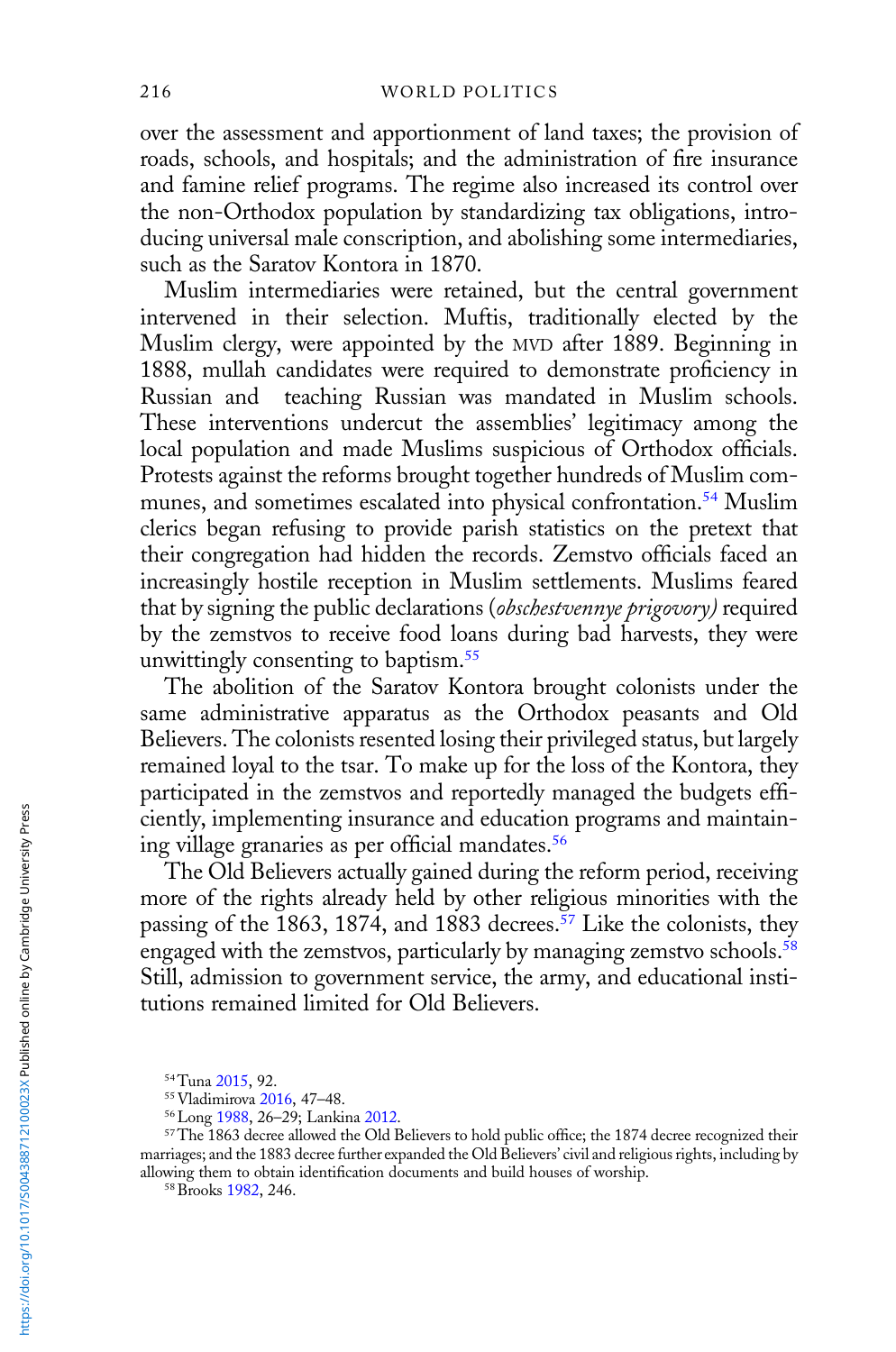These divergent governance strategies with regard to different confessions help to explain the variation in legibility and fiscal capacity across different religious groups on the eve of the famine. The quality of state information about Muslims, the only group still ruled indirectly, was lower than the quality of information about other minorities governed the same way as the Orthodox peasantry. I thus expect the state to channel less assistance to districts with larger Muslim populations. This pattern should hold regardless of actual needs in the aftermath of the harvest failure. I expect state treatment of the other non-Orthodox minorities to be less discriminatory, in light of their higher legibility and taxability.

This discussion also highlights the Muslim minority's greater potential for unrest and resistance to tsarist policies. It is thus possible that the state was responding not to lower legibility, but to a greater threat of rebellion in districts with larger Muslim populations. Relatedly, state famine policy could be linked to more subtle forms of resistance that raised the costs of tax collection and reduced informational capacity in Muslim communes in the first place. In this interpretation, illegibility is itself a product of non-coethnics' defiance of state attempts to control and tax their communes.59

#### DATA AND LEVEL OF ANALYSIS

The territory of European Russia (the western and most populated part of Russia) was organized into fifty provinces (gubernia) that were subdivided into districts (uezd). I use data at the district level in the twenty-two provinces that received government assistance during the famine. $60$ District is the smallest unit of analysis for which data exist; it's particularly relevant for studying the distribution of relief because district zemstvos were in charge of apportioning taxes, collecting data on peasant economies, evaluating local needs, and requesting famine relief from higher authorities.

## DEATH AND BIRTH RATES DURING THE FAMINE

To evaluate the human consequences of the crop failure, I use data on births and deaths from a five-year period (1885–96) around the 1891 harvest failure from MVD Central Statistical Committee (CSC) yearbooks.

<sup>59</sup>Scott [1998.](#page-41-0)

<sup>60</sup>The main affected provinces are Kazan, Kherson, Nizhegorod, Orel, Orenburg, Penza, Perm, Riazan, Samara, Saratov, Simbirsk, Tambov, Tula, Ufa, Viatka, and Voronezh. In addition, Arkhangelsk, Kaluga, Kursk, Olonets, Tavrida, and Kharkov received assistance. Astrakhan, where the Russian Orthodox population was just under 50 percent, was affected but received no aid.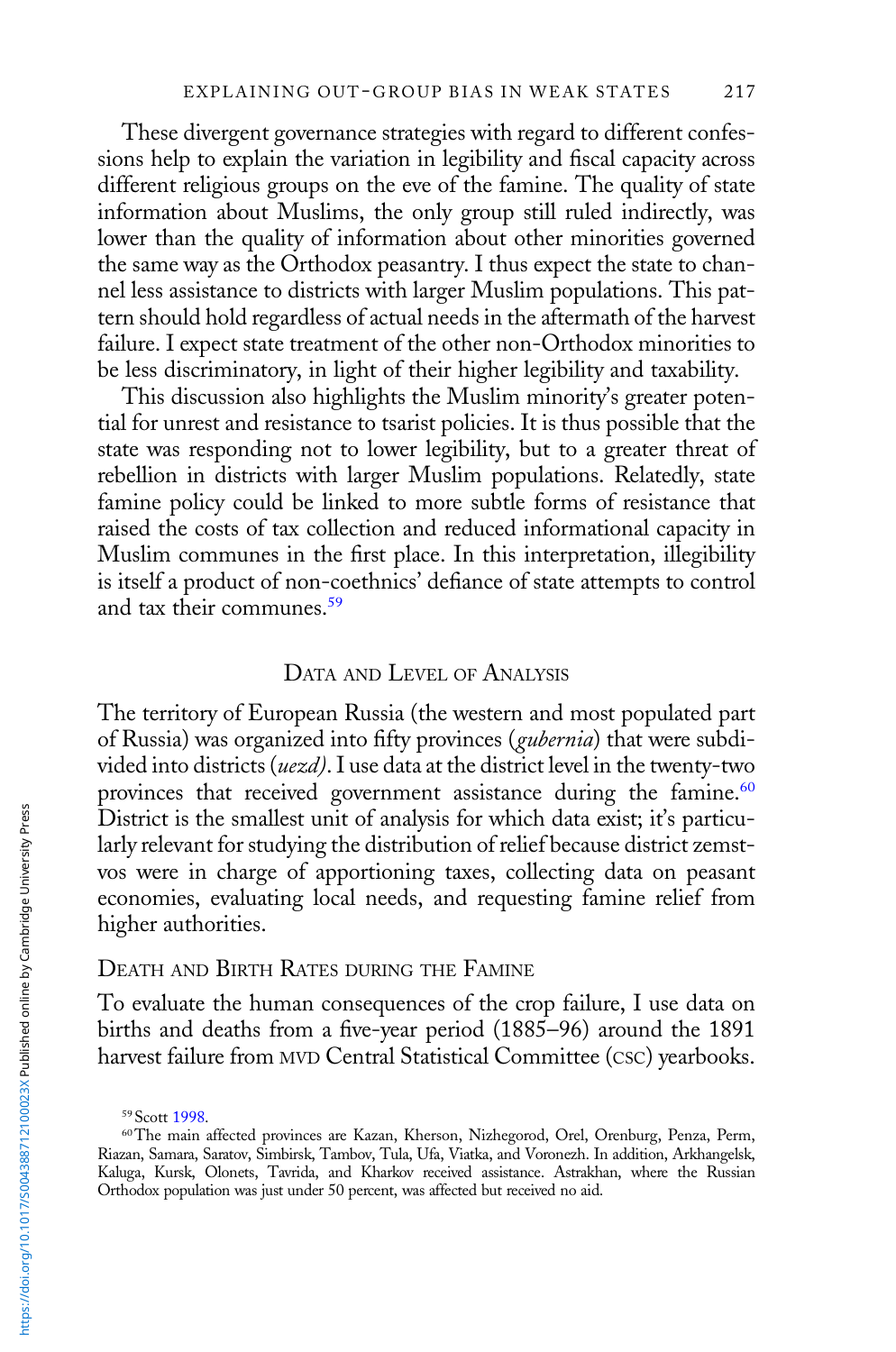

FIGURE 2

BIRTH AND DEATH RATES BY DISTRICT IN PROVINCES AFFECTED BY THE FAMINE, WITH THE SHARE OF MUSLIM POPULATION ABOVE AND BELOW THE MEAN

District-level births and deaths are aggregated for all religious groups. These totals are converted to crude birth and death rates per one thousand people; the denominator, district-year population, is interpolated using information from 1870 and 1897.<sup>61</sup> Figure 2 shows a sharper spike in mortality in 1892 in districts with an above-average  $(\mu = 6.4)$ share of the Muslim population. The figure also shows that in nonfamine years, both mortality and natality were significantly lower in districts with above-average Muslim population shares; these demographic differences were due to more infant breastfeeding and lower alcohol consumption.<sup>62</sup>

<sup>&</sup>lt;sup>61</sup> Unlike the data collected by state agents in the 1897 census, births and deaths were registered by the religious institutions, provided the appropriate rituals were performed. These data are less likely to reflect illegibility to the state, particularly after the 1886 abolition of the poll tax.

<sup>62</sup>Natkhov and Vasilenok [2021.](#page-41-0)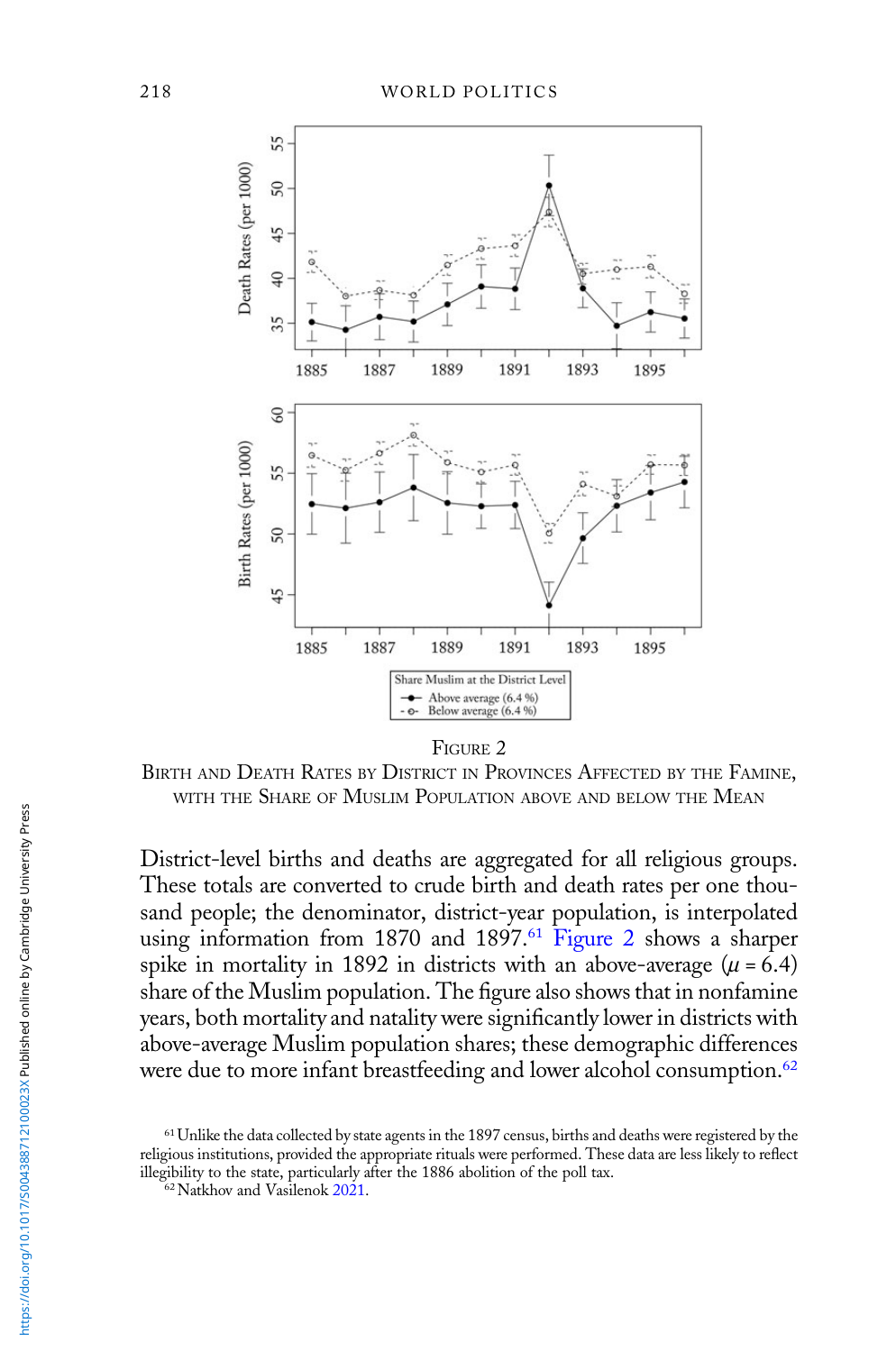#### FAMINE RELIEF INDICATORS

Data on the relief operation come from the 1894 report of the Interior Ministry. The report describes the distribution of food and seed loans and cash payments to the rural population in provinces that received assistance from the central government in 1891/1892.<sup>63</sup> The report distinguishes between central relief—disbursed from the provincial food supply capital funds and the central fund for the empire as a whole and local relief disbursed from district capital funds and subdistrict granaries.

The duration and scale of central relief, the key variables of interest for this study, are based on the following indicators. Months on relief refers to the number of months in which more than 1 percent of the rural population received public assistance.<sup>64</sup> Relief onset is coded as 1 for July 1891, 2 for August 1891, and so on up to 14 for August 1892. Average share of population on relief refers to the share of a district's peasant population that received public assistance in the form of food and seed loans or cash payments during the fourteen-month relief campaign (July 1891– August 1892). Average loan size is defined as the average amount of grain (in *pudy*) received per individual per month over the fourteen months of the relief campaign.<sup>65</sup> Because an overwhelming share of famine relief was delivered in kind, this variable captures the generosity of the authorities in allocating public assistance. State relief is defined as total relief from the central government per capita. In addition to state relief, I calculated the amount of local relief, disbursed from village granaries, as distinct from provincial and empire-wide funds.<sup>66</sup>

To avoid multiple comparisons and to minimize measurement error, I use principal component analysis to reduce these indicators to a scalar index. The first principal component (mostly state aid indicators) explains about 50 percent of the variance, while the second principal component (mostly local relief) explains 19 percent (see section D.1 in the supplementary material).

<sup>66</sup>To compute this variable, I used data on grain prices to convert food and seed loans to their equivalent in rye grain at September 1891 prices.

<sup>63</sup>Tobol'sk province, outside of European Russia, is excluded because data on other variables are not available for it. In Kursk province, four districts didn't receive relief because they experienced no harvest failure. Data on relief onset and number of relief recipients are missing for Kaluga and Kharkov.

<sup>&</sup>lt;sup>64</sup> Sometimes relief was interrupted but resumed midway through a campaign.

<sup>&</sup>lt;sup>65</sup>The *pud (pudy)* is an imperial Russian unit of mass, equivalent to 16.38 kilograms. Zemstvos also used *funt* (pound);  $1$  *pud* = 40 *funtov* (pounds).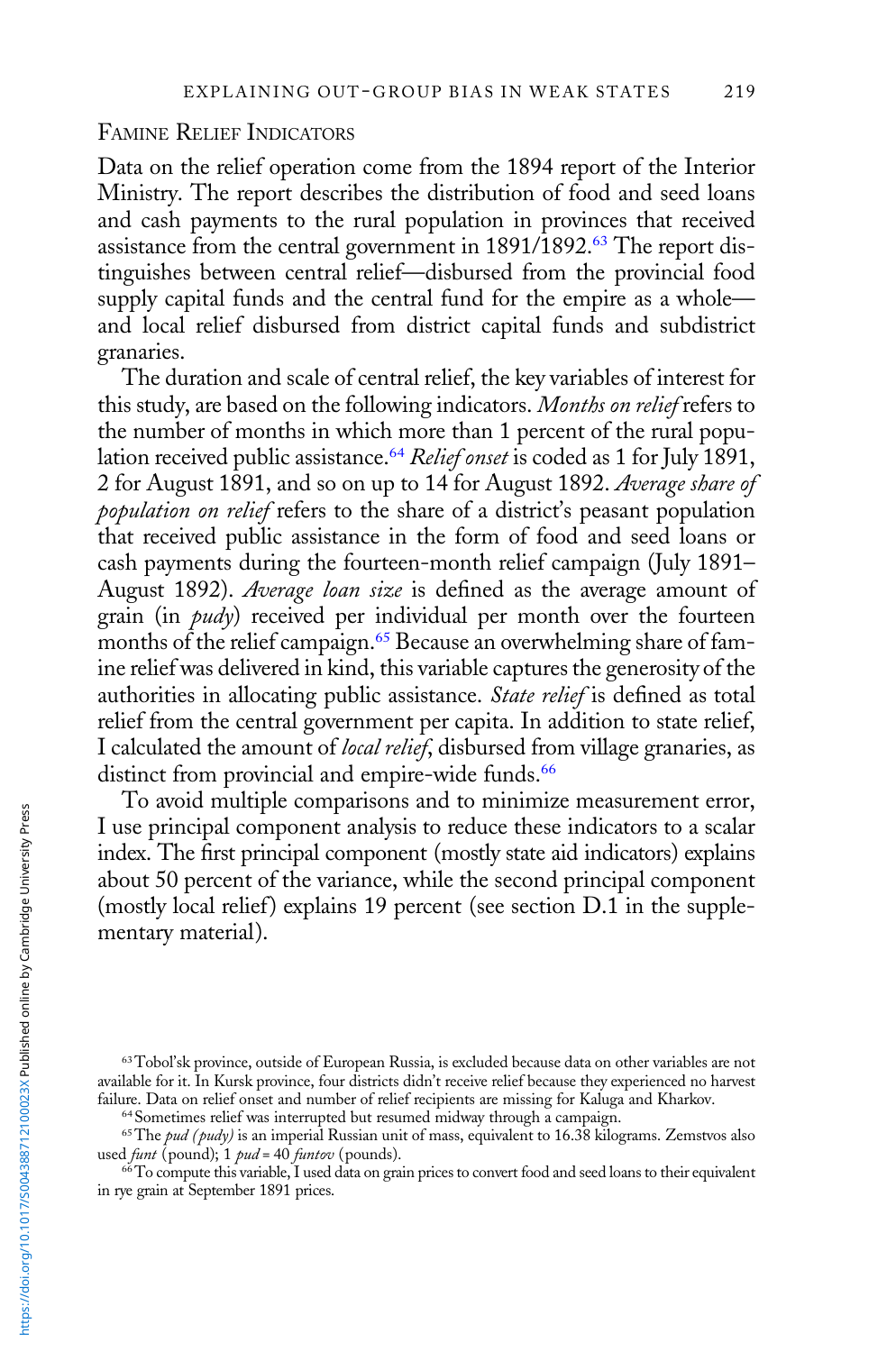## RELIGION AND LINGUISTIC DIFFERENCES

Data on religious affiliation in 1870 were published by the MVD CSC.<sup>67</sup> The population is divided into eight confessional categories: Orthodox, Old Believer, Armenian Gregorian, Roman Catholic, Protestant, Jewish, Muslim, and Idolaters (idolopoklonniki). The main explanatory variables are share Muslim and share other non-Orthodox, which mostly combines Western Christians and Old Believers. Aggregating these groups is necessary because their numbers are smaller, especially in the provinces affected by the famine.

Supplementary analyses use data on key language groups from the 1897 census.68 Numbers of Turkic speakers (Tatar, Bashkir, Turkmen, Kirgiz, Uzbek, Chuvash, Teptiar) and Russian speakers (Russian, Belarusian, Ukrainian) were used to create two variables: share Turkic and share other non-Russian. Under this alternative classification, the Old Believers are considered part of the Russian-speaking in-group and some Orthodox believers are coded as Turkic speakers.<sup>69</sup>

[Figure 3](#page-16-0) presents the spatial distribution of Russia's religious minorities.

# LEGIBILITY AND TAX REVENUES

I consider two closely related dimensions of state capacity: information and revenue extraction. To measure informational capacity, I use the distribution of ages from the 1897 census.<sup>70</sup> The intuition is that age distributions follow a smooth curve, whereas errors in the age data reported in a census tend to produce heaping on specific numbers, typically those ending on the focal digits 0 and 5. The panel (a) of [Figure 4](#page-16-0), which depicts raw counts of age data, suggests considerable heaping on these focal digits between the ages of 30 and 80.

Two circumstances may give rise to age heaping: either people don't know their precise ages, or census enumerators have difficulty eliciting this information. Both factors were relevant in Russia at this time. Ignorance about exact ages was high among the peasantry, and there was widespread reluctance to cooperate with census enumerators; peasants may have feared that age data would be used to enforce conscription, or they simply refused to communicate with state officials. Muslims were particularly resistant to being counted. Religious intermediaries, tasked with conducting exploratory work ahead of the census and later recruited

<sup>67</sup> "Nalichnoe Naselenie Rossiiskoi Imperii za 1870 God" [1875](#page-41-0).

<sup>68</sup> Imperial Russia did not collect data on nationality.

<sup>69</sup>E.g., in Kazan province, 36 percent of the Orthodox population spoke Tatar or Bashkir.

<sup>70</sup>Lee and Zhang [2017.](#page-40-0)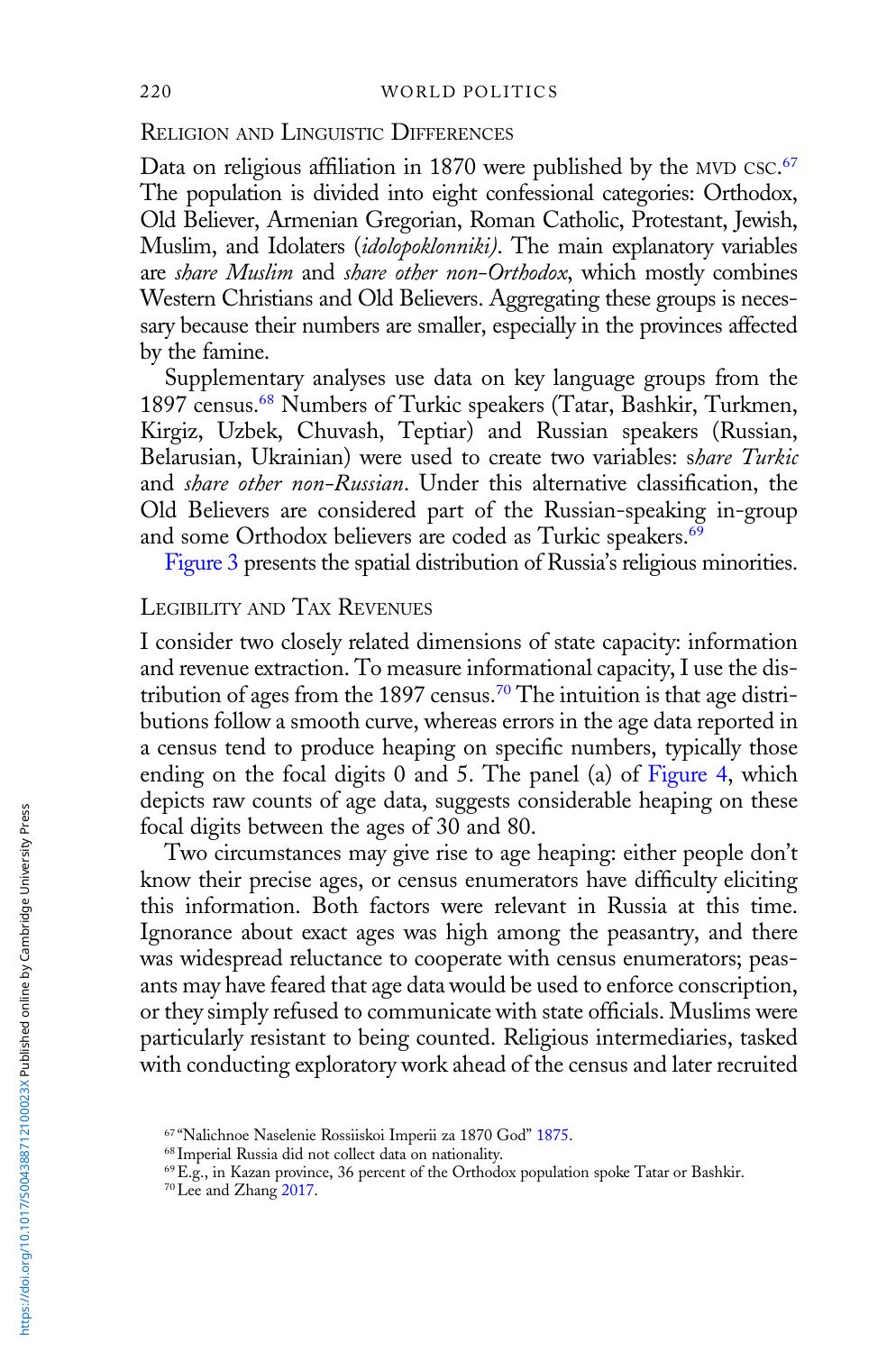<span id="page-16-0"></span>

FIGURE 3 PROPORTION OF MUSLIMS AND OTHER NON-ORTHODOX CONFESSIONS IN 1870, BY DISTRICT



FIGURE 4

FREQUENCY OF AGES IN FIFTY PROVINCES OF EUROPEAN RUSSIA, BASED ON THE 1897 CENSUS AND DISTRICT-LEVEL DISTRIBUTION OF THE MYERS INDEX

as enumerators, often withheld their cooperation after the state curbed their authority in the 1880s. In several provinces the military was even called in to help.<sup>71</sup> Under these circumstances, it's easy to imagine that

71Zagidullin [2000,](#page-42-0) 166–68.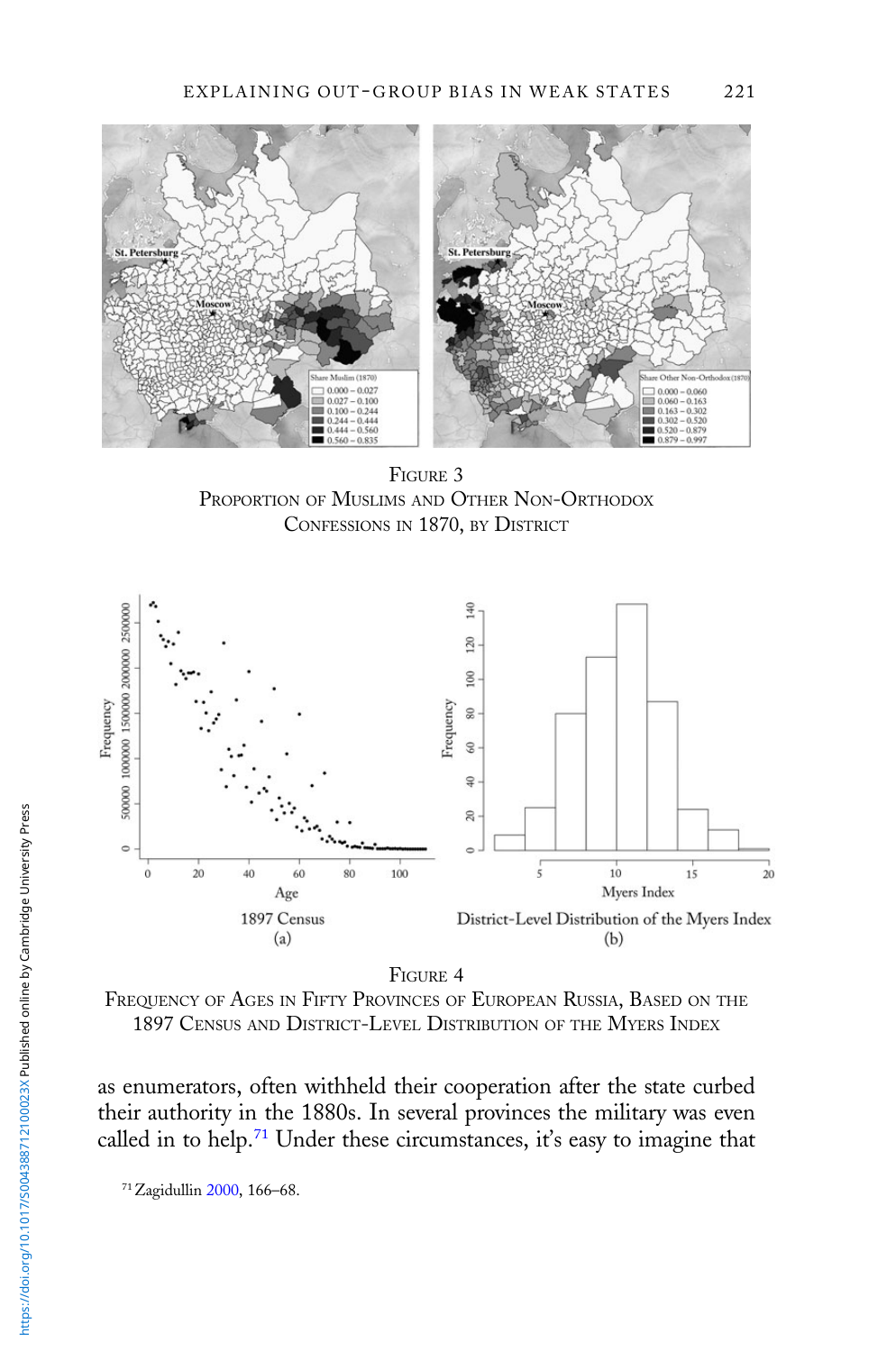enumerators reported inaccurate age data either because they deliberately misled the authorities or because they had to resort to guesswork in the absence of cooperation from the villages.

I quantify age heaping using the Myers index, which was developed by demographers. Because age heaping appears to be concentrated in the adult population, I exclude the youngest group (under fifteen years of age) and oldest (more than seventy-four years) in calculating the index. If ages are reported accurately, the proportion of the population with ages ending in each digit should make up 10 percent of the total; if ages are reported inaccurately, deviations from 10 percent are observed for some digits. These deviations were added up and the final sum was divided by two to compute the Myers index (for more detail, see the supplementary material). The index ranges from zero to ninety, where 0 indicates no age heaping and 90 indicates extreme age heaping (where all observed ages terminate on the same focal digit). The right panel of [Figure 4](#page-16-0) depicts the distribution of the Myers index across European Russia. The index is positively correlated with the share of Muslim population ( $\rho$  = 0.16,  $p < 0.05$ ), negatively correlated with the share of other non-Orthodox minorities ( $\rho = -0.23$ ,  $\rho < 0.05$ ), and uncorrelated with the share of Russian speakers.

Because age heaping may depend on economic development and other factors, I condition on literacy, urbanization, remoteness, and economic welfare. I also use an additional indicator, direct taxes collected from peasant land in 1888–90, to capture a related, fiscal dimension of state capacity.<sup>72</sup> State and zemstvo alike levied taxes on peasant allotment (*nadel'naia*) land—that is, land set aside for the use of village communes under the terms of the emancipation settlement. Zemstvo and state revenues are combined to obtain the total tax receipts from peasant land in each district and standardized to obtain total tax receipts per unit land. Note that these figures represent not the official tax bill—that is, the amount of taxes owed on the basis of the land's assessed value—but actual receipts on taxes and arrears. I aggregate the annual tax receipts over the three prefamine years to account for idiosyncratic cross-sectional and temporal fluctuation in harvests.<sup>73</sup> Still, tax revenue fluctuates not only with state ability to gather information and to collect taxes, but also with local economic conditions, addressed by including covariates (see below).

<sup>&</sup>lt;sup>72</sup> See Suryanarayan and White [2021](#page-42-0) for a similar approach.

<sup>&</sup>lt;sup>73</sup> Former serfs also made redemption payments (vykupnye platezhi) that were charged to compensate for lost labor services and quitrent.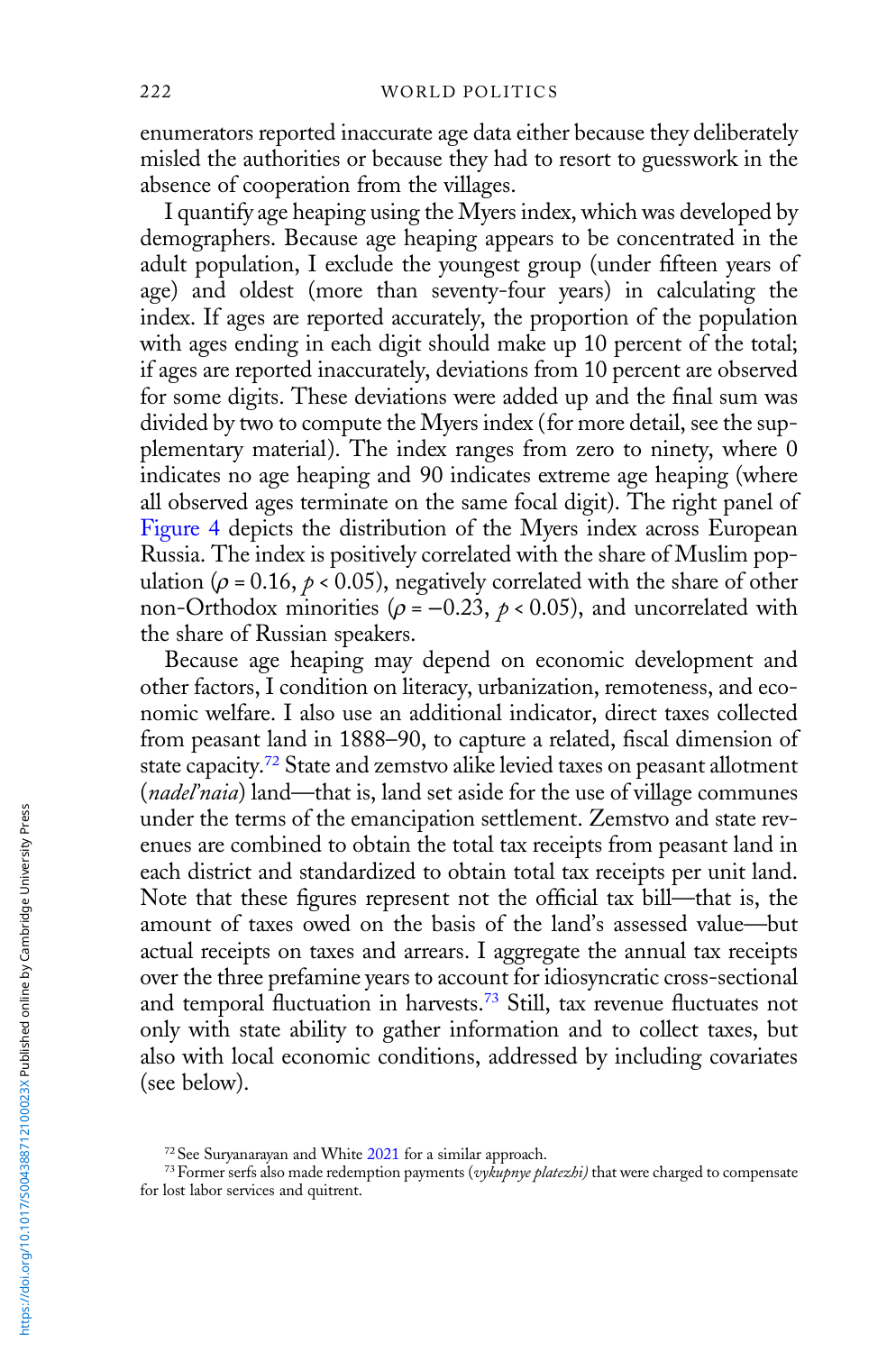#### **COVARIATES**

To account for the severity of the crop failure, I use data on the harvest (chistyi ostatok) of winter rye, spring rye, winter wheat, spring wheat, and oats, published by the MVD CSC. These five crops were grown and consumed throughout the Russian Empire and suffered the most from the 1890/1891 weather anomalies. The unusually cold winter would have a greater effect on winter grains; spring and summer drought would harm the spring grains. The data on harvests are available for 1888–95 and are used in both temporal and cross-sectional analyses.

The remaining covariates are time invariant. Cross-sectional analyses of famine relief control not only for the 1891 harvest, but also for the 1891 drop in yields relative to the five-year average per unit land (1883–87).<sup>74</sup> I also measure distance between the district centroid and the nearest railway line in 1891, which affected aid delivery. And I control for the proportion of serfs in the district population in 1858, for the number of land captains per district area, and for the number of noble landowners per thousand people (in 1877), since during the famine the nobility was actively involved in providing food and credit to the impoverished peasants. Further, most local officials were recruited from the nobility, so a shortage of nobles would mean more vacancies and a larger number of officials unfamiliar with the region. Regressions control for urbanization as a proxy for economic development, which may be correlated with legibility and tax revenues as well as with state ability to deliver aid.<sup>75</sup>

Different population groups may have differed in wealth, which could explain the variation in both taxation and access to state support. I account for this by controlling for the size of the peasant allotment and the number of horses owned per household, taken from the Cavalry Census of 1888– 91. I also use data on the average height (in meters) of draftees into the army in 1883, which is correlated with nutrition and living standards.<sup>76</sup>

I also control for the natural logarithm of population and area (in square kilometers), because larger, more populated regions are harder to govern. Cross-sectional estimations include geographic covariates as well: centroid latitude and longitude, their interaction, distance from St. Petersburg, and soil quality.<sup>77</sup> Specifications that examine the predictors of age heaping also

<sup>&</sup>lt;sup>74</sup> Available in the 1888 MVD publication, Average Harvest in European Russia in 1883-87.

<sup>&</sup>lt;sup>75</sup>The data come from Dower et al. [2018](#page-39-0), and are measured in 1883.

<sup>76</sup>Note that recruit height varies by ethnicity, with Russians being taller than Tatar and Bashkir recruits (Anuchin [1889](#page-38-0), 110–11). An additional limitation of this measure is that height was recorded only for draftees who passed a medical examination that included a minimum height requirement, so the indicator is biased upward; Markevich and Zhuravskaya [2018.](#page-40-0)

<sup>&</sup>lt;sup>77</sup> Variable *black soil* from Dower et al. [2018.](#page-39-0)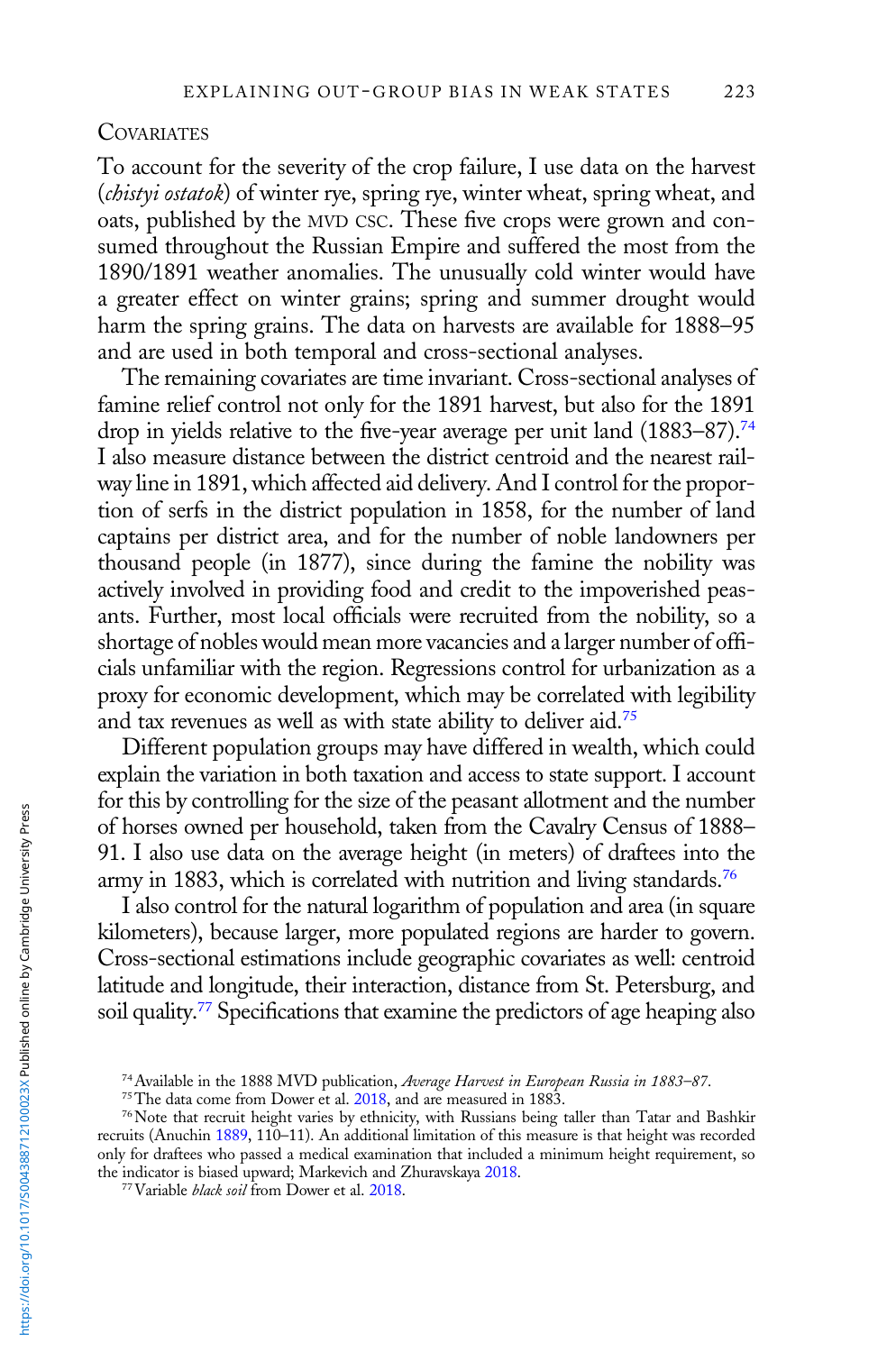control for male literacy in 1897.<sup>78</sup> Specifications that examine tax revenue condition on the average harvest in 1883–87 as well as on soil quality (both matter for economic productivity).

All models use province fixed effects to adjust for unobserved province-level characteristics. These include the incentives and abilities of the governors, who requested famine relief from the center and mediated between the zemstvos and the MVD.<sup>79</sup> The province dummy also accounts for differences between zemstvo and nonzemstvo provinces. Table A.1 in the supplementary material reports descriptive statistics on all variables.

#### EMPIRICAL ANALYSIS

FAMINE MORTALITY

I first examine whether the consequences of the harvest failure varied with religious composition, interacting confessional makeup of the district with the famine dummy (coded 1 for 1892) and estimating two-way fixedeffects equations of the form,

 $m_{it+1} = \beta_1$ (religion<sub>i</sub> × famine<sub>t</sub>) +  $\beta_2$ harvest<sub>it</sub> +  $\beta_3$ (harvest<sub>it</sub>  $\times$  famine<sub>t</sub>) +  $X_i \times$  famine<sub>t</sub> +  $\gamma_i$  +  $\tau_t$  +  $\epsilon_{it}$ ,

where  $m_{it+1}$  is the crude death or birth rate in district i and year  $t + 1$ ; religion<sub>i</sub> is the population share of a given religious group; famine<sub>t</sub> is a dummy variable that equals 1 for year 1892 (or for both 1892 and 1893, see the supplementary material); harvest<sub>it</sub> is per capita grain output;  $X_i$ are remaining district covariates, which vary by model and are interacted with the famine dummy; and  $\gamma_i$  and  $\tau_t$  are vectors of district and year fixed effects, respectively.

[Table 1](#page-20-0) reports the baseline results from specifications that include grain output in year  $t$ , an interaction between grain output and the famine year,80 and an interaction between the famine year and the share of urban population, since the famine was a rural phenomenon. The famine x share non-Orthodox interaction term is significant in all estimations, indicating both higher mortality and lower natality in districts with larger religious minorities during the crop failure. In substantive terms, one

<sup>78</sup>These variables aren't used in all models because they are measured after several of the main outcomes or explanatory variables.

<sup>79</sup>Robbins [1975,](#page-41-0) 125–26.

<sup>80</sup> Grain output is more likely to affect birth and death rates when food is scarce. Meng, Qian, and Yared [2015;](#page-40-0) Natkhov and Vasilenok [2021](#page-41-0).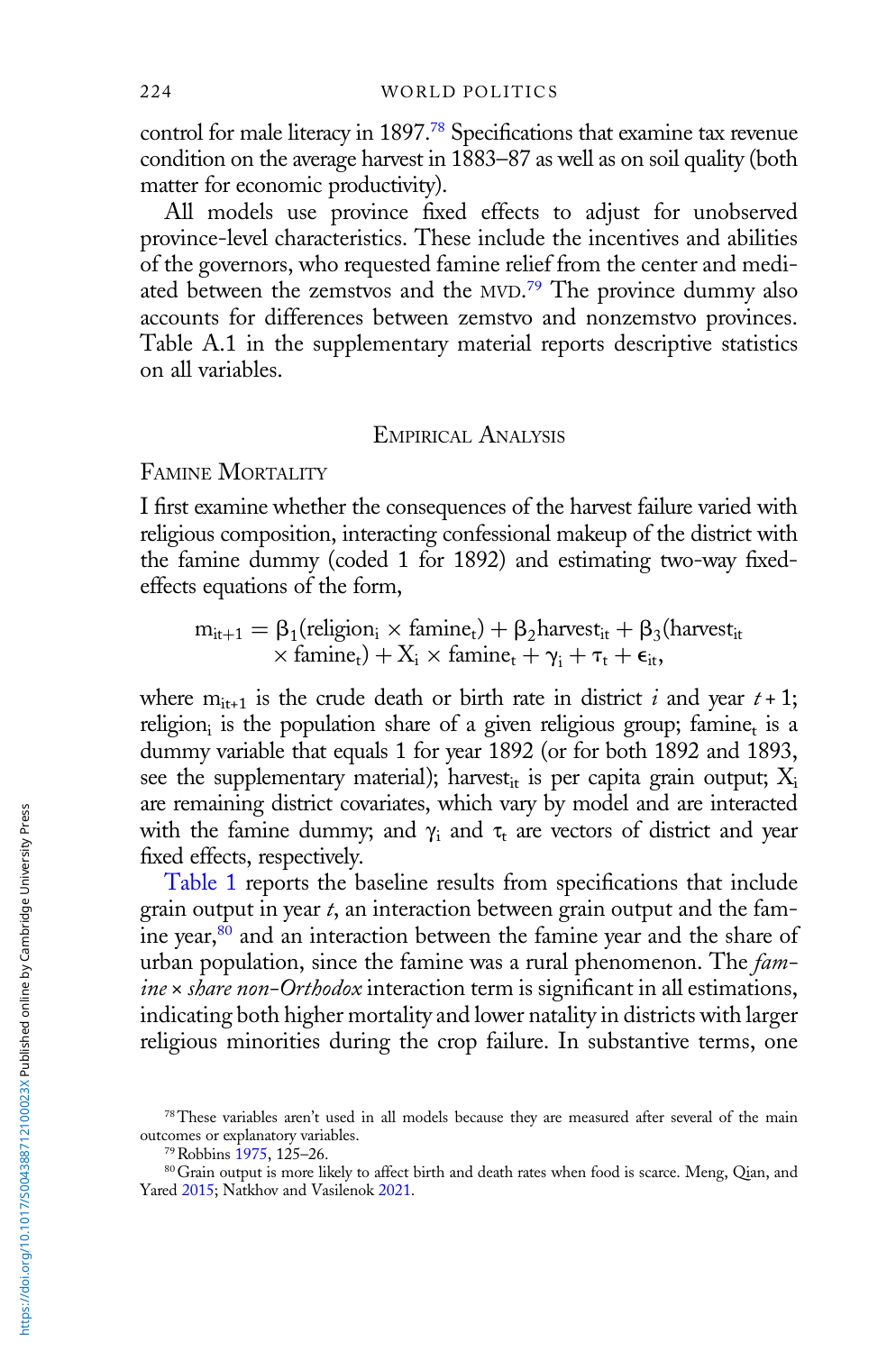<span id="page-20-0"></span>

|                                   | Deaths per 1000 People |              |          | Births per 1000 People |            |            |
|-----------------------------------|------------------------|--------------|----------|------------------------|------------|------------|
|                                   | (1)                    | (2)          | (3)      | (4)                    | (5)        | (6)        |
| Famine × Share non-Orthodox       | 13.50***               |              |          | $-7.16***$             |            |            |
|                                   | (3.86)                 |              |          | (1.17)                 |            |            |
| Famine × Share Muslim             |                        | 11.83***     |          |                        | $-7.01***$ |            |
|                                   |                        | (4.31)       |          |                        | (1.30)     |            |
| Famine × Share other non-Orthodox |                        | 21.54**      |          |                        | $-7.86**$  |            |
|                                   |                        | (9.62)       |          |                        | (3.33)     |            |
| Famine × Share Turkic             |                        |              | $8.44**$ |                        |            | $-5.84***$ |
|                                   |                        |              | (3.91)   |                        |            | (1.38)     |
| Famine × Share other non-Russian  |                        |              | 5.28     |                        |            | $-0.70$    |
|                                   |                        |              | (4.23)   |                        |            | (1.80)     |
| Harvest per capita (lag)          | $-0.01$                | $-0.01$      | $-0.02$  | $0.06***$              | $0.06***$  | $0.06***$  |
|                                   | (0.01)                 | (0.01)       | (0.01)   | (0.02)                 | (0.02)     | (0.02)     |
| Famine × Harvest per capita (lag) | $-0.14*$               | $-0.15*$     | $-0.11$  | $0.20***$              | $0.20***$  | $0.18***$  |
|                                   | (0.08)                 | (0.09)       | (0.09)   | (0.04)                 | (0.04)     | (0.04)     |
| Famine × Share urban              | $-3.63$                | $-4.82$      | $-0.12$  | 9.99***                | $10.09***$ | $7.91***$  |
|                                   | (6.76)                 | (6.89)       | (6.52)   | (2.71)                 | (2.69)     | (2.65)     |
| District FE                       | ✓                      | ✓            | ✓        | ✓                      | ✓          | ✓          |
| Year FE                           | ✓                      | $\checkmark$ | ✓        | ✓                      | ✓          | ✓          |
| Adjusted $R^2$                    | 0.64                   | 0.64         | 0.64     | 0.69                   | 0.69       | 0.69       |
| Num. district years               | 1736                   | 1736         | 1736     | 1736                   | 1736       | 1736       |

| TABLE 1                                               |
|-------------------------------------------------------|
| RELIGION, LANGUAGE, AND DISTRICT-LEVEL                |
| MORTALITY AND NATALITY DURING THE FAMINE <sup>a</sup> |

 $*\rho$  < 0.1, \*\*  $\rho$  < 0.05, \*\*  $\rho$  < 0.01; standard errors clustered at the district level

<sup>a</sup>All models are OLS with district and year fixed effects. Data are from twenty-two provinces affected by the harvest failure and receiving relief. These are baseline specifications without additional covariates.

standard deviation increase in the share of non-Orthodox population (equivalent to 17 percent) predicts 2.3 more deaths and 1.2 fewer births per one thousand. Models 2 and 5 disaggregate the non-Orthodox group into Muslim and other minorities. The analysis indicates that one standard deviation increase in *share Muslim* (equivalent to 15 percent) predicts an increase in the number of deaths by 1.8 and a decrease in the number of births by 1.1 per thousand people in 1892. As the differences in birth and death rates by religion are imputed from aggregate district data, these estimates may be too low. Even so, they are substantively meaningful. In nonfamine years, the crude death rate among Muslims typically was within the range of twenty-five to thirty-five per one thousand and the crude birth rate was within the range of forty to fifty. The coefficient on the interaction term for other non-Orthodox populations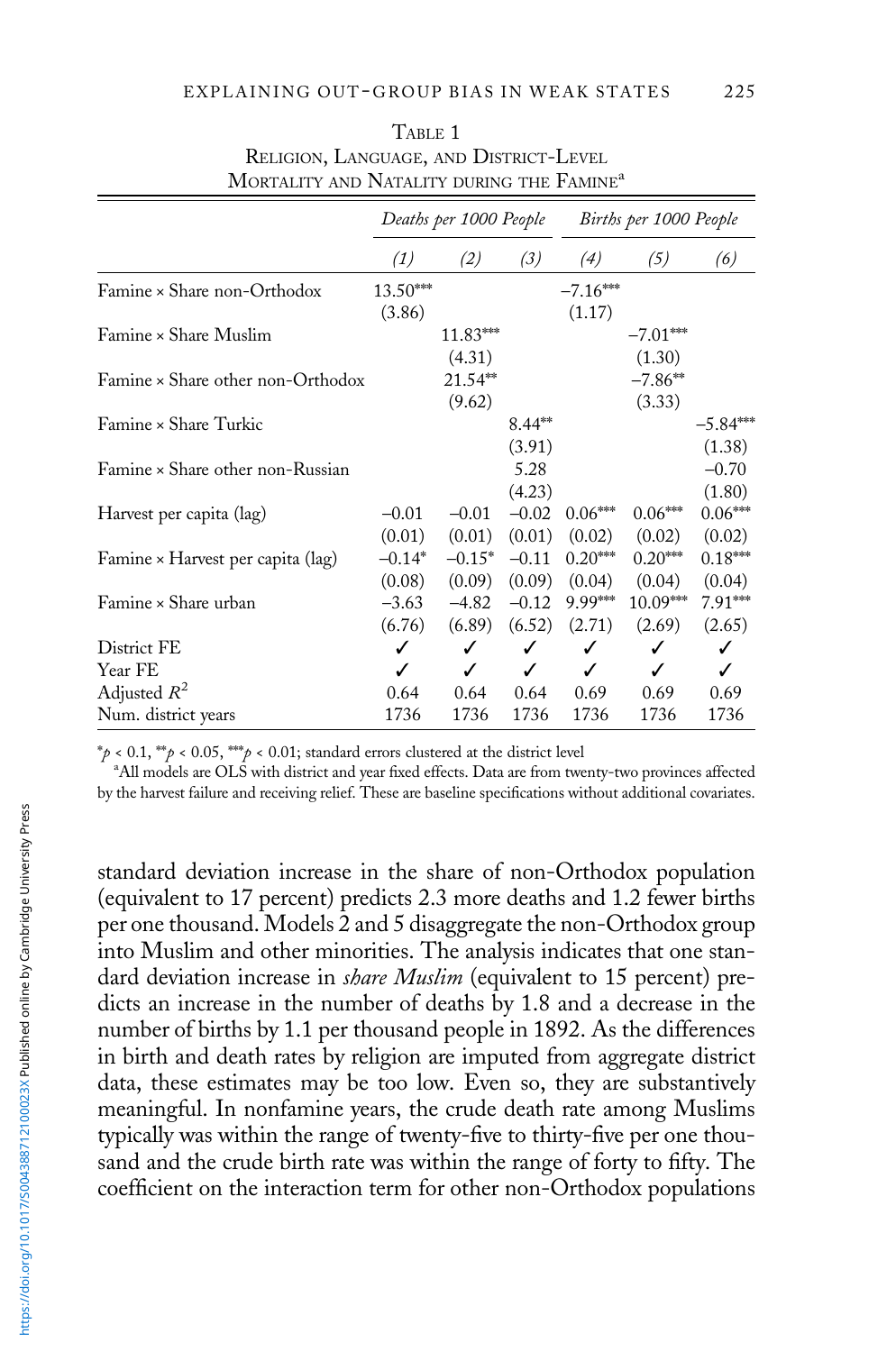is also significant, but smaller in substantive terms. One standard deviation increase in *share other non-Orthodox* (6 percent) predicts an increase in deaths by 1.3 per one thousand and decrease in births by 0.5 (models 2 and 5). Models 3 and 6 examine linguistic cleavages: only the interaction between Turkic speakers, who were predominantly Muslim, is statistically significant. One standard deviation increase in the share of Turkic speakers (18 percent) predicts an increase in deaths by 1.5 and decrease in births by 1.1 per one thousand, slightly lower estimates than those obtained for share Muslim. The presence of other non-Russian-speaking groups doesn't predict mortality or natality. To verify that these results aren't driven by the underestimation of standard errors due to spatial and temporal correlation, I estimate Conley standard errors in Table A.4 in the supplementary material, allowing for correlation of nine hundred kilometers.

As a robustness check, Table A.5 in the supplementary material presents results with additional covariates that may affect mortality and religious demography (interacted with the famine dummy): the distance to St. Petersburg and the railroad, the proportion of serfs before emancipation, the average height of recruits, the number of noble landowners, the number of land captains, and the number of horses per household. The coefficients on interactions between share non-Orthodox and share Muslim with the famine year are consistent with the baseline specifications in [Table 1](#page-20-0), although the coefficient is slightly attenuated for birth rates. The coefficient on *famine* x other non-Orthodox is no longer statistically significant in any of the models. An alternative, languagebased classification of the population confirms the results in [Table 1](#page-20-0): famine x share Turkic predicts higher mortality and lower natality, but the estimate is smaller and less precise; the presence of other non-Russian population groups doesn't predict the outcomes.

Adding too many variables that are collinear increases the risk of overfitting and false discovery. To reduce researcher discretion in variable selection, I implement the double-selection method.<sup>81</sup> This approach selects relevant covariates based on their ability to predict both treatment (famine x share Muslim) and outcome, and retains variables only with nonzero coefficients. The results (shown in Table A.8 in the supplementary material) remain robust to this analysis. Additional specifications include the famine dummy interacted with latitude, longitude, and their interaction in Table A.6; the estimates vary slightly but the key interactions remain significant. In Table A.7, I interact share Muslim

<sup>81</sup>Chernozhukov et al. [2018.](#page-38-0)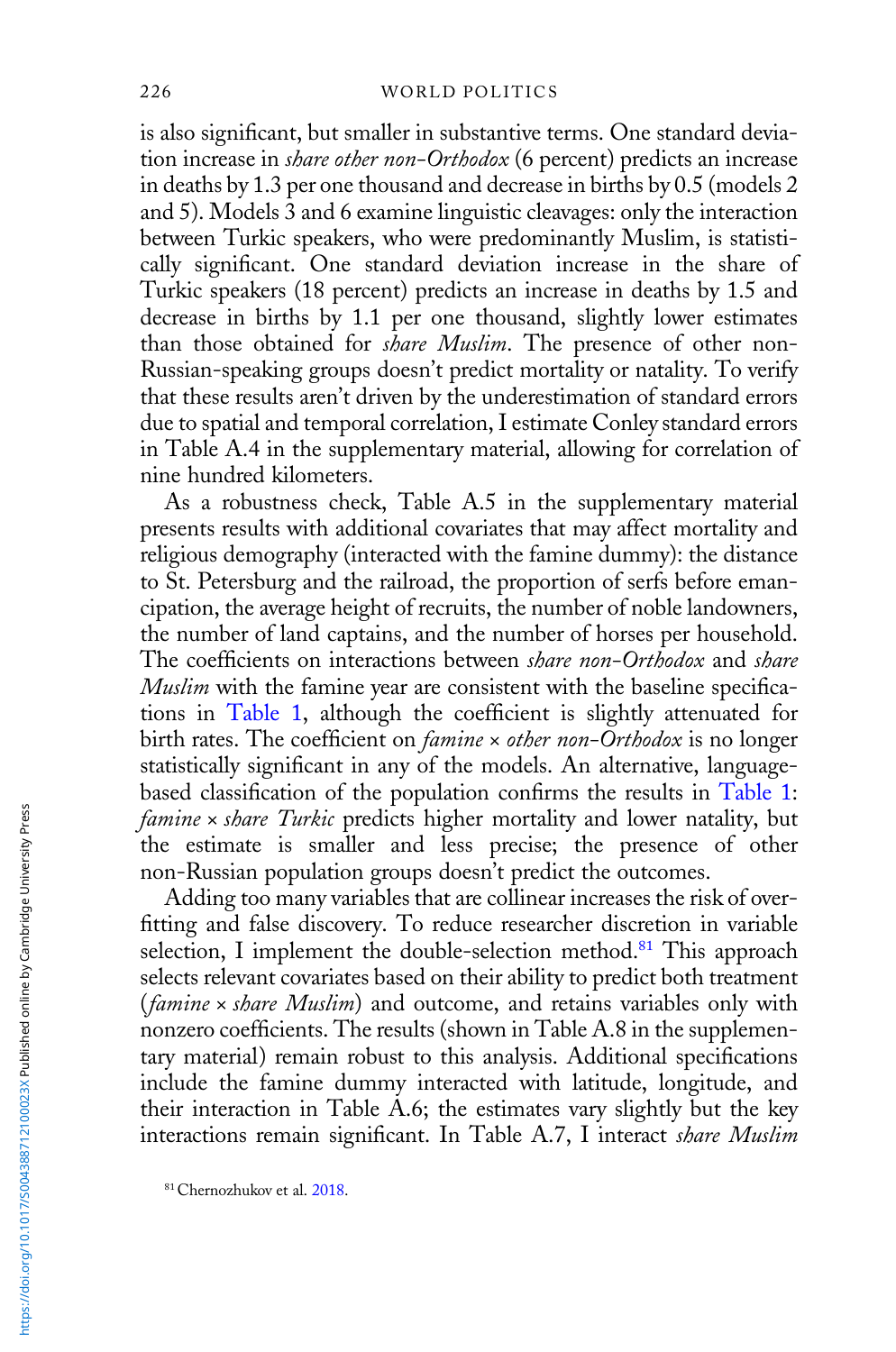with the year indicator. The interactions are positive (negative) and statistically significant for death (birth) rates for 1892 and 1893, two years after the 1891 harvest failure, but not for other years. I also consider an alternative coding of the famine years, with both 1892 and 1893 coded as 1. In this estimation (shown in Table A.3), the coefficient on  $famine \times share Muslim$  increases in magnitude, while the coefficient on famine x share other non-Orthodox decreases. In sum, the famine was more devastating in districts with a greater share of Muslims. Muslim presence predicts higher mortality and lower natality, whereas the estimates for other religious groups or linguistic cleavages are less robust.

Province data disaggregate Muslim and Orthodox deaths, supporting the conclusion that Muslims fared worse during the famine (see Table A.2). In Kazan, Muslim mortality increased by 67 percent from 1891 to 1892, while Orthodox deaths rose by 22 percent; in Simbirsk, Muslim mortality rose by 75 percent, while Orthodox mortality rose by 24 percent; and in Astrakhan, Muslim deaths increased by 90 percent and Orthodox deaths by 71 percent.

#### RELIEF CAMPAIGN

The greater human toll in districts with greater Muslim presence suggests a more acute need for state relief. Did religious demography influence the allocation of public assistance?

In [Table 2,](#page-23-0) I regress the first principal component, which corresponds to the generosity of relief by the central government, as well as separate indicators of relief on the share of the Muslim population, the share of other non-Orthodox population groups, and covariates. Standardized coefficients on key explanatory variables are plotted in [Figure 5.](#page-24-0) The coefficient on *share Muslim* is negative and statistically significant for the first component of relief; one standard deviation increase in *share* Muslim (15 percent) predicts a decrease in this outcome by one quarter of a standard deviation, which is twice as large as the predicted effect of the 1891 drop in yields and exceeds most other covariates in magnitude.

It's also informative to examine separate relief indicators. Muslim presence predicts the onset and duration of the relief campaign as well as the size of the average monthly loan. One standard deviation increase in *share Muslim* predicts an approximately twenty-day delay in the delivery of food loans and a reduction of the relief campaign by almost one month ( $\mu$  = 8,  $\sigma$  = 3.28). These estimates are comparable to the effects of one standard deviation increase in the 1891 harvest. One standard deviation increase in *share Muslim* (15 percent) corresponds to a decrease in aid by 0.05 *pud*, or 0.8 kilograms ( $\mu$  = 0.42,  $\sigma$  = 0.22). The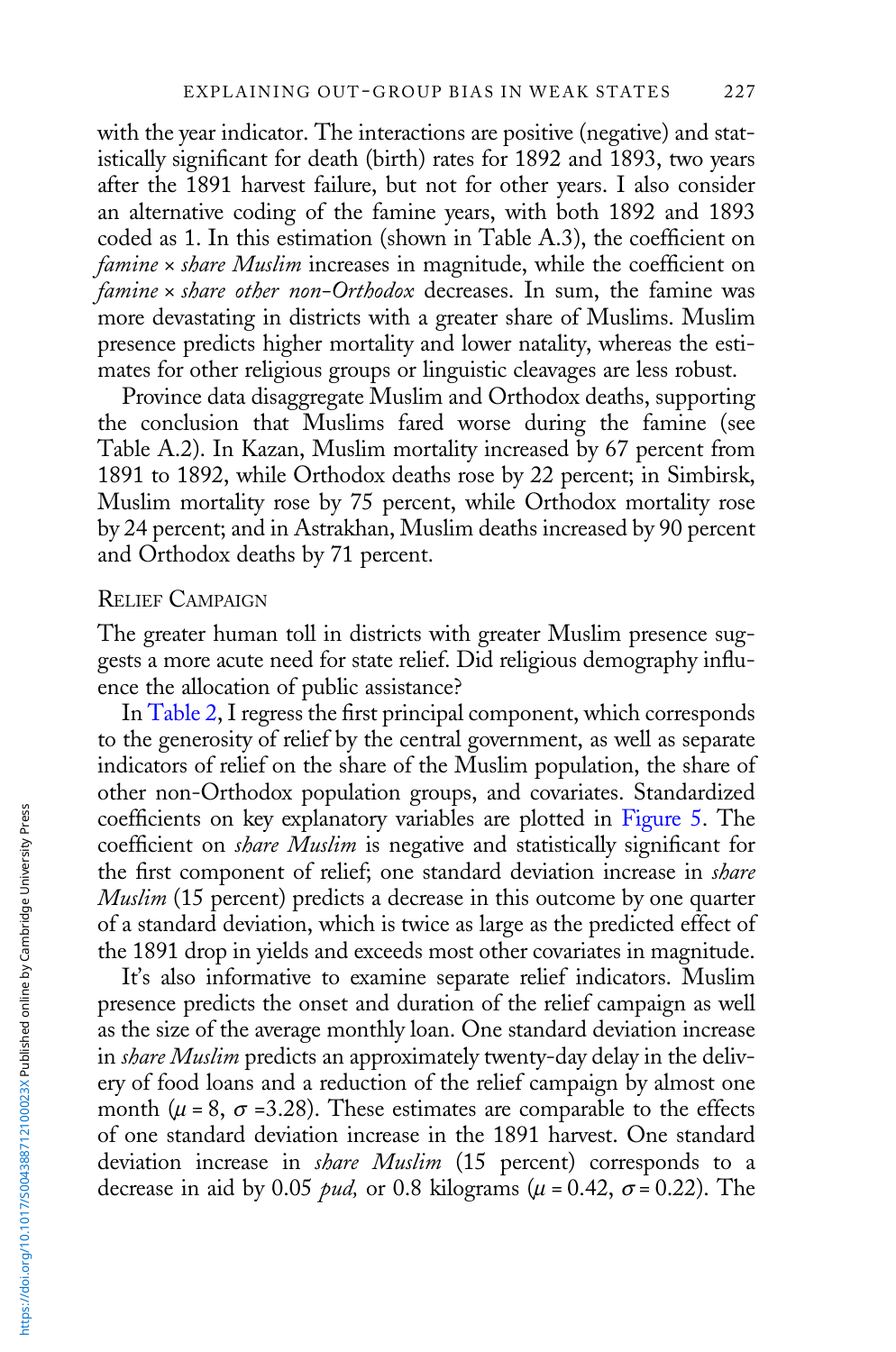|                  | PC1        | Months on<br>Relief | Relief<br>Onset | Avg. Bread<br>Loan | Pop. on<br>Relief | Ln(State<br>$aid +1)$ |
|------------------|------------|---------------------|-----------------|--------------------|-------------------|-----------------------|
|                  | (1)        | (2)                 | (3)             | (4)                | (5)               | (6)                   |
| Harvest pc 1891  | $-0.04***$ | $-0.10***$          | $0.06***$       | $-0.00*$           | $-0.65***$        | $-0.14***$            |
|                  | (0.01)     | (0.03)              | (0.02)          | (0.00)             | (0.18)            | (0.03)                |
| Share Muslim     | $-1.73***$ | $-5.60***$          | $4.21***$       | $-0.45***$         | $-3.58$           | $-1.63$               |
|                  | (0.49)     | (1.68)              | (1.16)          | (0.16)             | (9.75)            | (1.75)                |
| Share other      | 0.07       | $-0.59$             | 3.83            | 0.06               | $36.24*$          | 1.58                  |
| non-Orthodox     | (1.18)     | (4.19)              | (3.16)          | (0.29)             | (21.01)           | (3.41)                |
| Harvest drop     | $0.08*$    | 0.16                | $-0.18$         | 0.01               | $1.75***$         | 0.18                  |
|                  | (0.04)     | (0.18)              | (0.13)          | (0.01)             | (0.86)            | (0.14)                |
| Covariates       | ✓          | J                   | ✓               |                    | ✓                 | ✓                     |
| Province dummies |            | J                   | J               |                    | ℐ                 | ℐ                     |
| Adjusted $R^2$   | 0.67       | 0.50                | 0.55            | 0.33               | 0.50              | 0.68                  |
| Num. obs.        | 173        | 188                 | 173             | 188                | 173               | 210                   |

<span id="page-23-0"></span>TABLE 2 RELIGIOUS COMPOSITION OF THE POPULATION AND MAIN RELIEF INDICATORS<sup>a</sup>

\*p < 0.1, \*\*p < 0.05, \*\*\*p < 0.01; heteroskedasticity-robust standard errors in parentheses

<sup>a</sup>All models are OLS with province fixed effects. The first principal component (model 1) combines five relief measures: months on relief, relief onset, average loan size, population on relief, and total state aid. Models also include the following covariates: share urban, average land allotment, average recruit height, ln(railway distance), land captains per area, ln(distance to St. Petersburg), serfdom, horses per household, noble landowners per 1000, black soil, area, ln(population), longitude, and latitude, and their interaction.

standardized coefficient on *share Muslim* is twice as large as the coefficient on *harvest pc 1891* and three times as large as the coefficient on *har*vest drop. The qualitative section unpacks this aggregate result further by showing that in some districts, loans for Muslims were set to half the size of loans for Orthodox peasants. The coefficient on share Muslim is negative but doesn't reach significance for the other two indicators.

By contrast, the coefficient on *share other non-Orthodox* changes signs across models, indicating more generous relief for some indicators and less generous relief for others.

Table A.11 in the supplementary material uses the same specifications but codes groups by language rather than religion. Language doesn't predict the generosity of state relief as consistently as religious cleavages do.

[Figure 6](#page-25-0) examines the sensitivity of the coefficient on share Muslim to unobserved confounding. The distance to the line indicates that the unobserved confounder, such as poverty, would have to be many times more powerful than the observed confounders, including *ln(distance to*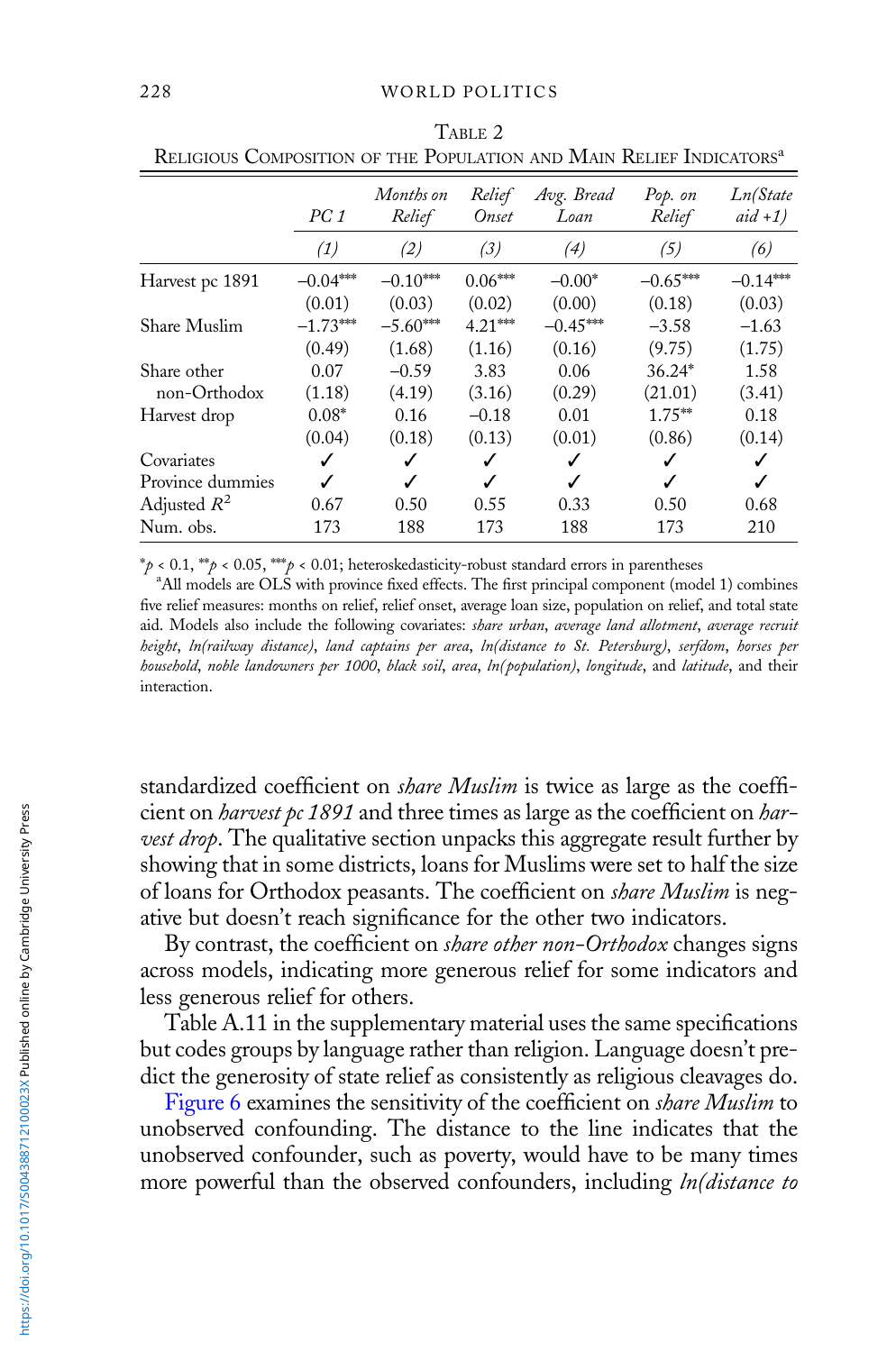<span id="page-24-0"></span>

STANDARDIZED COEFFICIENTS ON SHARE MUSLIM AND SHARE OTHER NON-ORTHODOX IN REGRESSIONS OF VARIOUS INDICATORS OF FAMINE RELIEF FROM [TABLE](#page-23-0) 2a

<sup>a</sup> Point estimates represent changes in each outcome equivalent to one standard deviation increase in each variable. Lines represent 95 percent confidence intervals.

the railway), harvest drop, serfdom, and harvest pc 1891, selected for their high explanatory power.

In sum, districts with a larger Muslim minority (but not other non-Orthodox groups) were disadvantaged in the allocation of famine relief. They received smaller loans, and the relief campaign started later and lasted for a shorter time. Religious differences are stronger predictors of relief than are linguistic differences.

## UNDERSTANDING THE MECHANISMS

I hypothesize that greater information asymmetries and lower state revenues explain the less generous assistance in districts with a higher share of Muslims. If this is the case, the share of Muslims (but not of other minorities) should predict higher age heaping and lower prefamine tax revenues. In turn, both age heaping and taxes should predict famine relief, conditional on harvest. Alternatively, if officials are motivated by prejudice alone, Muslims should be disadvantaged not only in relief transfers, but also in taxes. The analysis presented below is more exploratory, given that legibility is measured indirectly, using postfamine data on ages.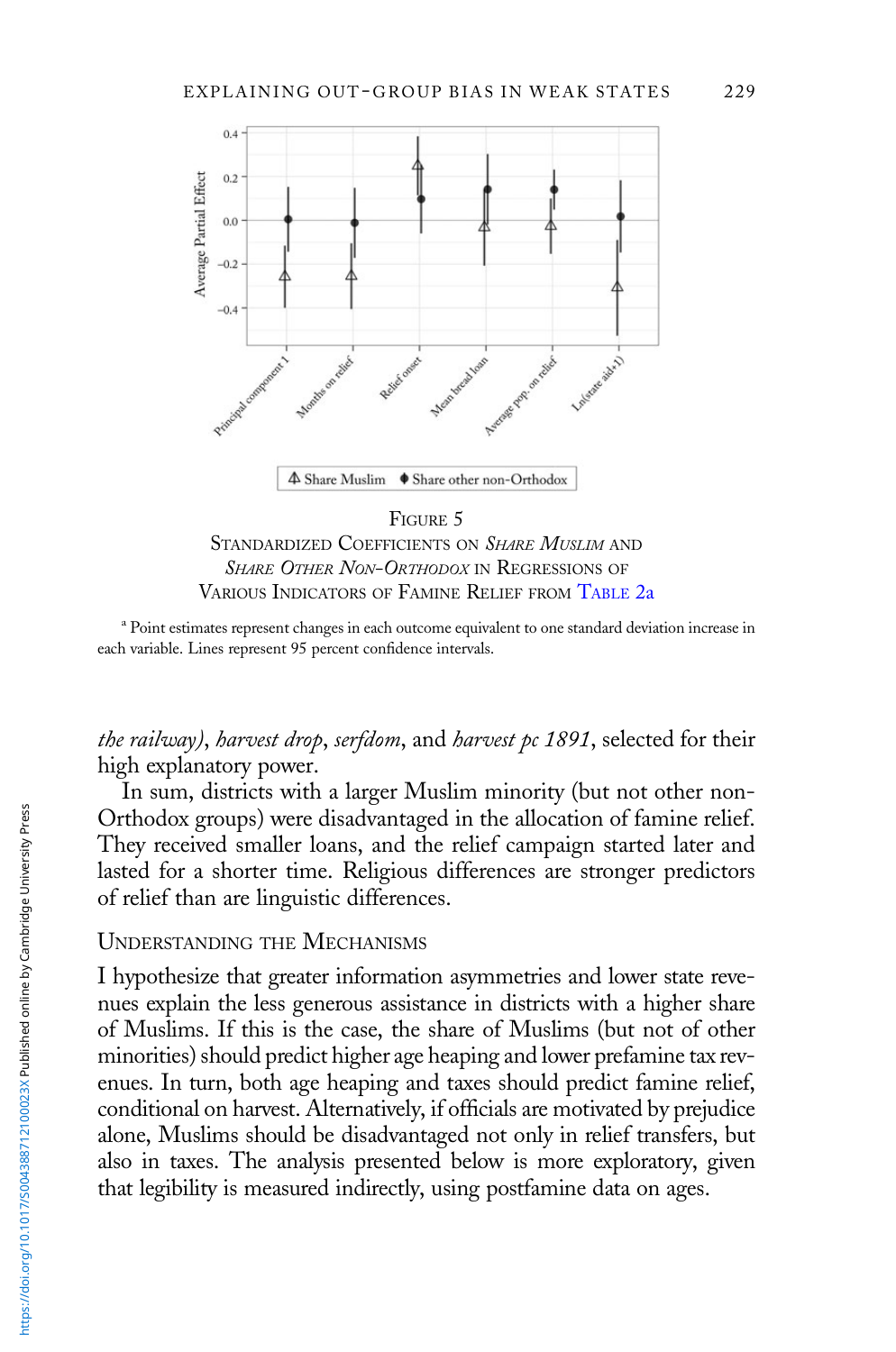<span id="page-25-0"></span>

FIGURE 6 SENSITIVITY OF THE EFFECT OF SHARE MUSLIM TO UNOBSERVABLES BASED ON [TABLE](#page-23-0) 2, MODEL 1<sup>a</sup>

<sup>a</sup> The y-axis represents the effect of the confounder on *principal component 1*; the x-axis represents the effect of the confounder on share Muslim. The dashed line represents threshold for the covariate to reduce the treatment effect by half. Select observed covariates are plotted as benchmarks; the closer to the line, the more powerful the covariate.

[Figure 7](#page-26-0) shows that age heaping increases and tax revenue decreases with *share Muslim*. Analyses in [Table 3](#page-26-0) investigate the robustness of these relationships to conditioning on the distance to St. Petersburg and the railway, as well as on urbanization (proxies for development and accessibility), literacy (relevant for age heaping), average harvest and soil quality (most relevant for tax revenue), past incidence of serfdom, and several proxies for poverty (average recruit height, land allotment size, and horses per household). Model 1 indicates that a 15 percent increase in *share Muslim* corresponds to an increase in Myers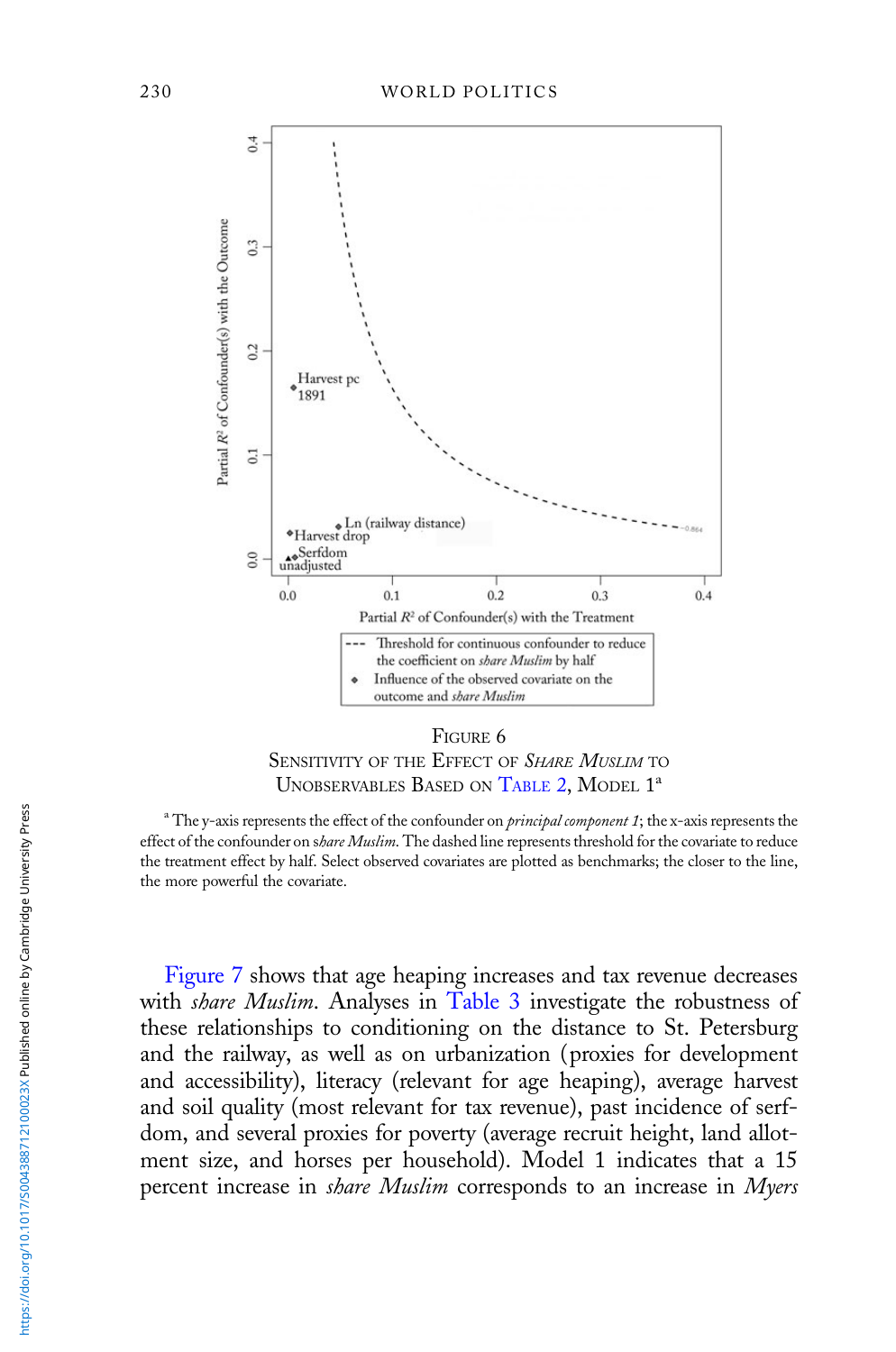<span id="page-26-0"></span>

FIGURE 7 DISTRICT-LEVEL BIVARIATE RELATIONSHIP BETWEEN SHARE MUSLIM AND INFORMATIONAL AND FISCAL CAPACITY

|                         | Myers Index |         | Taxes to Land |        |           |
|-------------------------|-------------|---------|---------------|--------|-----------|
|                         | (1)         | (2)     | (3)           | (4)    | (5)       |
| <b>Share Muslim</b>     | 11.89***    |         | $-3.07***$    |        |           |
|                         | (2.20)      |         | (0.81)        |        |           |
| Share other             | $-4.49$     |         | 0.87          |        |           |
| non-Orthodox            | (3.06)      |         | (1.38)        |        |           |
| Share Turkic            |             | 0.47    |               | 0.05   |           |
|                         |             | (2.53)  |               | (0.70) |           |
| Share other non-Russian |             | $-0.81$ |               | 0.58   |           |
|                         |             | (1.56)  |               | (0.61) |           |
| Myers index             |             |         |               |        | $-0.07**$ |
|                         |             |         |               |        | (0.03)    |
| Covariates              |             |         |               |        |           |
| Province dummies        |             |         |               |        |           |
| Adjusted $R^2$          | 0.83        | 0.77    | 0.82          | 0.81   | 0.82      |
| Num. obs.               | 212         | 212     | 200           | 200    | 200       |

| TABLE 3                                                        |
|----------------------------------------------------------------|
| RELIGION, LANGUAGE, AND STATE-CAPACITY INDICATORS <sup>a</sup> |

 $*\rho$  < 0.1,  $**\rho$  < 0.05,  $***\rho$  < 0.01; heteroskedasticity-robust standard errors in parentheses

<sup>a</sup>All models are OLS with province fixed effects. Models also include the following covariates: average harvest 1883–87, share urban, average land allotment, average recruit height, male literacy in 1897 (models 1 and 2 only), ln(railway distance), ln(distance to St. Petersburg), serfdom, horses per household, noble landowners per 1000, black soil, area, ln(population), longitude, and latitude, and their interaction.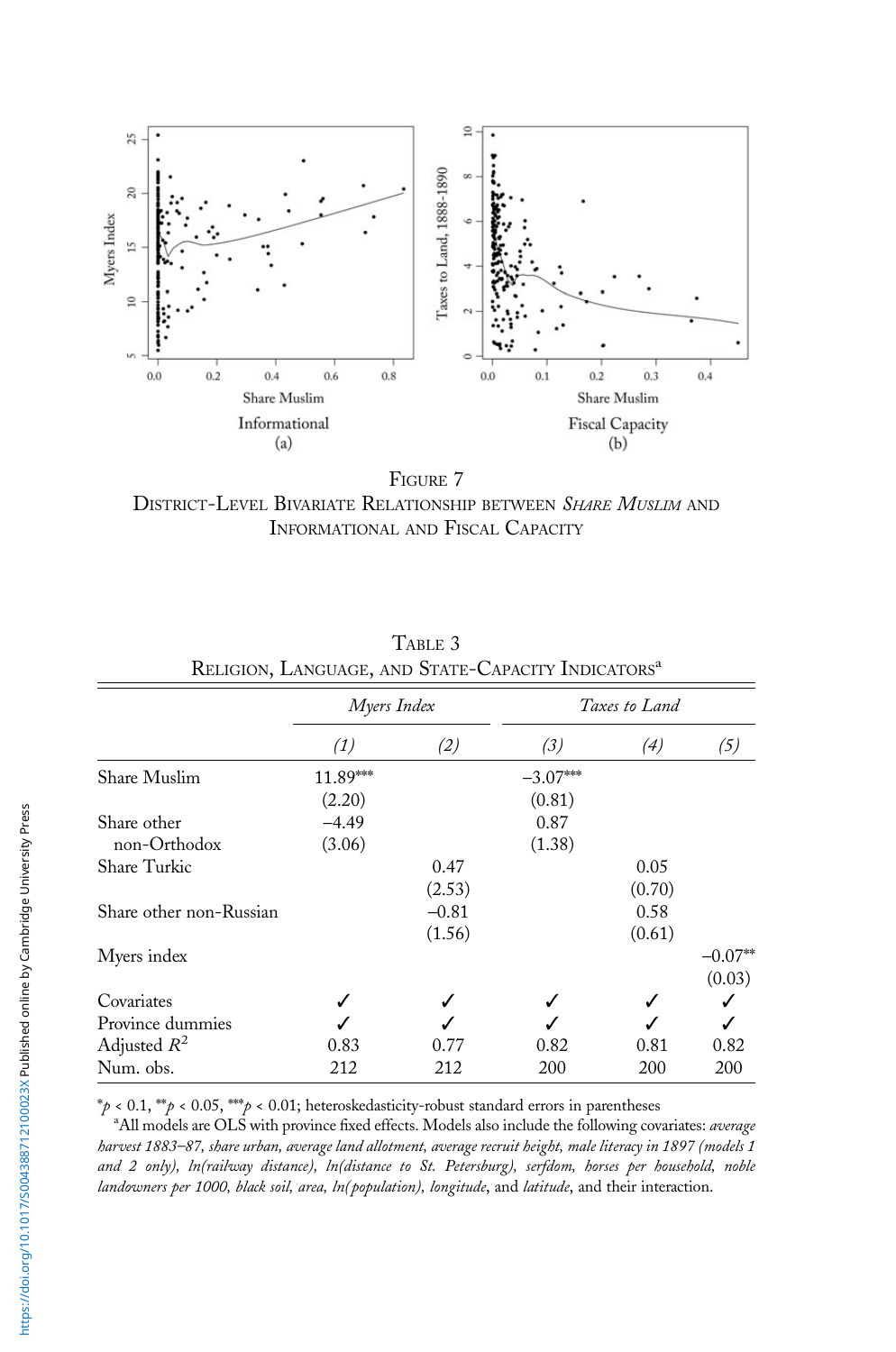*index* by 1.78 ( $\mu$  = 15.02,  $\sigma$  = 4.06). This is a substantively meaningful difference: the (standardized) coefficient on share Muslim is twice as large as the coefficient on *serfdom* and 2.5 times larger than the coefficient on literacy. A 15 percent increase in share Muslim also predicts a decrease in tax revenues per unit of land by 0.46 rubles per *desiatina*<sup>82</sup>  $(\mu = 4.37, \sigma = 2.13)$ . The coefficient on *share Muslim* in model 3 is as large as the coefficient on soil quality and almost twice the size of the coefficient on average harvest when standardized.

The share of other non-Orthodox minorities or linguistic differences (share other non-Russian and share Turkic) are not significant predictors of legibility or tax revenues, consistent with the analysis in the previous section. Model 5 in [Table 3](#page-26-0) shows that one standard deviation increase in the *Myers index* corresponds to a 0.32-ruble decrease in tax revenue. The coefficient on Myers index is twice as large as the coefficient on serfdom.

Next, I examine whether legibility and fiscal capacity predict famine relief. Results from [Table 4](#page-28-0) are summarized for standardized coefficients on *share Muslim* and *share other non-Orthodox* in [Figure 8.](#page-29-0) The analysis supports the argument that legibility and the corresponding taxability of different population groups influenced the allocation of relief. The government was more generous in districts that were more legible (that is, those with lower Myers index) and that generated greater fiscal revenue. Myers index predicts the aggregate indicator of relief (principal component 1), the duration of the relief campaign, and the size of food loans; it is positive (as expected) but imprecisely estimated for the month of relief onset. Myers index doesn't predict total state aid or the size of the population on relief—the two outcomes for which *share Muslim* is insignificant. For principal component 1, the standardized coefficient on Myers index is slightly lower than the coefficient on *harvest pc 1891* and 2.5 times the size of the coefficient on serfdom. One standard deviation increase in Myers index corresponds to a reduction in the average bread loans by one quarter, exceeding all other coefficients in the model.

As expected, tax receipts in the prefamine period predict higher values of principal component 1 and separate relief indicators, including the indicators for which *share Muslim* was insignificant. One standard deviation increase in tax revenue ( $\sigma$  = 2.13) corresponds to a decrease in the duration of the relief campaign by almost a month (0.89), a delay in relief onset by 0.66 months, and a reduction of the average bread loan by 0.06 *pud*, or 1.05 kilograms ( $\mu$  = 0.42,  $\sigma$  = 0.22).

 $82$ The *desiatina* is a unit of area equivalent to 10,925 square meters.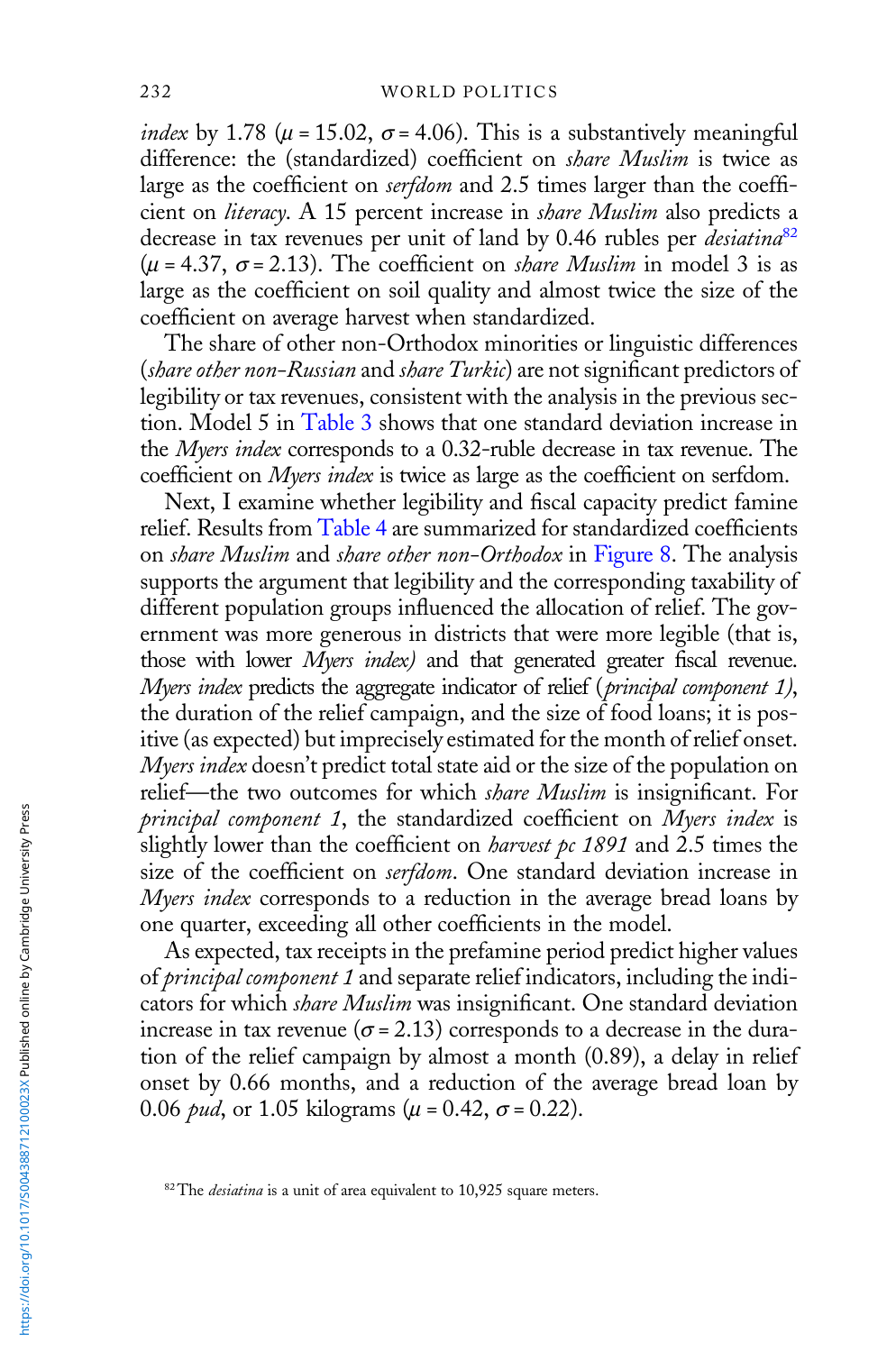|                    | Relationship between Legibility and the Provision of Relief<br>(a) |                     |                 |                    |                        |                       |
|--------------------|--------------------------------------------------------------------|---------------------|-----------------|--------------------|------------------------|-----------------------|
|                    | PC1                                                                | Months on<br>Relief | Relief<br>Onset | Avg. Bread<br>Loan | Avg. Pop.<br>on Relief | Ln(State<br>$aid +1)$ |
|                    | (1)                                                                | (2)                 | (3)             | (4)                | (5)                    | (6)                   |
| Myers index (1897) | $-0.06**$                                                          | $-0.12*$            | 0.09            | $-0.02***$         | $-0.18$                | $-0.02$               |
|                    | (0.02)                                                             | (0.07)              | (0.06)          | (0.01)             | (0.46)                 | (0.06)                |
| Harvest pc 1891    | $-0.03***$                                                         | $-0.09***$          | $0.05**$        | $-0.00*$           | $-0.49***$             | $-0.12***$            |
|                    | (0.01)                                                             | (0.03)              | (0.02)          | (0.00)             | (0.18)                 | (0.03)                |
| Harvest drop       | $0.10**$                                                           | 0.18                | $-0.22*$        | 0.01               | $2.19**$               | $0.25*$               |
|                    | (0.04)                                                             | (0.18)              | (0.12)          | (0.01)             | (0.85)                 | (0.14)                |
| Covariates         |                                                                    |                     | ✓               | ✓                  |                        |                       |
| Province FE        |                                                                    |                     | ℐ               | J                  |                        | J                     |
| Adjusted $R^2$     | 0.65                                                               | 0.49                | 0.52            | 0.35               | 0.48                   | 0.67                  |
| Num. obs.          | 173                                                                | 188                 | 173             | 188                | 173                    | 210                   |

<span id="page-28-0"></span>TABLE 4 RELATIONSHIP BETWEEN LEGIBILITY AND THE PROVISION OF RELIEF, AND RELATIONSHIP BETWEEN TAX REVENUES AND THE PROVISION OF RELIEF<sup>a</sup>

Relationship between Tax Revenues and the Provision of Relief  $(h)$ 

| $\sim$     |                     |                 |                    |                        |                       |
|------------|---------------------|-----------------|--------------------|------------------------|-----------------------|
| PC1        | Months on<br>Relief | Relief<br>Onset | Avg. Bread<br>Loan | Avg. Pop.<br>on Relief | Ln(State<br>$aid +1)$ |
| (1)        | (2)                 | (3)             | (4)                | (5)                    | (6)                   |
| $0.16***$  | $0.42**$            | $-0.31**$       | $0.03**$           | $2.71**$               | $0.38*$               |
| (0.04)     | (0.20)              | (0.14)          | (0.01)             | (1.17)                 | (0.21)                |
| $-0.04***$ | $-0.10***$          | $0.07***$       | $-0.00*$           | $-0.54***$             | $-0.14***$            |
| (0.01)     | (0.03)              | (0.02)          | (0.00)             | (0.14)                 | (0.03)                |
| $0.09**$   | 0.18                | $-0.15$         | 0.01               | $2.06**$               | 0.22                  |
| (0.04)     | (0.16)              | (0.12)          | (0.01)             | (0.83)                 | (0.14)                |
| ✓          | ✓                   | ✓               | ✓                  | √                      | ✓                     |
| ✓          | ✓                   | ✓               | ✓                  | J                      | ✓                     |
| 0.69       | 0.51                | 0.53            | 0.34               | 0.56                   | 0.68                  |
| 161        | 176                 | 161             | 176                | 161                    | 198                   |
|            |                     |                 |                    |                        |                       |

 $*p < 0.1; **p < 0.05; **p < 0.01;$  heteroskedasticity-robust standard errors in parentheses

<sup>a</sup>All models are OLS with province fixed effects. The first principal component model 1 combines five relief measures: months on relief, relief onset, average loan size, population on relief, and total state aid. Models also include the following covariates: share urban, average land allotment, average recruit height, In (railway distance), ln(distance to St. Petersburg), serfdom, horses per household, noble landowners per 1000, black soil, area, ln(population), longitude, and latitude, and their interaction.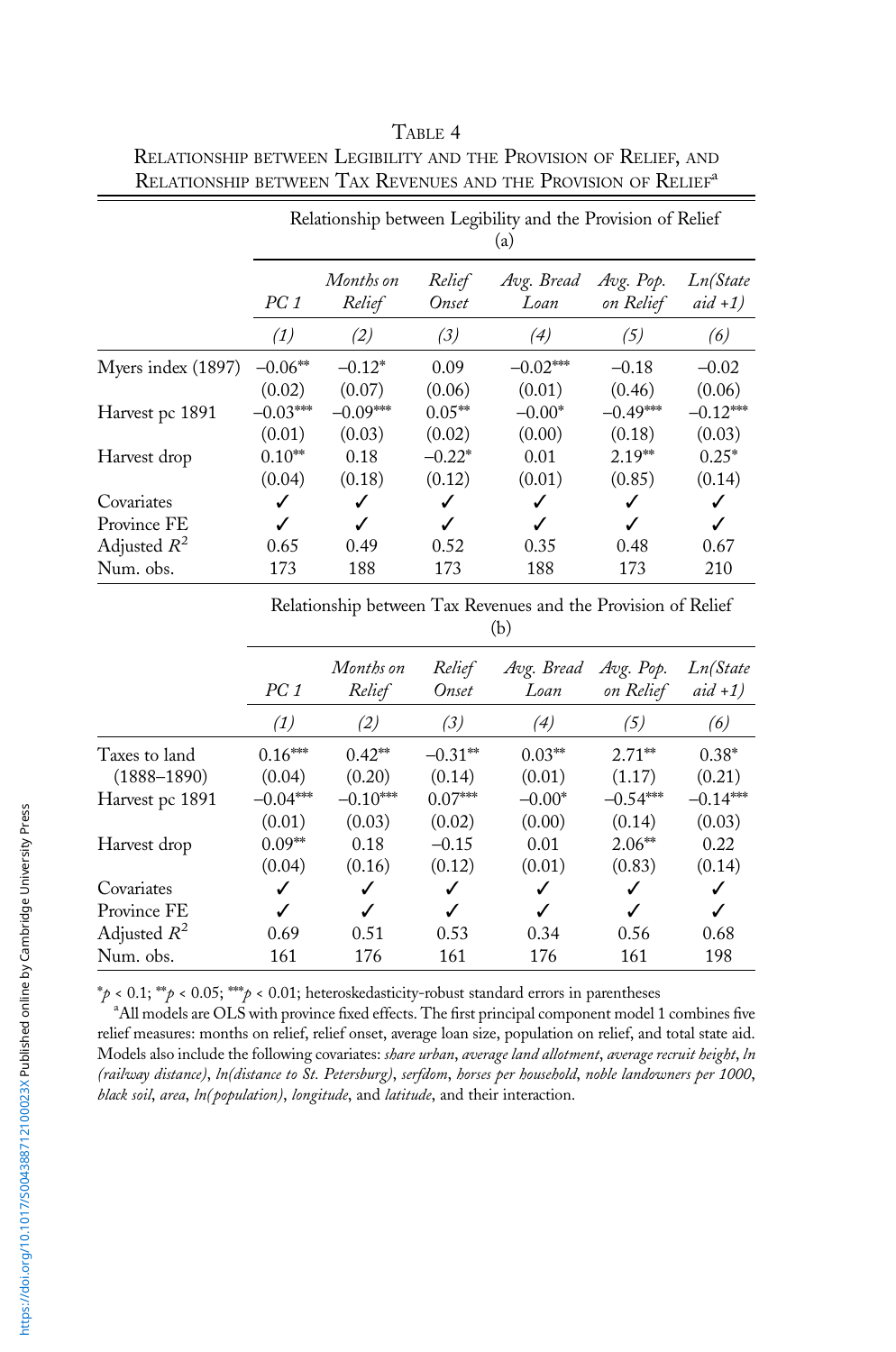<span id="page-29-0"></span>

FIGURE 8

STANDARDIZED COEFFICIENTS ON *MYERS INDEX* (HIGHER VALUES MEAN LOWER LEGIBILITY) AND *TAX REVENUE* IN REGRESSIONS OF VARIOUS INDICATORS OF FAMINE RELIEF, BASED ON MODELS IN [TABLE](#page-28-0) 4 WITH A FULL SET OF COVARIATES AND PROVINCE FIXED EFFECTS<sup>a</sup>

<sup>a</sup> Point estimates represent changes in each outcome equivalent to one standard deviation increase in Myers index or tax revenue. Lines represent 95 percent confidence intervals.

To the extent that informational capacity rather than prejudice determines fiscal payoff, legibility and tax revenues should affect famine relief even in districts with a negligible Muslim population. To investigate this, I repeat the analysis using a subset of districts where *share Muslim* is below the median of 0.0000948. The coefficient on Myers index remains negative and significant—that is, less-legible, non-Muslim districts received less-generous famine relief. The results are similar for taxes to *land* but the coefficient doesn't reach significance  $(N = 67)$  (see Table A.12 in the supplementary material). This indicates that it was the underlying state capacity, rather than ethnic prejudice as such, that shaped the distribution of aid. Furthermore, if Muslim presence matters primarily because it reduces state informational capacity and fiscal payoff, a district's religious composition should reduce relief only in districts with low state capacity. Figure A.3 in the supplementary material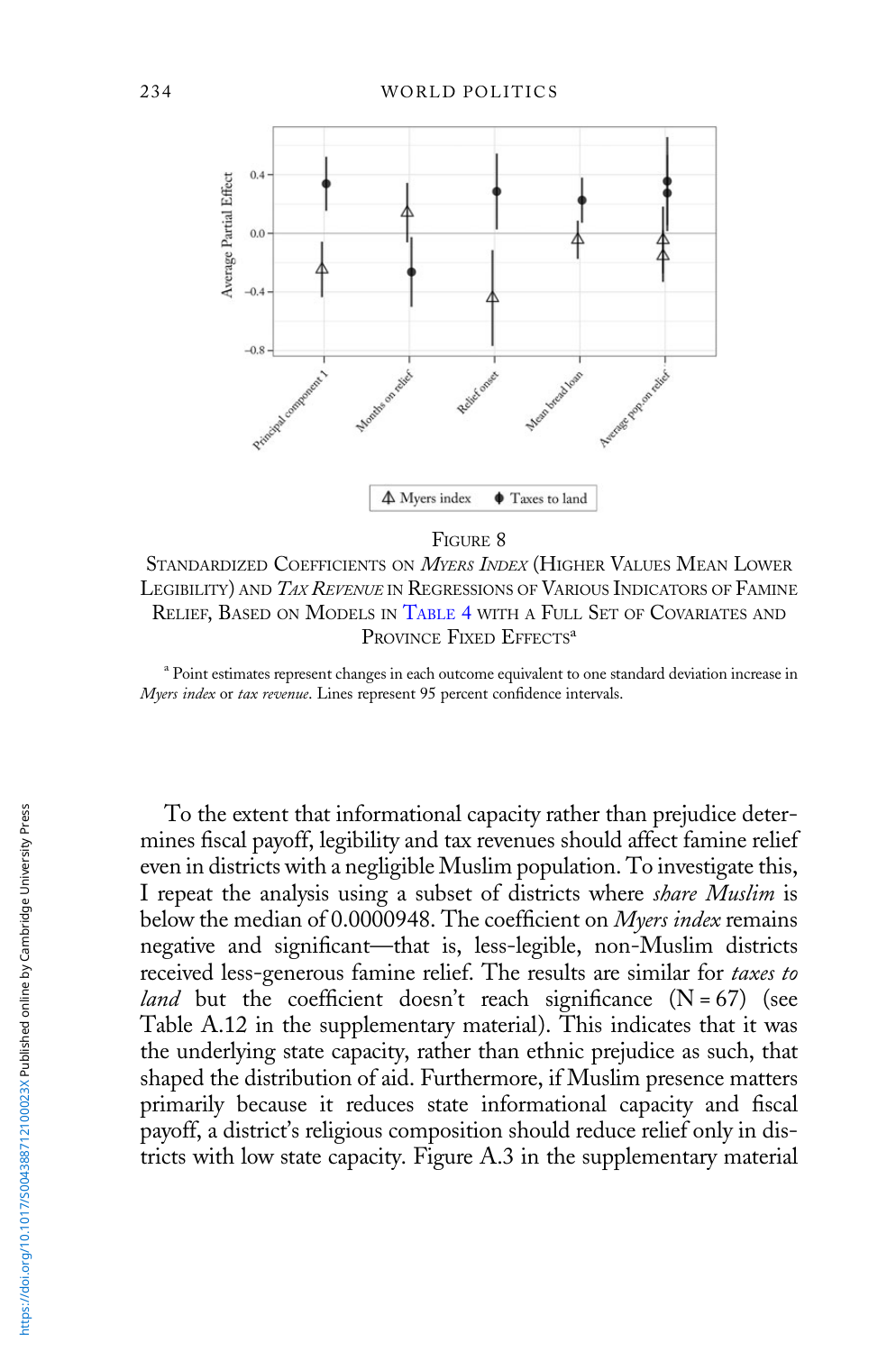suggests that this is the case: the negative relationship between share Muslim and relief holds only at below-average legibility and taxes.<sup>83</sup>

The null findings for non-Muslim religious minorities and for linguistic differences are also informative with respect to the prejudice explanation. The Old Believers were more legible, generated considerable tax revenues, and on the whole were not disadvantaged in the receipt of state aid, even though they were persecuted for their beliefs and treated unfairly in other domains. Furthermore, not all non-coethnics were disadvantaged. While the share of Muslims predicts discrimination in relief and legibility, the share of Turkic speakers (who converted to Orthodoxy but retained their language) or other non-Russians does not.

An alternative explanation for these patterns is the presence of more unrest in Muslim-dominated districts. Although the threat of unrest has been argued to increase public goods provision in autocracies, it's also possible that the government stayed away from restive districts altogether or denied them aid during the famine. Scholars of Imperial Russia argue that religiously heterogeneous districts posed a greater threat of rebellion, which reduced peasant representation in zemstvos and limited redistributive policies.<sup>84</sup> Share Muslim doesn't predict peasant protest in the decade before the famine or during the abolition of serfdom, nor does unrest predict legibility or tax revenue (see Table A.13 in the supplementary material). Still, the possibility remains that state policy was influenced by subtler or Muslim-specific forms of resistance not captured in these data. In a way, the state agents' inability to extract revenue and, more broadly, information—can be interpreted as Muslim resistance to imperial rule.

# QUALITATIVE EVIDENCE

To provide qualitative evidence on the mechanisms tested above and to address the problem of ecological inference that arises from imputing differences in the treatment of Muslims from the analysis of religiously mixed districts, I draw on proceedings (*zhurnaly*) and reports (*otchety*, doklady) of the district and provincial zemstvos and food supply commissions. I also consult archival materials pertaining to the organization of the relief campaign in Kazan, Samara, and Simbirsk provinces, all of which had sizable Muslim populations.<sup>85</sup>

<sup>&</sup>lt;sup>83</sup>The results are stronger for tax revenues (models 3 and 4 in Table A.12).

<sup>84</sup>Dower et al. [2018](#page-39-0).

<sup>85</sup>European settlers, particularly numerous in Samara province, weren't mentioned in discussions about relief distribution.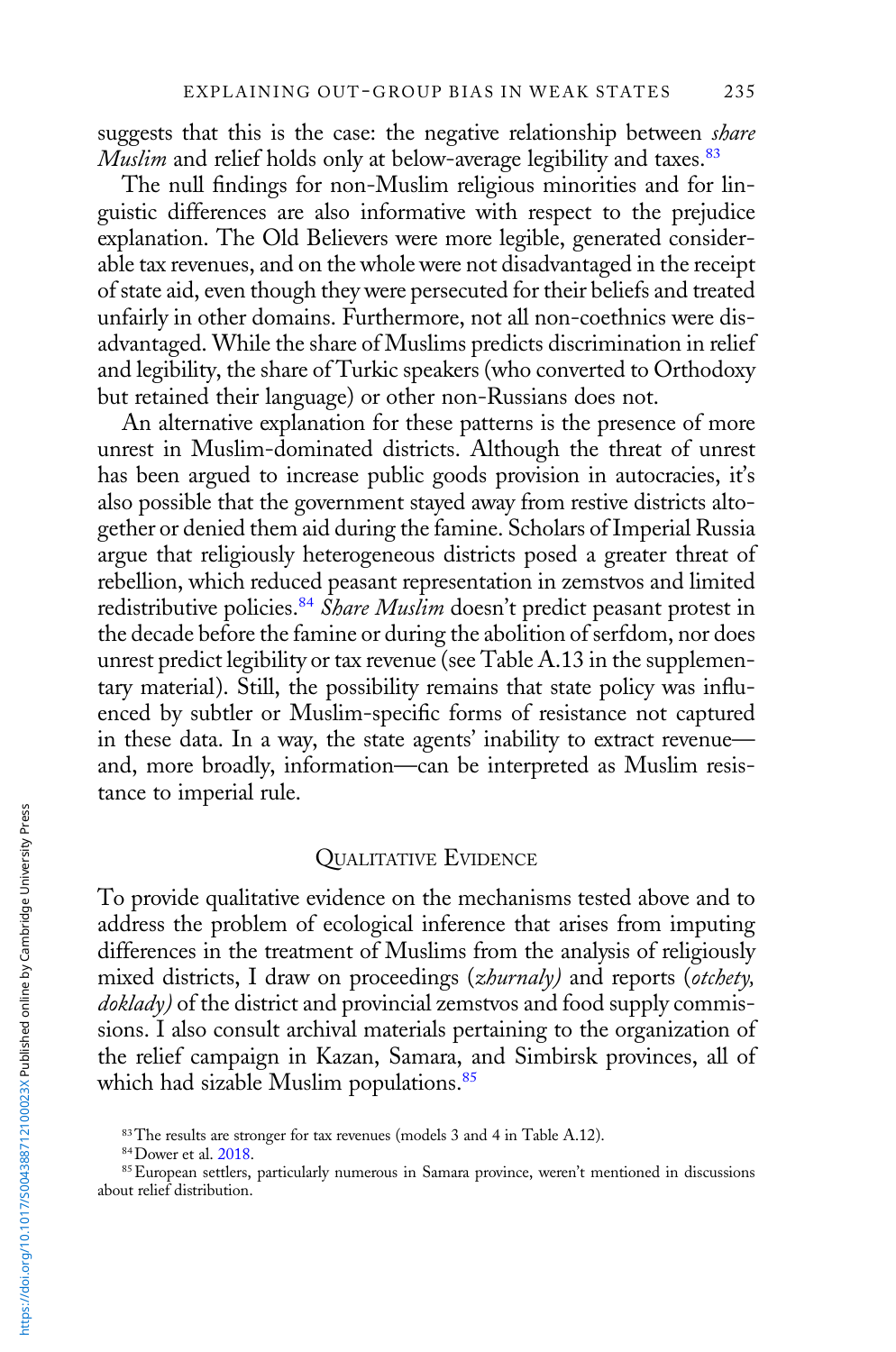First, the records highlight the difficulties in gathering reliable information about harvests and peasant needs. On the eve of the famine, the zemstvos in Kazan and Samara encountered particular challenges when surveying the Muslim population. Reportedly, members deliberately misled zemstvo officials for "fear that they might be baptized or evicted." Muslim distrust was "so great that in some villages it was necessary to abandon the census."<sup>86</sup> Some Muslim communes refused to be surveyed because it would "lead to higher taxes." The population in Sultangulov Volost (Buguruslan district) had to be visited three times; the locals agreed only after they visited a neighboring locality to observe zemstvo work there.<sup>87</sup> Zemstvo officials also noted that whereas German peasants provided accurate information, the information from Old Believers was less trustworthy than that received from the Orthodox peasants. The officials remarked that literacy didn't guarantee "truthfulness."<sup>88</sup>

Inadequate information about local economies, in turn, complicated tax assessment and reduced fiscal payoff. In 1888, the Buzuluk zemstvo board (Samara province) discussed tax arrears and lamented that peasants (ethnicity unspecified) were still repaying the food and seed loans granted after the poor harvests of 1873 and 1880. The board favored petitioning the tsar to extend the loan repayment period because of the difficulties in collecting the arrears, and expressed skepticism that additional loans would be repaid.<sup>89</sup> One official questioned the need for providing seed loans to Bashkirs [Muslims] because the loan "would not be used for its intended purpose, since the Bashkirs there are generally bad landowners."<sup>90</sup> Similarly, the Buguruslan zemstvo complained in 1888 that some Muslim communes had paid no taxes for six years, and asked the governor to allow bailiffs to accompany the zemstvo officials and facilitate collecting the arrears.<sup>91</sup> Another source notes, "Being bad farmers, Tatars [Muslims] are bad taxpayers. The indebtedness of the Tatar population … is enormous and significantly exceeds the indebtedness of other groups in the region."<sup>92</sup> In Saratov, for instance, the arrears of the Orthodox peasants stood at 2.95 rubles per household in 1885, whereas the arrears of the Muslim population reached 65 rubles per household.<sup>93</sup>

<sup>&</sup>lt;sup>86</sup> Discussion here was about *podvornaya perepis*, the household census conducted by zemstvos in the 1880s. Fortunatov [1892,](#page-39-0) xix–xx.

<sup>87</sup>Vladimirova [2016,](#page-42-0) 72–73.

<sup>88</sup>Fortunatov [1892](#page-39-0), xix–xx.

<sup>89</sup>Buzulukskoe Uezdnoe Zemskoe Sobranie [1888](#page-38-0), 4–5, 13–14.

<sup>90</sup>Buzulukskoe Uezdnoe Zemskoe Sobranie [1888](#page-38-0), 171–72.

<sup>91</sup>Vladimirova [2016,](#page-42-0) 61, 103.

<sup>92</sup> Semenov [1901](#page-41-0), 164.

<sup>93</sup> Sbornik Svedenii [1886,](#page-41-0) 135–36.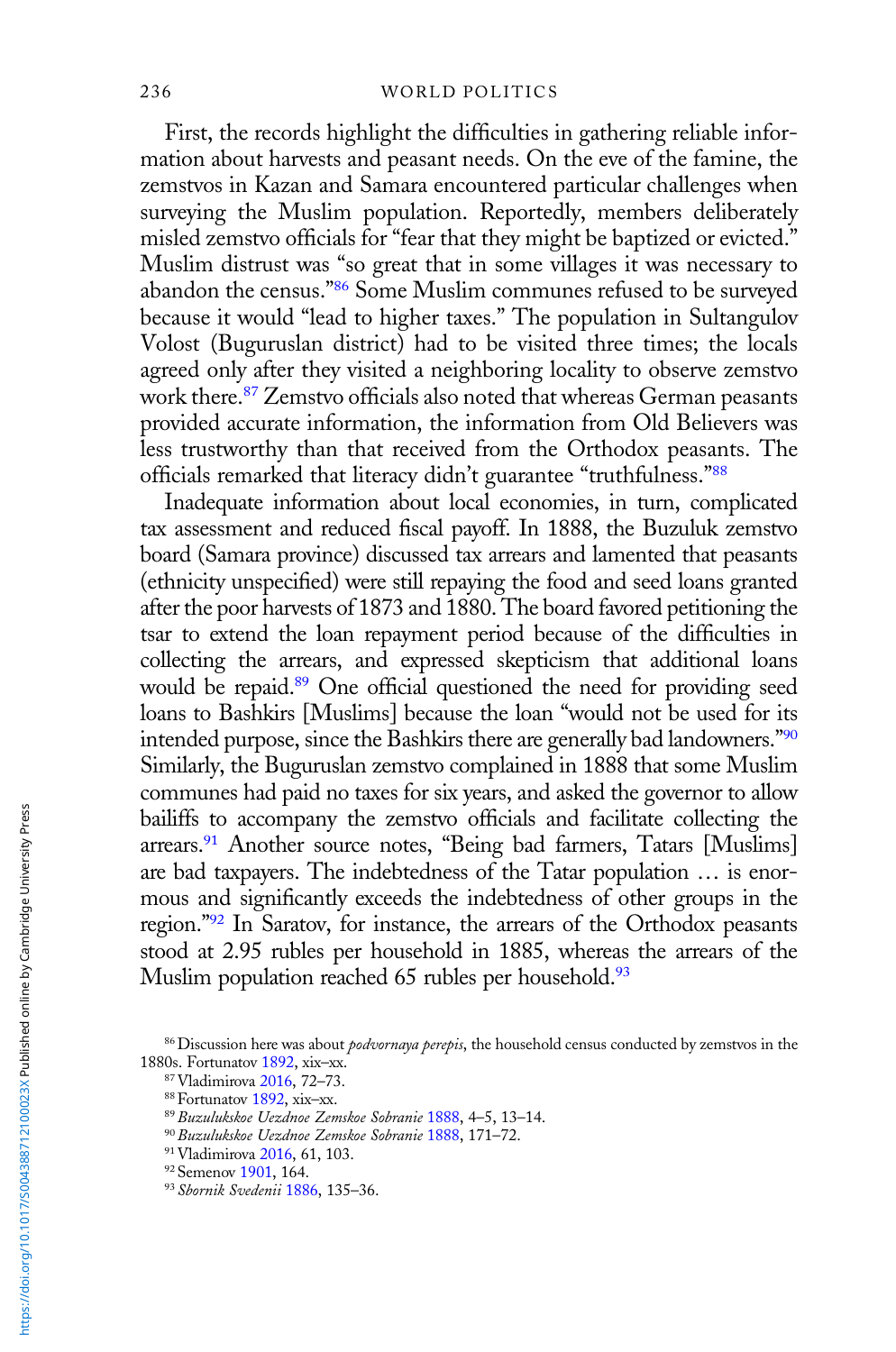Monitoring the distribution of relief was particularly important during the famine. In Simbirsk, concern that aid wasn't reaching its target led the provincial zemstvo, in September 1892, to discuss alternative ways of distributing relief. The chairman of the provincial board admitted that "the genuinely needy did not receive enough [loans], while those with less urgent needs received [them] in excess."94 The zemstvo was especially concerned about misallocation of aid in the district of Buinsk, which had a large Muslim minority (36 percent). Buguruslan zemstvo (Samara province) stressed the importance of giving seed loans only to persons "who had land prepared for winter sowing," and asked land captains to help monitor that the loans were "used for their intended purpose."<sup>95</sup> Similar concerns about monitoring how loans were used were raised in Kazan province.<sup>96</sup>

Zemstvos lacked the police power that would have allowed them to compel village communes to maintain their grain reserves in good order. Instead, they mostly relied on the rural population's quasivoluntary compliance. To distribute food and cash loans among its members, a commune had to draw up a declaration (*prigovor*) specifying the beneficiary and the amount; the local (volost') administration would then verify the declaration and the district zemstvo board would authorize it. This was no easy task in Muslim communes: the records had to be kept in Russian, and the requirement that villagers sign documents of unknown content incited fears of baptism, as noted above.<sup>97</sup>

Second, zemstvo records confirm the main statistical finding: Muslims received less aid during the famine. The size of a loan was sometimes explicitly tied to the recipient's identity. In Buguruslan district (Samara), loans granted to Muslims were half the size of those granted to the Orthodox peasants, at sixteen pounds (or *funty*, equivalent to 6.6 kilos) of grain per person per month. Officials justified this by "the huge indebtedness [...] for food loans given in previous years, incorrect universal requests for food loans at the present time, and […] the custom of eating horse meat, which is now extremely cheap."<sup>98</sup> In late 1891, given the desperate situation, the Buguruslan zemstvo increased the loan size to thirty-two pounds, but this policy didn't

<sup>94</sup> Simbirskoe Gubernskoe Sobranie [1892,](#page-41-0) 7.

<sup>95</sup> Buguruslanskoe Zemskoe Sobranie [1894](#page-38-0), 167-68.

<sup>96</sup>National Archive of the Republic of Tartarstan, 81-2-407, "Kozmodem'ianskaia Uezdnaia Zemskaia Uprava," 56. 1891.

<sup>97</sup>Vladimirova [2016,](#page-42-0) 47–48.

<sup>98</sup> Buguruslanskoe Zemskoe Sobranie [1892](#page-38-0), 21.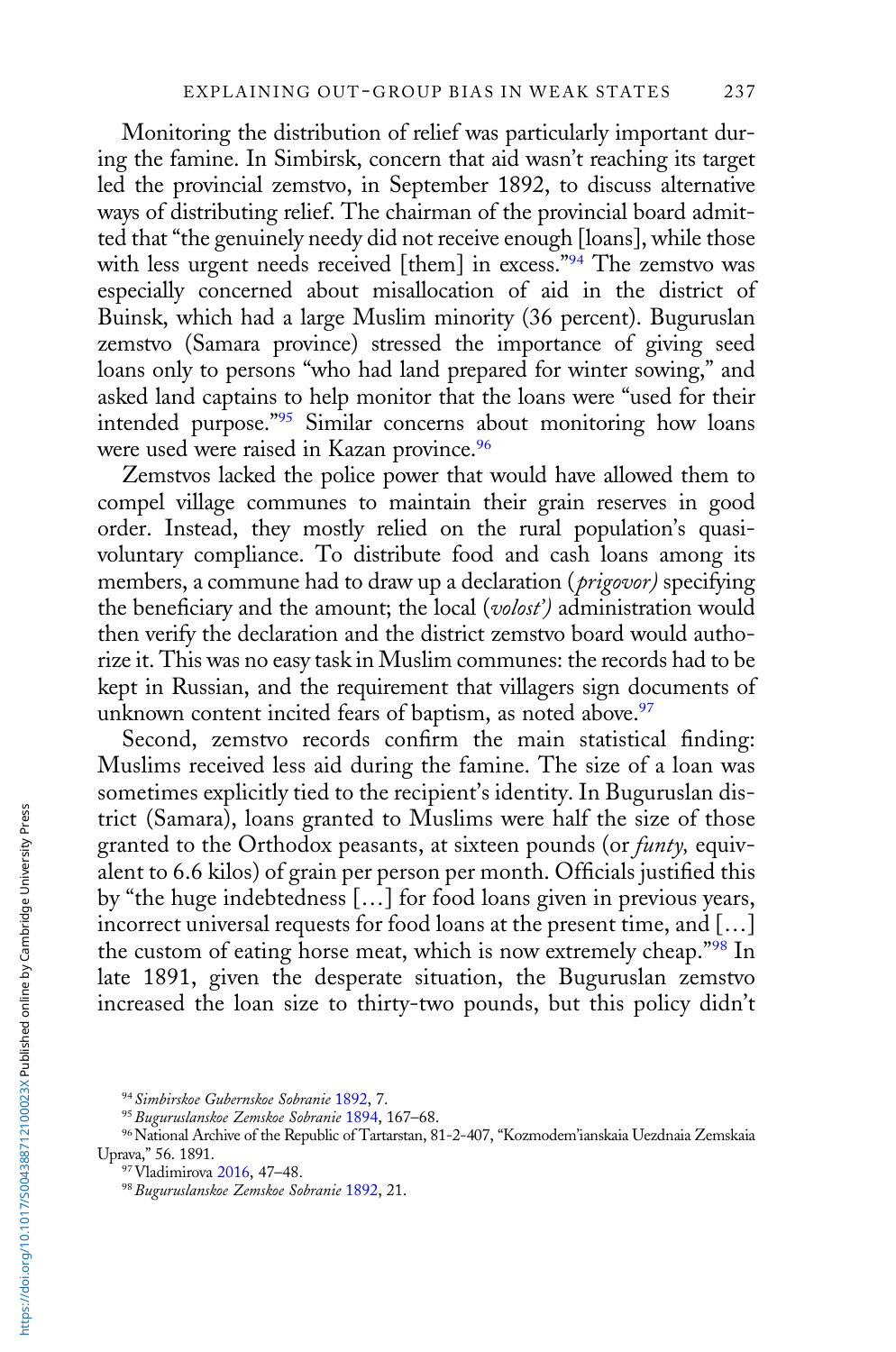take effect until February 1892.99 Monthly loans granted to Muslims in Stavropol district (Samara) were initially set at twenty pounds per recipient, half the size of loans to non-Muslims.100 In Novouzensk district (Samara), the zemstvo also initially decided to issue half rations to Muslims, but increased the rations in response to petitions.<sup>101</sup>

Some officials were clearly motivated by prejudice. They questioned the needs of the Muslim communes, believing that "Tatars" [Muslims] exploited state generosity and suffered due to laziness. During the October 1891 session of the Samara provincial zemstvo assembly, a deputy argued that Muslims sold their grain immediately after the harvest in order to qualify for zemstvo loans.<sup>102</sup> Similarly, the zemstvo board of Spasskii district (Kazan) claimed that food loans had a "corrupting moral influence on the population, particularly the Tatars," drawing attention to the latter's heavy indebtedness.<sup>103</sup>

Yet much of the discussion focuses on high arrears, difficulties in securing the repayment of future loans, and other budgetary considerations. The Kazan provincial zemstvo board argued—with respect to peasants of all faiths—that "in view of the excessive debt of the population on food loans, the requirements for new food loans should be treated with the utmost caution, limiting them to cases of disasters and indisputable need."<sup>104</sup> District zemstvos often invoked budgetary concerns when requesting aid from the central government. In Spasskii district (Kazan), the zemstvo noted that failing to provide assistance in 1892 would "create an artificial famine in 1893 and 1894" and result "in a heavy burden on the funds of the state."<sup>105</sup> Relief was seen as ensuring that the fields were planted, which was necessary for future tax revenues and grain exports.

It seems that local officials used religion as a heuristic for tax-paying capacity because they lacked reliable information about peasant living standards, and Muslims were ipso facto less legible and less willing to pay up. It wasn't so much the poverty of the Muslim population that was to blame. Rather, in the words of the Stavropol district zemstvo's Audit Commission (Revizionnaia Komissia), it was the zemstvo's

<sup>99</sup> Buguruslanskoe Zemskoe Sobranie [1892](#page-38-0), 54; Buguruslanskaia Zemskaia Uprava [1893](#page-38-0), 9.

<sup>100</sup> Stavropolskoe Uezdnoe Zemskoe Sobranie [1893](#page-42-0), 209.

<sup>&</sup>lt;sup>101</sup> Novouzenskoe Uezdnoe Zemskoe Sobranie [1891,](#page-41-0) 9.

<sup>102</sup> Stavropolskoe Uezdnoe Zemskoe Sobranie [1893](#page-42-0), 24–25.

<sup>103</sup> National Archive of the Republic of Tartarstan, 81-1-163, "Kazanskaia Zemskaia Gubernskaia Uprava," 282–83. 1892.

<sup>104</sup>National Archive of the Republic of Tartarstan. 1892. 81-1-163, "Doklad po voprosam o nuzhdakh naroda vvidu neurozhaia," 274.

<sup>105</sup>National Archive of the Republic of Tartarstan. 1892. 81-2-437, "Perepiska o vydache ssud na obsemenenie polej," 8.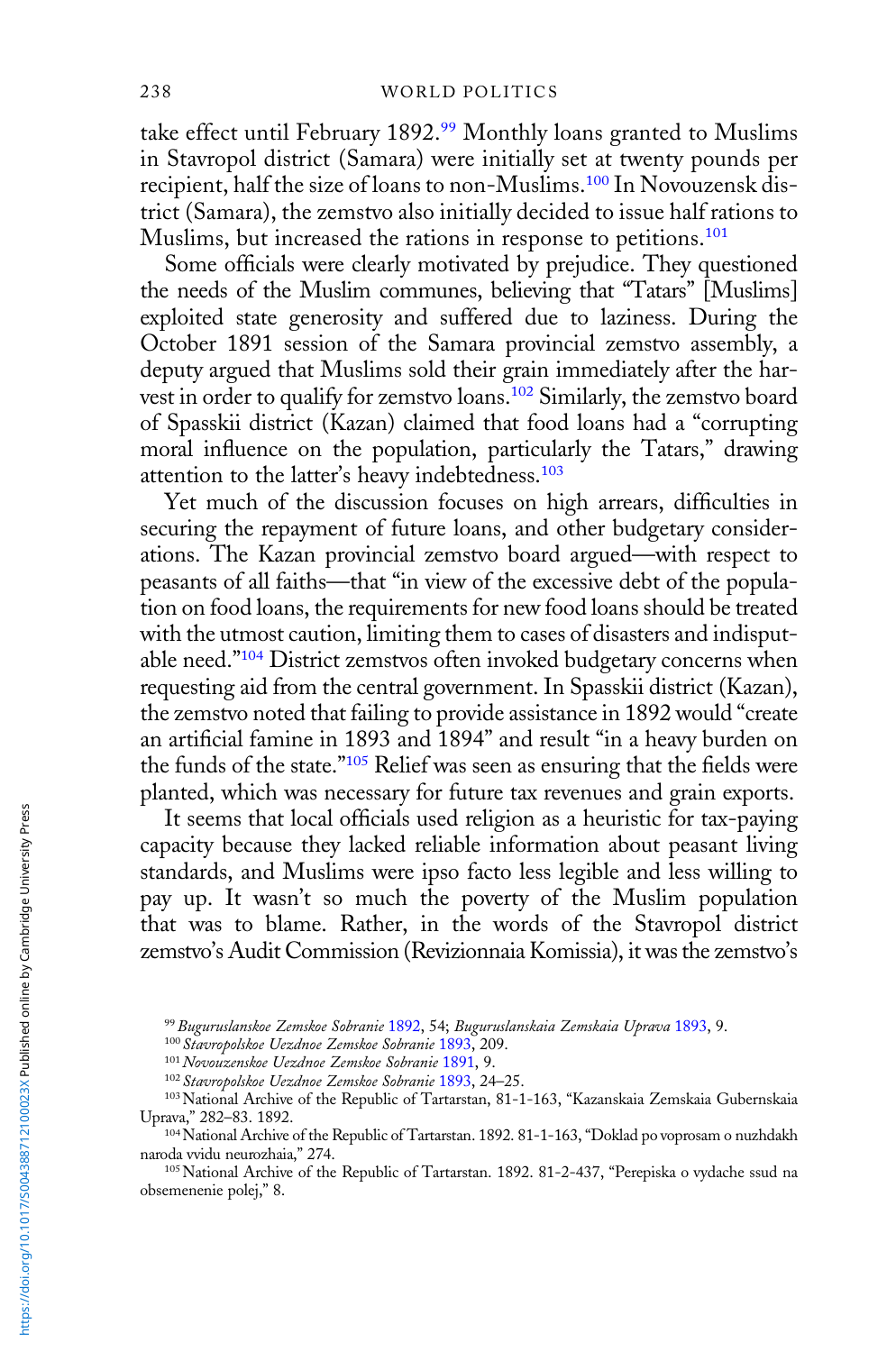inability "to take any decisive measures" against the Muslims, which meant that the zemstvo was "forced to assist this population during poor harvests without any hope of repayment of the loans issued, which burdens the budget of the zemstvo and other taxpayers." Indeed, the Commission pointed out that Muslims were the most recalcitrant payers, despite possessing "huge, in comparison with the rest of the population, land allotments."<sup>106</sup>

The "decisive measures" the Stavropol Audit Commission had in mind may be discerned from the zemstvo's 1888 petition to the MVD. The petition asked the authorities to compel indebted Tatar communes to rent out their excess allotment land and use the proceeds to pay down arrears in taxes and contributions to the food supply fund. As an alternative, villages in arrears could set aside land for communal tillage "in such a quantity and for as long a term as the Zemstvo Board deems necessary to liquidate the arrears."<sup>107</sup> The provincial zemstvo in Samara observed "a stubborn unwillingness" to comply with this requirement among the Muslim population, which despite "really needing and demanding a loan, resolutely refused to accept communal tillage."<sup>108</sup>

The communal tillage requirement was designed to ensure adequate grain storage for future harvest failures and prompt repayment of grain loans from the state. The Muslims' refusal to comply delayed the arrival of relief. In Samara district, for example, it wasn't until February 1892 that most Tatar villages finally agreed to introduce communal tillage and consequently began receiving food and seed loans. Even then, one village continued to hold out.<sup>109</sup>

The fiscal rationale was also central to the response of the central government. The Finance Ministry pressured zemstvos to hold the line on requests for aid and keep loans to a minimum. The ministry dragged its feet on banning grain exports, worried about the fiscal impact of the ban. It waited until mid-August to ban rye exports, and then only at a few ports at a time. The main export crop, wheat, was exported until November 3rd.110

The Interior Ministry (MVD) likewise distrusted local requests for aid and sent its own agent to gather additional information. The agent's telegrams to St. Petersburg called for a sharp reduction in the estimates of need and recommended "extreme caution in the disbursal of relief

<sup>&</sup>lt;sup>106</sup> Stavropolskoe Uezdnoe Zemskoe Sobranie [1892](#page-42-0), 225.

<sup>&</sup>lt;sup>107</sup> Stavropolskaia Uezdnaia Uprava [1892](#page-42-0), 6.

<sup>108</sup>Prilozhenie [1893](#page-41-0), 5.

<sup>&</sup>lt;sup>109</sup> Prodovoľ stvennyi Komitet [1892](#page-41-0), 10.

<sup>110</sup>Robbins [1975](#page-41-0), 207.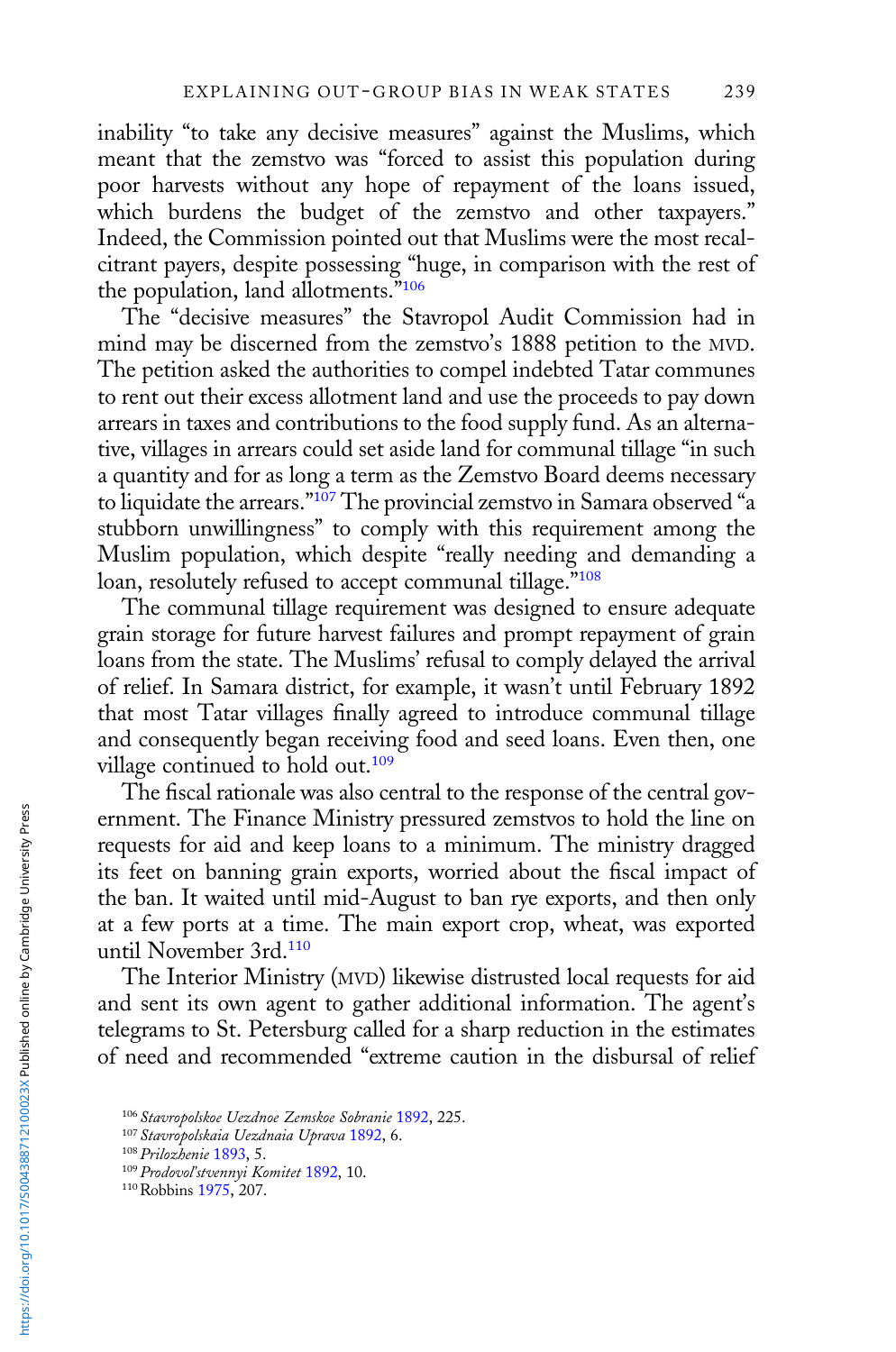monies." Distrusting zemstvo figures, the agent sometimes brought in local tax collectors.<sup>111</sup> The MVD insisted that the provinces affected by famine must "cover a part of their needs with ... [the local] supplies," which explains the zemstvos' emphasis on communal tillage as a precondition for loans.<sup>112</sup>

MVD circulars frequently mention tax collection. In August 1891, a circular issued to provincial governors emphasized the need to gather accurate information before suspending the collection of taxes and arrears; it suggested that deferment apply only to redemption payments and not to regular taxes, "lest the state lose revenue." The MVD cautioned that some communes might be able to fulfill their fiscal obligations even when the harvest fails.<sup>113</sup>

To summarize, zemstvo records confirm the main statistical finding: Muslims were often underserved in the provision of famine relief. This wasn't due to prejudice alone, although anti-Muslim sentiment was indeed widespread. Fiscal considerations and information asymmetries figure prominently as motivations in their own right. Muslim communes presented greater challenges than Orthodox communes to officials who were responsible for tax and debt collection. State agents' inability to enforce communal tillage mandates and to monitor how loans were used meant that the fiscal payoff from assisting Muslims was lower than the fiscal payoff from assisting other population groups. These local incentives were in line with the central policy of minimizing expenditure and ensuring a steady stream of tax revenue—even during the famine.

#### **CONCLUSION**

States rarely treat all citizens equally. This article shows that one of the largest famines in Russia's history brought higher mortality and lower natality to districts with a larger Muslim population. At the same time, relief from the central government arrived in these districts later, lasted for a shorter period, and was less plentiful.

I argue that this pattern in the distribution of relief can be explained, in part, by greater information asymmetries with regard to the Muslim minority. State agents diverted famine relief away from groups that were difficult to monitor and tax and channeled it toward the more

<sup>111</sup> Robbins [1975](#page-41-0), 47.

<sup>112</sup> Robbins [1975](#page-41-0), 51.

<sup>113</sup>Circular of the Zemskii Otdel, August 1, 1891, no. 30, TsGIA, f. Dep. Obshchikh del, op 238 d. 78 "Tsirkuliary za 1891 god", 31–33. Cited in Robbins [1975,](#page-41-0) 52.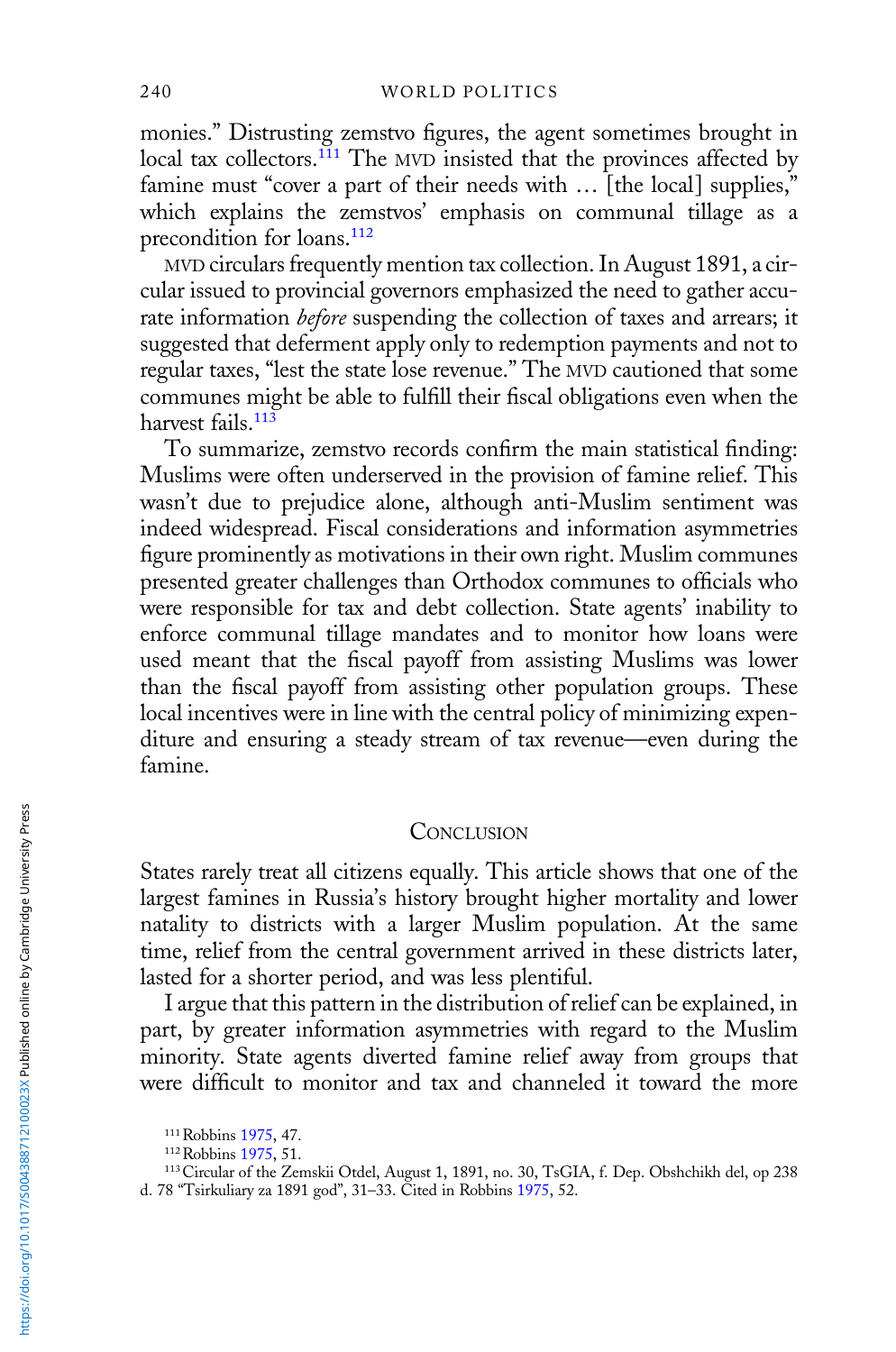legible population, with the goal of maximizing revenues. Statistical analysis confirms that prefamine tax receipts decreased, while age heaping—a proxy for informational capacity—increased with the share of Muslims, but not with the share of other minorities. Legibility and tax revenue, in turn, predict the generosity of relief. Zemstvo reports support this interpretation, although they also highlight the prevalence of prejudice against Muslims. Local officials neglected the Muslims' welfare because they didn't expect this minority group to repay state loans and pay tax arrears.

Politicians and bureaucrats often lack institutional capabilities to translate their preferences into policy outcomes when interacting with ethnic and religious minorities, whether or not they're motivated by electoral considerations, out-group prejudice, or revenue maximization. This argument implies that non-coethnics are disadvantaged in some domains of distributive politics because they benefit from low state capacity in others. The flip side of state discrimination against minorities in the distribution of resources is that when it comes to raising tax revenue and conscripts, state agents rely more heavily on coethnic areas where they have more reliable intermediaries or more direct access.

I emphasize the implications of legibility for state responsiveness during hard times, but the argument draws on equilibrium dynamics. In a longer period, discrimination by administratively weak states is both a cause of legibility and an effect. When ethnic minorities are illegible, state officials can't verify their needs or ensure that invested resources will pay off in the future, which lowers the incentives of officials to invest in minority-dominated areas. The resulting discrimination by the state further reduces minorities' willingness to comply with taxation and other state obligations.

The theory is most applicable to states that have limited electoral accountability, are concerned with extracting maximum revenue from their populations, and lack easy access to rents from natural resources. Imperial Russia wasn't unique in seeking to maximize fiscal returns; many other colonial powers set up institutions to extract resources from the governed populations through excessive taxation, along with outright economic exploitation and plunder.<sup>114</sup> Maximizing revenue motivated the British in Bengal and Kenya, the Spanish Crown in the Americas, and the Belgians in the Congo.<sup>115</sup> The need for revenue

<sup>114</sup>Acemoglu, Johnson, and Robinson [2001](#page-37-0); Young [1994.](#page-42-0)

<sup>&</sup>lt;sup>115</sup> Frankema [2011.](#page-39-0)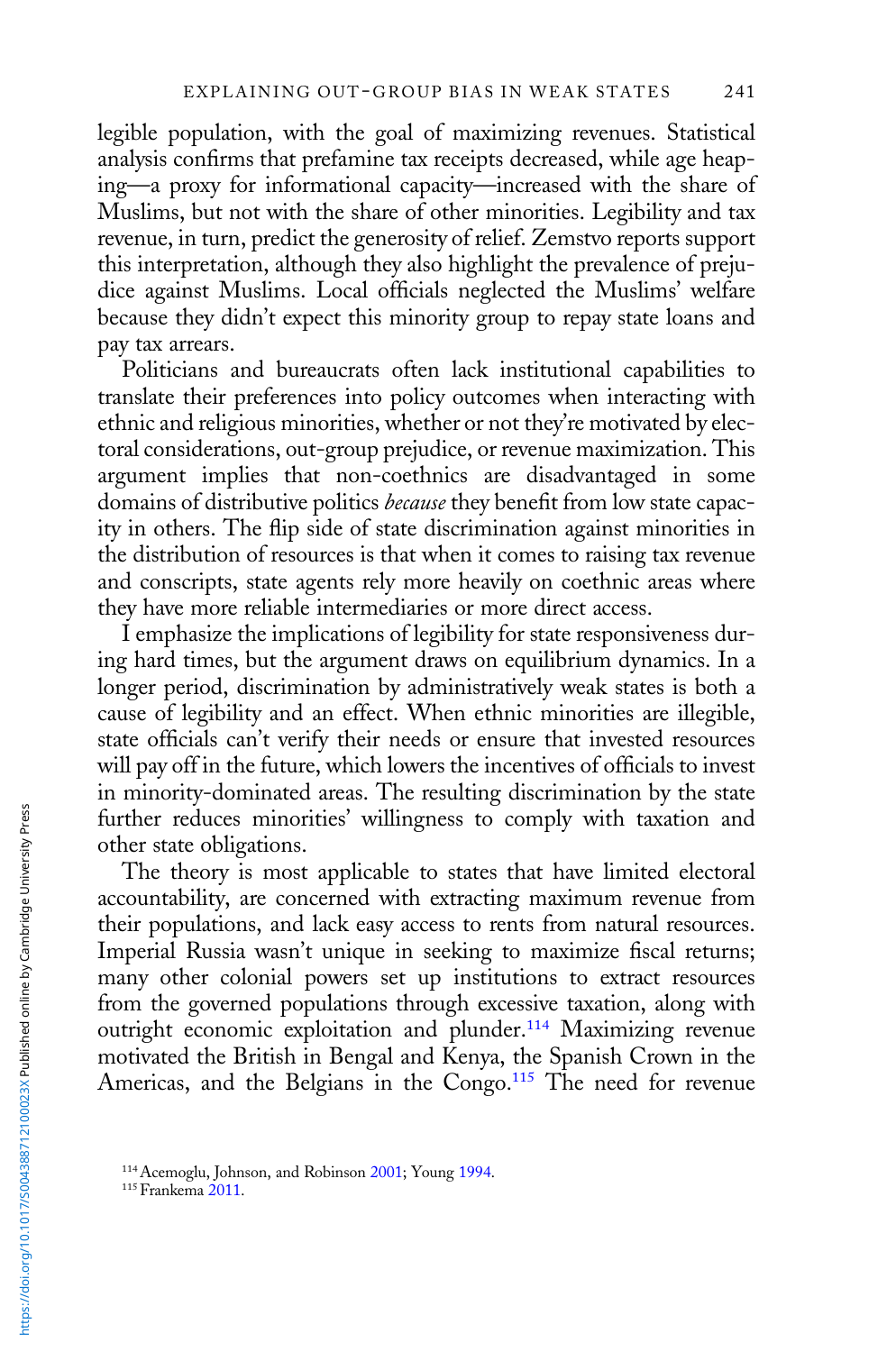<span id="page-37-0"></span>only increased in times of war.<sup>116</sup> For instance, Alexander Lee shows that local intermediaries were incorporated in governance when the empire was militarily and financially secure, but not in times of European war, when fiscal pressures were higher and direct rule was preferred.

In an agrarian empire, harvest failures were closely tied to state revenues. The 1891/1892 famine occurred at a time when Russia faced immense pressure to increase state revenues and modernize its economy to remain competitive with the other great powers. The related objectives—maximizing domestic tax revenues and increasing grain exports—were needed to finance state-led industrialization and military modernization. Correspondingly, Russia embarked on a series of reforms to eliminate religious intermediaries and to standardize tax obligations across groups. In the years leading up to the famine, Russia imposed new duties on imports and increased excise taxes on basic consumer goods to encourage the sale of grain. During the famine, food and seed loans were supplied not only to help hungry peasants, but also to ensure that fields would be planted and taxes paid in the next harvest season. In this regard, the relief campaign of 1891/1892 succeeded: the long-term economic damage wrought by the crop failure was minimal.<sup>117</sup>

## SUPPLEMENTARY MATERIAL

Supplementary material for this article can be found at [https://doi.org/10.1017](https://doi.org/10.1017/S004388712100023X) [/S004388712100023X.](https://doi.org/10.1017/S004388712100023X)

#### DATA

Replication files for this article can be found at [https://doi.org/10.7910/DVN](https://doi.org/10.7910/DVN/Q4DMKK) [/Q4DMKK.](https://doi.org/10.7910/DVN/Q4DMKK)

#### **REFERENCES**

- Acemoglu, Daron, Simon Johnson, and James A. Robinson. 2001. "The Colonial Origins of Comparative Development: An Empirical Investigation." American Economic Review 91, no. 5: 1369–401. At [https://doi.org/10.1257/aer.91.5](https://doi.org/10.1257/aer.91.5.1369) [.1369.](https://doi.org/10.1257/aer.91.5.1369)
- Adida, Claire, Jessica Gottlieb, Eric Kramon, and Gwyneth McClendon. 2017. "Reducing or Reinforcing In-Group Preferences? An Experiment on Information and Ethnic Voting." Quarterly Journal of Political Science 12, no. 4: 437–77. At [https://doi.org/10.1561/100.00017018.](https://doi.org/10.1561/100.00017018)
- Ali, Merima, Odd-Helge Fjeldstad, Boqian Jiang, and Abdulaziz B. Shifa. 2019. "Colonial Legacy, State-Building and the Salience of Ethnicity in SubSaharan Africa." Economic Journal 129, no. 619: 1048-81. At [https://doi.org/](https://doi.org/10.1111/ecoj.12595) [10.1111/ecoj.12595](https://doi.org/10.1111/ecoj.12595).

<sup>116</sup>Guardado [2018](#page-39-0); Lee [2017](#page-40-0).

<sup>117</sup>Simms [1982](#page-42-0), 69–74.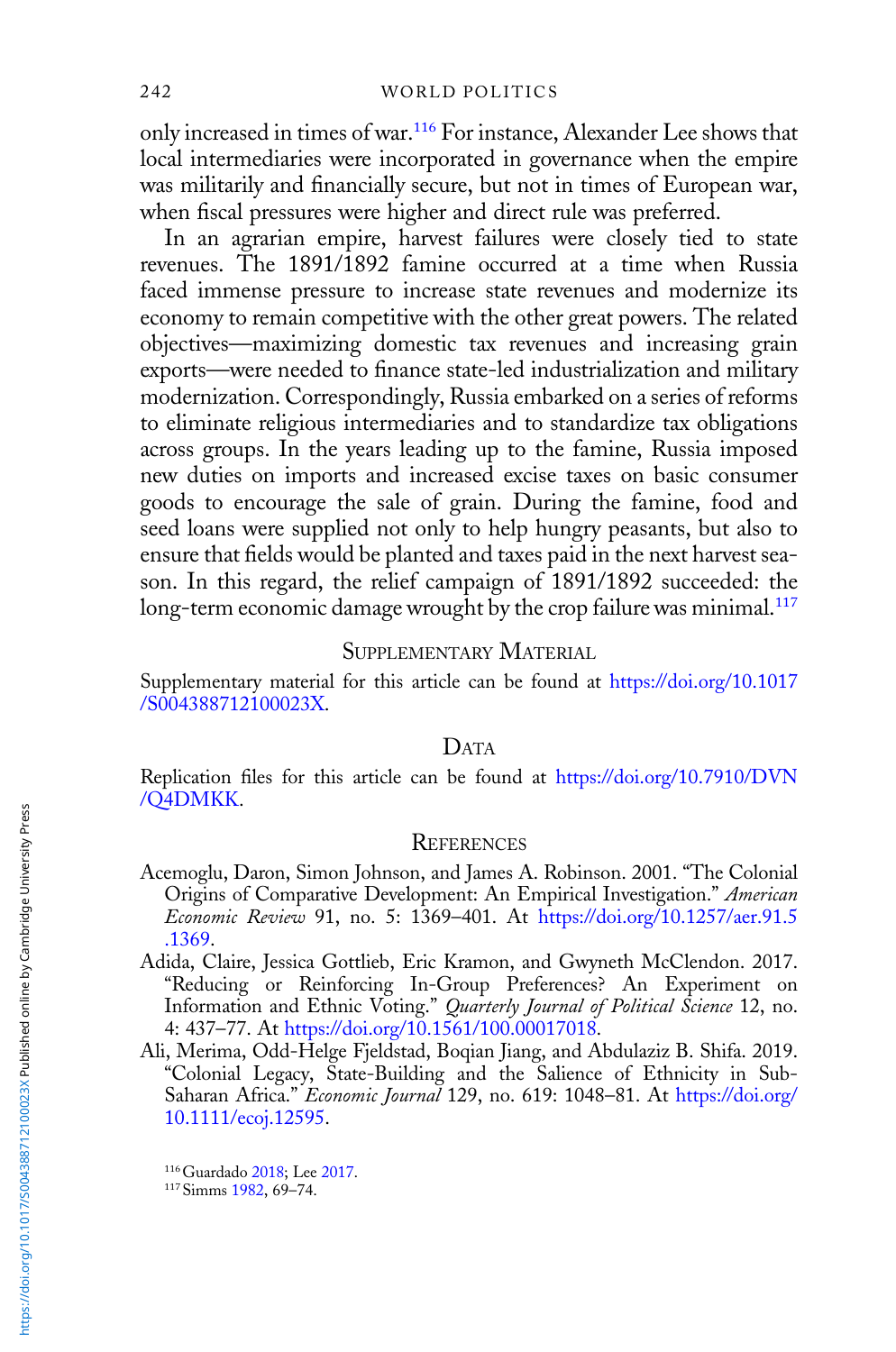- <span id="page-38-0"></span>Anuchin, D. N. 1889. O Geograficheskom Raspredelenii Rosta Muzhskogo Naseleniya Rossii. St. Petersburg, Russia: Bezobrazov & Co.
- Brambor, Thomas, Agustin Goenaga, Johannes Lindvall, and Jan Teorell. 2020. "The Lay of the Land: Information Capacity and the Modern State." Comparative Political Studies 53, no. 2: 175–213. At [https://doi.org/10.1177](https://doi.org/10.1177/0010414019843432) [/0010414019843432.](https://doi.org/10.1177/0010414019843432)
- Brooks, Jeffrey. 1982. "The Zemstvo and the Education of the People." In Terence Emmons and Wayne S. Vucinich, eds., The Zemstvo in Russia: An Experiment in Local Self-Government. New York, N.Y.: Cambridge University Press: 243–78.
- Buguruslanskaia Zemskaia Uprava. 1893. Doklad Buguruslanskoi Zemskoi Upravy Ekstrennomu Zemskomu Sobraniiu. Buguruslan, Russia: Tipografiia Serebriakova.
- Buguruslanskoe Zemskoe Sobranie. 1892. Zhurnal XXVII Ocherednogo Buguruslanskogo Zemskogo Sobraniia. Buguruslan, Russia: Tipografiia Serebriakova.
- Buguruslanskoe Zemskoe Sobranie. 1894. Zhurnal Buguruslanskogo Zemskogo Sobraniia Ekstrennogo Sozyva. Buguruslan, Russia: Tipografiia Serebriakova.
- Burbank, Jane. 2006. "An Imperial Rights Regime: Law and Citizenship in the Russian Empire." Kritika: Explorations in Russian and Eurasian History 7, no. 3: 397–431. At [https://doi.org/10.1353/kri.2006.0031.](https://doi.org/10.1353/kri.2006.0031)
- Buzulukskoe Uezdnoe Zemskoe Sobranie. 1888. Zhurnaly Buzulukskogo Uezdnogo Zemskogo Sobrania. Samara, Russia: Zemskaia Tipografiia.
- Carlson, Elizabeth. 2015. "Ethnic Voting and Accountability in Africa: A Choice Experiment in Uganda." World Politics 67, no. 2 (April): 353–85. At [https://doi](https://doi.org/10.1017/S0043887115000015) [.org/10.1017/S0043887115000015](https://doi.org/10.1017/S0043887115000015).
- Charnysh, Volha. 2022. "Replication files for: Explaining Out-Group Bias in Weak States: Religion and Legibility in the 1891/1892 Russian Famine." Harvard Dataverse, V1. At <https://doi.org/10.7910/DVN/Q4DMKK>.
- Chen, Jidong, Jennifer Pan, and Yiqing Xu. 2016. "Sources of Authoritarian Responsiveness: A Field Experiment in China." American Journal of Political Science 60, no. 2: 383-400. At <https://doi.org/10.1111/ajps.12207>.
- Chernozhukov, Victor, Denis Chetverikov, Mert Demirer, Esther Duflo, Christian Hansen, Whitney Newey, and James Robins. 2018. "Double/ Debiased Machine Learning for Treatment and Structural Parameters." Econometrics Journal 21, no. 1: C1–C68. At [https://doi.org/10.1111/ectj.12097.](https://doi.org/10.1111/ectj.12097)
- Christensen, Darin, and Francisco Garfias. 2021. "The Politics of Property Taxation: Fiscal Infrastructure and Electoral Incentives in Brazil." Journal of Politics 83, no. 4: 1399–1416. At [https://doi.org/10.1086/711902.](https://doi.org/10.1086/711902)
- Darden, Keith, and Harris Mylonas. 2016. "Threats to Territorial Integrity, National Mass Schooling, and Linguistic Commonality." Comparative Political Studies 49, no. 11: 1446-79. At [https://doi.org/10.1177/00104140](https://doi.org/10.1177/0010414015606735) [15606735](https://doi.org/10.1177/0010414015606735).
- De Simone, Peter T. 2018. The Old Believers in Imperial Russia: Oppression, Opportunism and Religious Identity in Tsarist Moscow. London, UK: I. B. Tauris & Co.
- Distelhorst, Greg, and Yue Hou. 2017. "Constituency Service under Nondemocratic Rule: Evidence from China." Journal of Politics 79, no. 3: 1024-40. At [https://doi](https://doi.org/10.1086/690948) [.org/10.1086/690948](https://doi.org/10.1086/690948).
- Dixit, Avinash, and John Londregan. 1996. "The Determinants of Success of Special Interests in Redistributive Politics." Journal of Politics 58, no. 4: 1132-55. At [https://doi.org/10.2307/2960152.](https://doi.org/10.2307/2960152)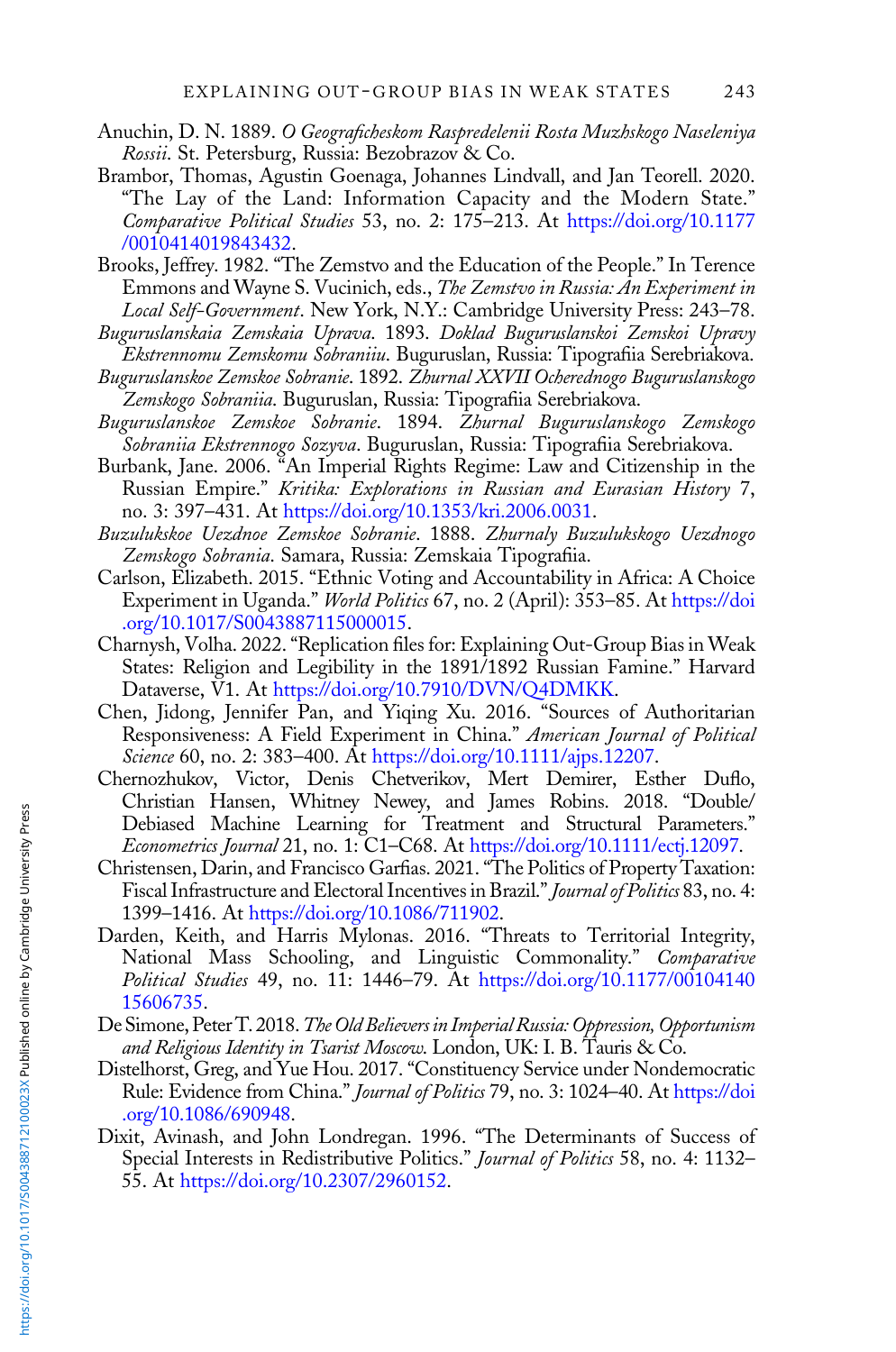- Dower, Paul Castañeda, Evgeny Finkel, Scott Gehlbach, and Steven Nafziger. 2018. "Collective Action and Representation in Autocracies: Evidence from Russia's Great Reforms." American Political Science Review 112, no. 1: 125– 47. At <https://doi.org/10.1017/S0003055417000454>.
- Ertman, Thomas. 1997. Birth of the Leviathan: Building States and Regimes in Medieval and Early Modern Europe. New York, N.Y.: Cambridge University Press.
- Figes, Orlando. 1996. A People's Tragedy: The Russian Revolution 1891–1924. London, UK: Jonathan Cape.
- Finkel, Evgeny, Scott Gehlbach, and Tricia D. Olsen. 2015. "Does Reform Prevent Rebellion? Evidence from Russia's Emancipation of the Serfs." Comparative Political Studies 48, no. 8: 984–1019. At [https://doi.org/10.1177/0010414014](https://doi.org/10.1177/0010414014565887) [565887](https://doi.org/10.1177/0010414014565887).
- Fortunatov, Aleksei. 1892. Obschii Obzor Zemskoi Statistiki Krest'ianskogo khoziaistva: Itogi Ekonomicheskogo Issledovania Rossii po Dannym Zemskoi Statistiki. Moscow, Russia: Timografia Mamontova.
- Franck, Raphaël, and Ilia Rainer. 2012. "Does the Leader's Ethnicity Matter? Ethnic Favoritism, Education, and Health in Sub-Saharan Africa." American Political Science Review 106, no. 2: 294–325. At [https://doi.org/10.1017](https://doi.org/10.1017/S0003055412000172) [/S0003055412000172.](https://doi.org/10.1017/S0003055412000172)
- Frankema, Ewout. 2011. "Colonial Taxation and Government Spending in British Africa, 1880–1940: Maximizing Revenue or Minimizing Effort?" Explorations in Economic History 48, no. 1: 136–49. At [https://doi.org/10.1016/j.eeh.2010.10](https://doi.org/10.1016/j.eeh.2010.10.002) [.002.](https://doi.org/10.1016/j.eeh.2010.10.002)
- Golden, Miriam, and Brian Min. 2013. "Distributive Politics Around the World." Annual Review of Political Science 16: 73–99. At [https://doi.org/10.1146/](https://doi.org/10.1146/annurev-polisci-052209-121553) [annurev-polisci-052209-121553.](https://doi.org/10.1146/annurev-polisci-052209-121553)
- Greenwald, Anthony G., and Thomas F. Pettigrew. 2014. "With Malice toward None and Charity for Some: Ingroup Favoritism Enables Discrimination." American Psychologist 69, no. 7: 669–84. At [https://doi.org/10.1037/a0036056.](https://doi.org/10.1037/a0036056)
- Guardado, Jenny. 2018. "Office-Selling, Corruption, and Long-Term Development in Peru." American Political Science Review 112, no. 4: 971–95. At [https://doi.org/](https://doi.org/10.1017/S000305541800045X) [10.1017/S000305541800045X.](https://doi.org/10.1017/S000305541800045X)
- Hanson, Jonathan K., and Rachel Sigman. 2021. "Leviathan's Latent Dimensions: Measuring State Capacity for Comparative Political Research." Journal of Politics 83, no. 4: 1495–1510. At <https://doi.org/10.1086/715066>.
- Kahan, Arcadius. 1989. "The Tsar 'Hunger' in the Land of the Tsars." In Roger Weiss, ed., Russian Economic History: The Nineteenth Century. Chicago, Ill.: University of Chicago Press: 108–44.
- Kappeler, Andreas. 2001. The Russian Empire: A Multi-Ethnic History. New York, N.Y.: Routledge.
- Kasara, Kimuli. 2007. "Tax Me If You Can: Ethnic Geography, Democracy, and the Taxation of Agriculture in Africa." American Political Science Review 101, no. 1: 159–72. At <https://doi.org/10.1017/S0003055407070050>.
- Kung, James Kai-Sing, and Shuo Chen. 2011. "The Tragedy of the Nomenklatura: Career Incentives and Political Radicalism during China's Great Leap Famine." American Political Science Review 105, no. 1: 27–45. At [https://doi.org/10.1017](https://doi.org/10.1017/S0003055410000626) [/S0003055410000626.](https://doi.org/10.1017/S0003055410000626)

<span id="page-39-0"></span>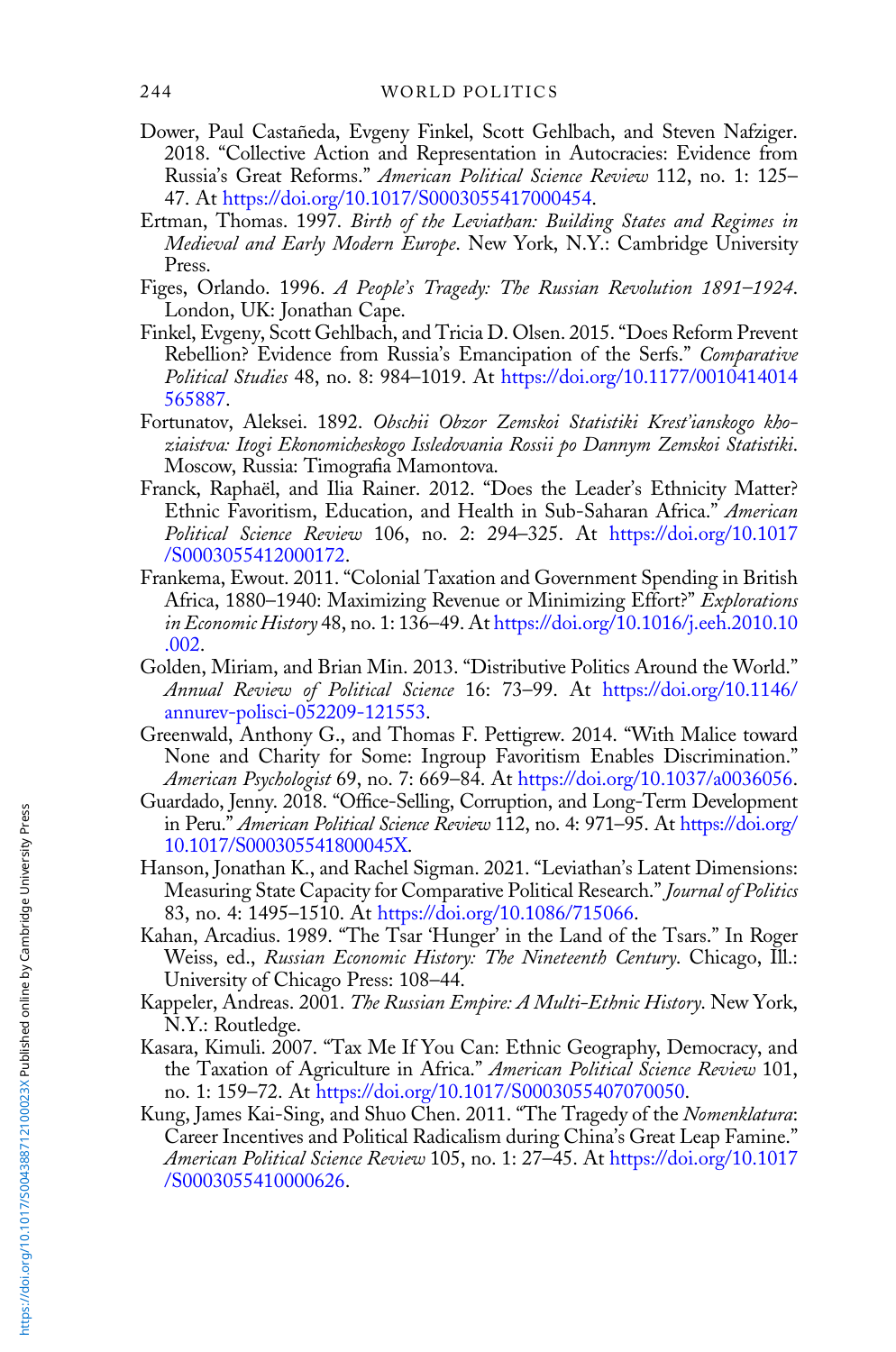- <span id="page-40-0"></span>Lankina, Tomila. 2012. "Religious Influences on Human Capital Variations in Imperial Russia." Journal of Eurasian Studies 3, no. 1: 10–19. At [https://doi](https://doi.org/10.1016/j.euras.2011.10.002) [.org/10.1016/j.euras.2011.10.002](https://doi.org/10.1016/j.euras.2011.10.002).
- Lee, Alexander. 2017. "Redistributive Colonialism: The Long Term Legacy of International Conflict in India." Politics & Society 45, no. 2: 173-224. At <https://doi.org/10.1177/0032329217705358>.
- Lee, Alexander. 2018. "Ethnic Diversity and Ethnic Discrimination: Explaining Local Public Goods Provision." Comparative Political Studies 51, no. 10: 1351–83. At <https://doi.org/10.1177/0010414017740604>.
- Lee, Alexander. 2019. "Land, State Capacity, and Colonialism: Evidence from India." Comparative Political Studies 52, no. 3: 412–44. At [https://doi.org](https://doi.org/10.1177/0010414018758759) [/10.1177/0010414018758759](https://doi.org/10.1177/0010414018758759).
- Lee,MelissaM., and Nan Zhang. 2017."Legibility and the Informational Foundations of State Capacity." Journal of Politics 79, no. 1: 118–32. At [https://doi.org/10.1086](https://doi.org/10.1086/688053) [/688053](https://doi.org/10.1086/688053).
- Levi, Margaret. 1989. Of Rule and Revenue. Berkeley, Calif.: University of California Press.
- Lieberman, Evan S. 2003. Race and Regionalism in the Politics of Taxation in Brazil and South Africa. New York, N.Y.: Cambridge University Press.
- Long, James W. 1988. From Privileged to Dispossessed: The Volga Germans, 1860– 1917. Lincoln, Neb.: University of Nebraska Press.
- Lust, Ellen, and Lise Rakner. 2018. "The Other Side of Taxation: Extraction and Social Institutions in the Developing World." Annual Review of Political Science 21: 277–94. At [https://doi.org/10.1146/annurev-polisci-042716-102149.](https://doi.org/10.1146/annurev-polisci-042716-102149)
- Magiya, Yusuf. 2021. "The Paradox of Imperial Taxation: How Diversity Constrains Development and Dominant Groups Shoulder the Tax Burdens." Working Paper. New York, N.Y.: Columbia University. At [https://bit.ly/3xbj5EP,](https://bit.ly/3xbj5EP) accessed October 1, 2021.
- Mani, Anandi, and Sharun Mukand. 2007. "Democracy, Visibility and Public Good Provision." Journal of Development Economics 83, no. 2: 506–29. At [https://doi.org/10.1016/j.jdeveco.2005.06.008.](https://doi.org/10.1016/j.jdeveco.2005.06.008)
- Markevich, Andrei, Natalya Naumenko, and Nancy Qian. 2021. "The Political-Economic Causes of the Soviet Great Famine, 1932–33." NBER Working Paper no. 29089. Cambridge, Mass.: National Bureau of Economic Research, Cambridge, Mass. At [https://doi.org/10.3386/w29089.](https://doi.org/10.3386/w29089)
- Markevich, Andrei, and Ekaterina Zhuravskaya. 2018. "The Economic Effects of the Abolition of Serfdom: Evidence from the Russian Empire." American Economic Review 108, no. 4-5: 1074–117. At <https://doi.org/10.1257/aer.20160144>.
- McAlexander, Richard, and Joan Ricart-Huguet. 2021. "State Disengagement: Evidence from Former French West Africa." International Studies Quarterly. At [https://doi.org/10.1093/isq/sqab040.](https://doi.org/10.1093/isq/sqab040)
- Meng, Xin, Nancy Qian, and Pierre Yared. 2015. "The Institutional Causes of China's Great Famine, 1959–1961." Review of Economic Studies 82, no. 4: 1568–1611. At [https://www.jstor.org/stable/43869477.](https://www.jstor.org/stable/43869477)
- Migdal, Joel S. 1988. Strong Societies and Weak States: State-Society Relationships and State Capabilities in the Third World. Princeton, N.J.: Princeton University Press.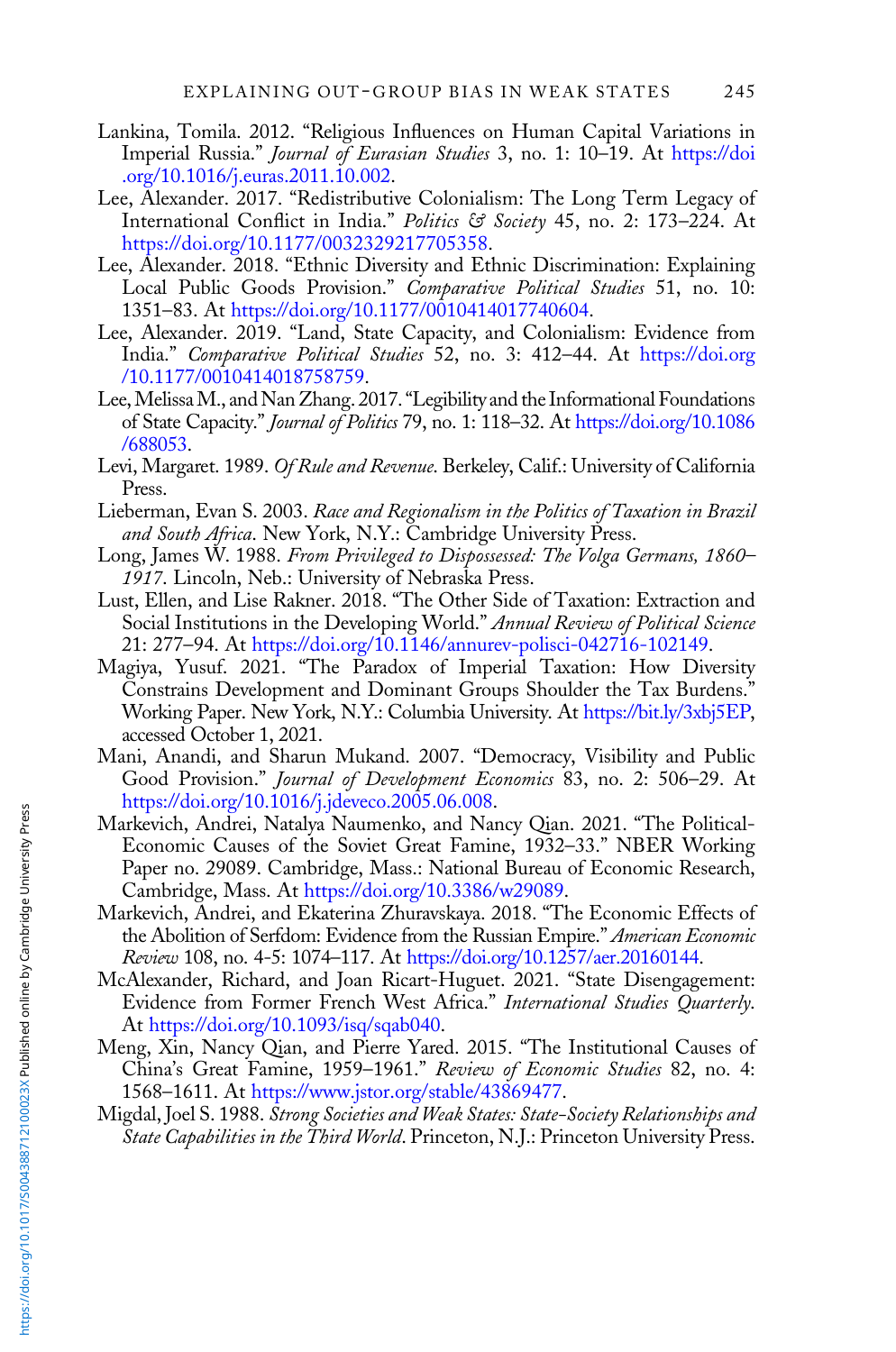- <span id="page-41-0"></span>"Nalichnoe Naselenie Rossiiskoi Imperii za 1870 God." 1875. In Statisticheskii Vremennik Rossiiskoi Imperii, vol. 9, no. 2. St. Petersburg, Russia: Bezobrazov & Co.
- National Archive of the Republic of Tatarstan. Fond 81. Kazanskaia gubernskaia uprava. Opisi 1-2. Dela 163, 407, 437. 1891–92. Kazan, Republic of Tatarstan, Russian Federation.
- Natkhov, Timur, and Natalia Vasilenok. 2021. Ethnic-Specific Childcare Practices and Infant Mortality in Late Imperial Russia. Moscow, Russia: Higher School of Economics University. At <https://bit.ly/3brLXyK>, accessed December 10, 2021.
- Naumenko, Natalya. 2021. "The Political Economy of Famine: The Ukrainian Famine of 1933." Journal of Economic History 81, no. 1: 156–97. At <https://doi.org/10.1017/S0022050720000625.>
- Novouzenskoe Uezdnoe Zemskoe Sobranie. 1891. Zhurnaly Novouzenskogo Uezdnogo Zemskogo Sobrania. Saratov, Russia: Shtertser i Co.
- Ó Gráda, Cormac. 2009. Famine: A Short History. Princeton, N.J.: Princeton University Press.
- Posner, Daniel N. 2005. Institutions and Ethnic Politics in Africa. New York, N.Y.: Cambridge University Press.
- Prilozhenie k Vsepoddanneishemu Otchetu Samarskogo Gubernatora. 1893. Samara, Russia: Gubernskaia Tipografiia.
- Prodovol'stvennyi Komitet. 1892. Otchet Samarskogo Uezdnogo Prodovol'stvennogo Komiteta. Samara, Russia: Zemskaia Tipografiia.
- Ravallion, Martin. 1997. "Famines and Economics." Journal of Economic Literature 35, no. 3: 1205–42. At [https://www.jstor.org/stable/2729976.](https://www.jstor.org/stable/2729976)
- Robbins, Richard G., Jr. 1971. "Russia's System of Food Supply Relief on the Eve of the Famine of 1891–92." Agricultural History 45, no. 4: 259–69. At <https://www.jstor.org/stable/3742053>.
- Robbins, Richard G., Jr. 1975. Famine in Russia, 1891–1892: The Imperial Government Responds to a Crisis. New York, N.Y.: Columbia University Press.
- Sbornik Svedenii. 1886. Sbornik Statisticheskih svedenii po Saratovskoi gubernii. Saratov, Russia: Saratov Gubernia Zemstvo Board.
- Scott, James C. 1998. Seeing Like a State: How Certain Schemes to Improve the Human Condition Have Failed. New Haven, Conn.: Yale University Press.
- Semenov, V. P., ed. 1901. Rossiya. Polnoe Geograficheskoe Opisanie Nashego Otechestva. St. Petersburg, Russia: Izdanie A. F. Devriena.

Sen, Amartya. 1999. Development as Freedom. New York, N.Y.: Alfred A. Knopf.

- Simbirskoe Gubnskoe Sobranie. 1892. "Zhurnaly Simbirskogo Gubernskogo Zemskogo Sobraniia, Ocherednoi Sessii 1891 Goda, s Prilozheniiami." Vestnik Simbirskogo Zemstva 7, no. 1–2: 1–393.
- Simms, James Y. 1982. "The Economic Impact of the Russian Famine of 1891– 92." Slavonic and East European Review 60, no. 1: 63-74. At [https://www](https://www.jstor.org/stable/4208433) [.jstor.org/stable/4208433](https://www.jstor.org/stable/4208433).
- Singh, Prerna, and Matthias vom Hau. 2016. "Ethnicity in Time: Politics, History, and the Relationship between Ethnic Diversity and Public Goods Provision." Comparative Political Studies 49, no. 10: 1303–40. At [https://doi.org/10.1177](https://doi.org/10.1177/0010414016633231) [/0010414016633231.](https://doi.org/10.1177/0010414016633231)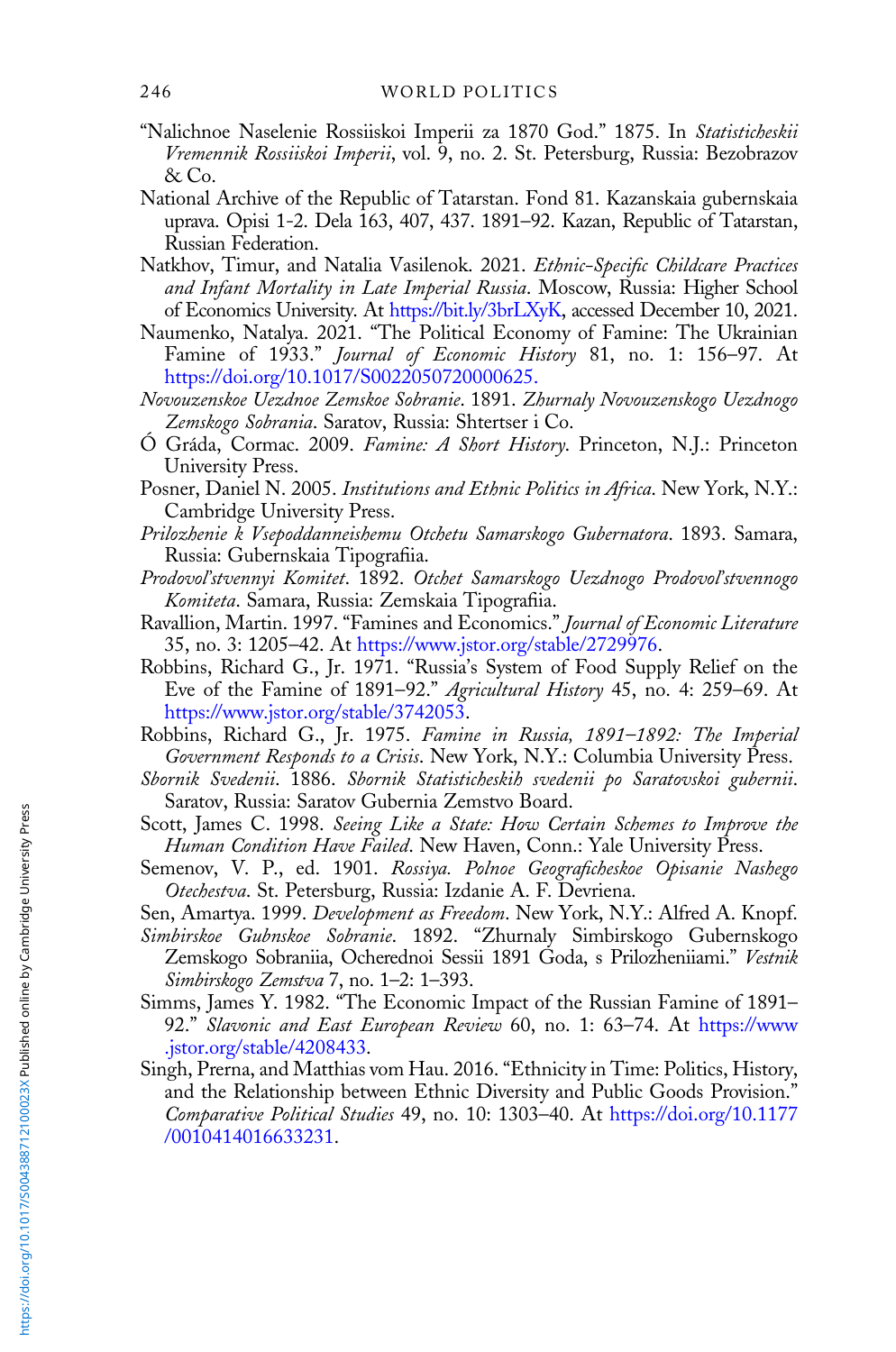- <span id="page-42-0"></span>Soifer, Hillel David. 2013. "State Power and the Economic Origins of Democracy." Studies in Comparative International Development 48: 1-22. At [https://doi.org](https://doi.org/10.1007/s12116-012-9122-7) [/10.1007/s12116-012-9122-7.](https://doi.org/10.1007/s12116-012-9122-7)
- Stavropolskaia Uezdnaia Uprava. 1892. Otchet Stavropolskoi Uezdnoi Zemskoi Upravy Samarskoi Gubernii za 1891 God. Samara, Russia: Zemskaia Tipografiia.
- Stavropolskoe Uezdnoe Zemskoe Sobranie. 1892. Postanovleniia XXVII Ocherednogo Stavropolskogo Uezdnogo Zemskogo Sobrania. Samara, Russia: Zemskaia Tipografiia.
- Stavropolskoe Uezdnoe Zemskoe Sobranie. 1893.Postanovleniia Ekstrennykh i Ocherednogo Stavropolskogo Uezdnogo Zemskogo Sobrania. Samara, Russia: Zemskaia Tipografiia.
- Suryanarayan, Pavithra, and Steven White. 2021. "Slavery, Reconstruction, and Bureaucratic Capacity in the American South." American Political Science Review 115, no. 2: 568–84. At <https://doi.org/10.1017/S0003055420000933>.
- Tuna, Mustafa. 2015. Imperial Russia's Muslims: Islam, Empire and European Modernity, 1788-1914. New York, N.Y.: Cambridge University Press.
- Vladimirova, L. M. 2016. Samarskoe Zemstvo i Krest'iane-musul'mane Gubernii (1865–1914 gg.). Kazan, Russia: Institut Istorii im. Mardzhani.
- Wheatcroft, Stephen G. 1992. "The 1891–92 Famine in Russia: Towards a More Detailed Analysis of its Scale and Demographic Significance." In Linda Edmondson and Peter Waldron, eds., Economy and Society in Russia and the Soviet Union, 1860–1930. New York, N.Y.: St. Martin's Press, 44–64.
- Wimmer, Andreas. 2016. "Is Diversity Detrimental? Ethnic Fractionalization, Public Goods Provision, and the Historical Legacies of Stateness." Comparative Political Studies 49, no. 11: 1407–45. At [https://doi.org/10.1177](https://doi.org/10.1177/0010414015592645) [/0010414015592645.](https://doi.org/10.1177/0010414015592645)
- Young, Crawford. 1994. The African Colonial State in Comparative Perspective. New Haven, Conn: Yale University Press.
- Zagidullin, Il'dus. 2000. Perepis<sup>5</sup> 1897 Goda i Tatary Kazan'skoi Gubernii. Kazan, Russia: Tatarskoe Knizhnoe Izdatel'stvo.

#### AUTHOR

VOLHA CHARNYSH is an assistant professor in the political science department at the Massachusetts Institute of Technology. Her work examines political attitudes and behavior in culturally diverse societies using microlevel historical data. Charnysh is a coeditor of Broadstreet Blog, dedicated to the study of historical political economy. She can be reached at [charnysh@mit.edu](mailto:charnysh@mit.edu).

#### ACKNOWLEDGMENTS

The author thanks Devin Caughey, Wenyan Deng, Evgeny Finkel, BreAnne Fleer, Nikhar Gaikwad, Yossi Harpaz, In Song Kim, Jeong Hyun Kim, Iacob Koch-Weser, Evan Lieberman, Avital Livny, Brendan McElroy, Richard Nielsen, Pavithra Suryanarayan, Ariel White, Jennifer Widner, and Bernardo Zacka, as well as three anonymous reviewers and the editors of World Politics. Nasir Almasri, BreAnne Fleer, and Ramil' Gaptrakhimov provided excellent research assistance for this project. The article benefited from prior collaborations with Brendan McElroy. Helpful feedback on earlier versions of the project was provided by participants of the 2019 Summer Workshop in the Economic History and Historical Political Economy of Russia, at the University of Wisconsin-Madison;